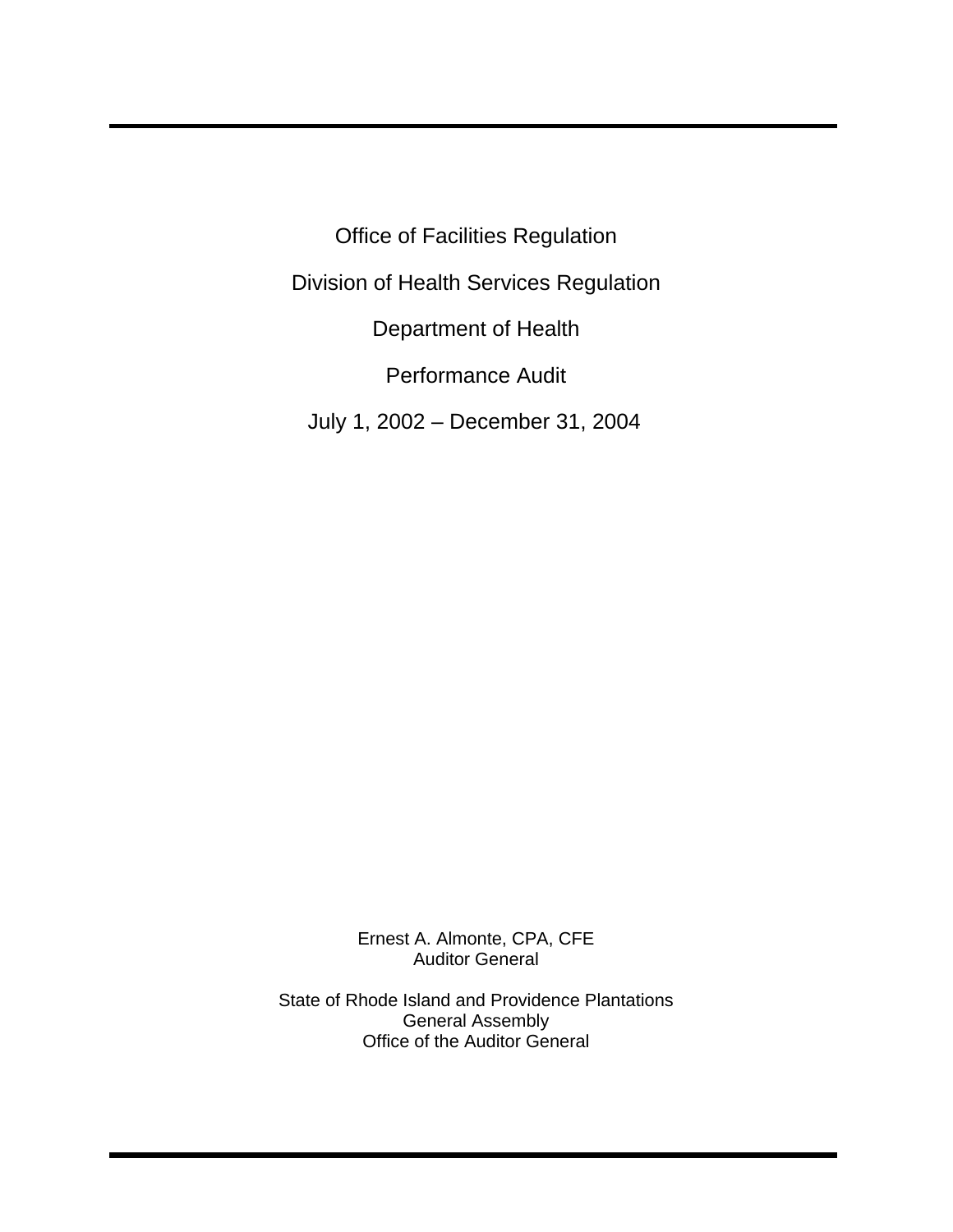February 11, 2005

#### JOINT COMMITTEE ON LEGISLATIVE SERVICES:

SPEAKER William J. Murphy, Chairman

Senator Joseph A. Montalbano Senator Dennis L. Algiere Representative Gordon D. Fox Representative Robert A. Watson

We have completed a performance audit of the regulatory functions related to nursing facilities performed by the Office of Facilities Regulation. The Office of Facilities Regulation is organizationally located within the Division of Health Services Regulation of the Department of Health. Our report also highlighted areas related to the oversight of nursing facilities which we believe may warrant further study and legislative deliberation.

Our report is contained herein as outlined in the Table of Contents.

Sincerely,

Conest A. Almente

 Ernest A. Almonte, CPA, CFE Auditor General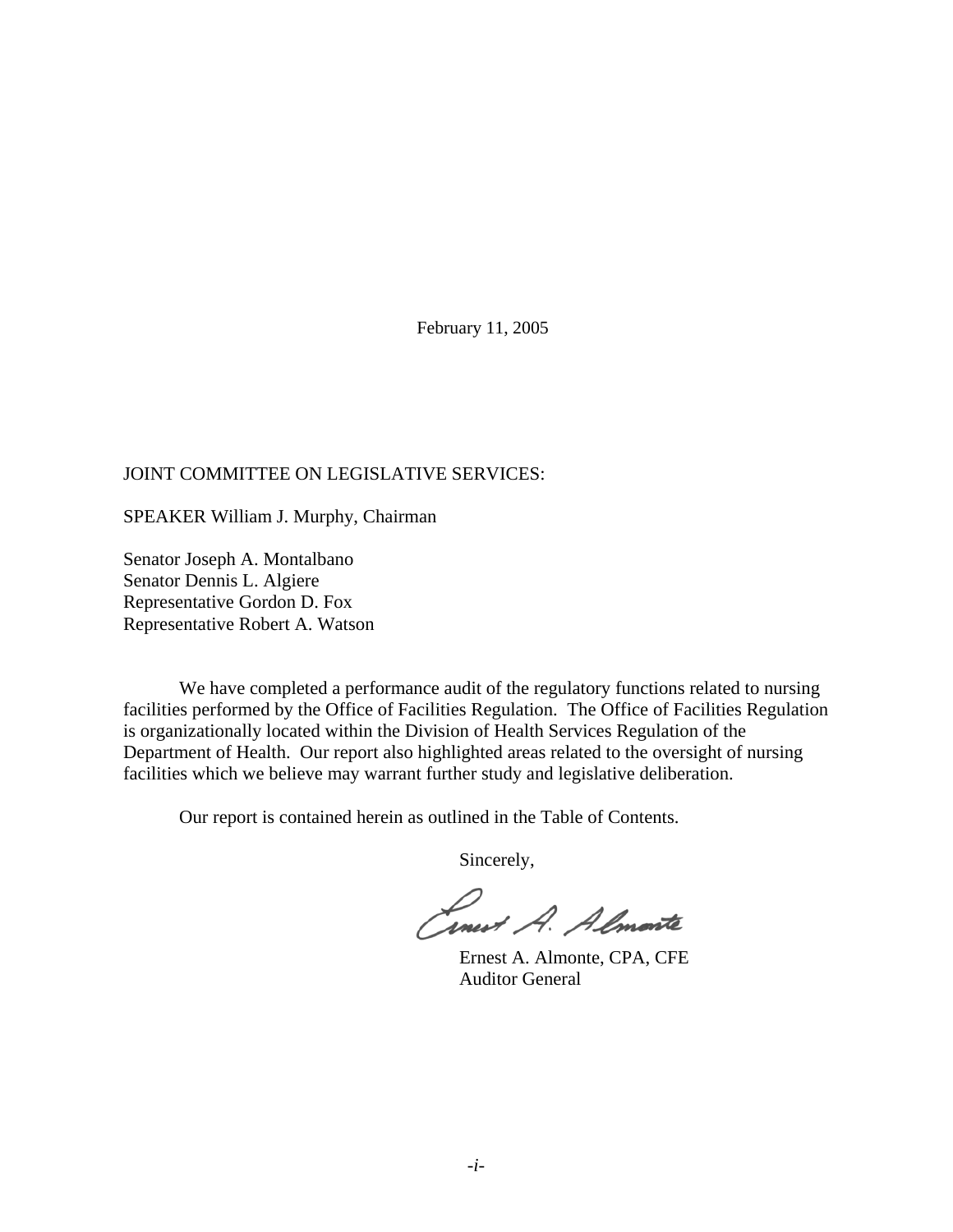## **Office of Facilities Regulation Division of Health Services Regulation Department of Health**

# **Performance Audit July 1, 2002 – December 31, 2004**

## **TABLE OF CONTENTS**

| <b>I. EXECUTIVE SUMMARY</b>                                            | $\mathbf{1}$ |
|------------------------------------------------------------------------|--------------|
| II. INTRODUCTION                                                       | 3            |
| <b>III. FINDINGS AND RECOMMENDATIONS</b>                               | 6            |
| STATE AND FEDERAL SURVEY REQUIREMENTS                                  | 6            |
| Background                                                             | 6            |
| Compliance with State and Federal Survey Requirements                  | 8            |
| <b>Annual Licensing Inspection</b>                                     | 11           |
| Documenting and Tracking Deficiencies                                  | 12           |
| <b>Quality Control Appeal Process</b>                                  | 15           |
| <b>Life Safety Code Survey Results</b>                                 | 16           |
| <b>Conflict of Interest Policy</b>                                     | 18           |
| <b>COMPLAINT INVESTIGATION REQUIREMENTS</b>                            | 20           |
| Background                                                             | 20           |
| Compliance with State and Federal Complaint Investigation Requirements | 21           |
| <b>Complaint Prioritization Controls</b>                               | 23           |
| <b>Facility Investigation Reports</b>                                  | 24           |
| <b>Interagency Coordination – Complaint Processing</b>                 | 25           |
| <b>Coordination Among State Agencies</b>                               | 25           |
| Coordination with the State Ombudsperson                               | 27           |
| <b>OFFICE OF FACILITIES REGULATION RESOURCES</b>                       | 29           |
| <b>FISCAL MONITORING OF NURSING FACILITIES</b>                         | 32           |
| <b>Financial Information Currently Existing</b>                        | 32           |
| Form and Level of Required Financial Information                       | 33           |
| Responsibility for Performing the Financial Evaluation                 | 34           |
| Criteria for Evaluating Financial Condition                            | 34           |
| Utilization of the Financial Data to Enhance Monitoring                | 35           |
| <b>Solutions for Financially Troubled Facilities</b>                   | 35           |
| <b>APPENDIX A - CMS Scope and Severity Grid - Deficiencies</b>         | 36           |
| <b>APPENDIX B - Summary of Facilities Regulated</b>                    | 37           |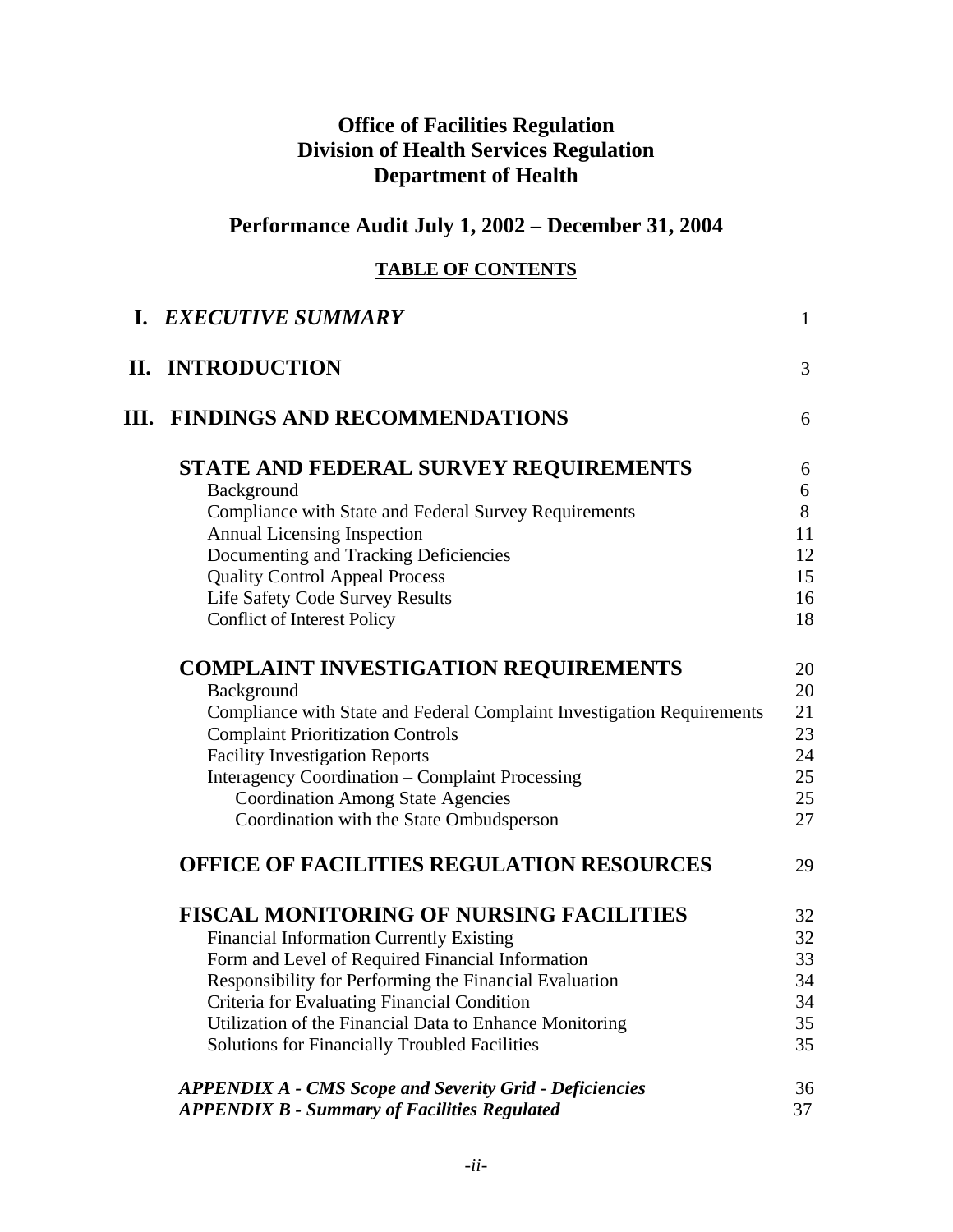The Department of Health's Office of Facilities Regulation (OFR) did not perform all surveys of nursing facilities required by state law and did not meet state timeframes for investigating complaints for nursing facilities. Nine nursing facilities were issued a 2005 license without the required annual survey in calendar year 2004.

Both federal and state laws and regulations govern the regulation of nursing homes. Because the federal government, through the Medicaid and Medicare programs, is the largest payor of nursing home costs, nursing facilities must comply with federal regulatory requirements to maintain participation in the Medicaid and Medicare programs. The federal government supports these activities with federal grants and the federal requirements are largely complied with by OFR. State laws, in most instances, layer additional requirements over the federal requirements—these additional state requirements are usually not met principally due to lack of resources within OFR.

Federal regulations require a comprehensive certification survey of nursing facilities not later than 15 months after the previous survey; however, a statewide average of 12 months between surveys must be maintained. In practice, the federal certification survey also meets the required annual State licensing survey. State law further requires two unannounced surveys (interim surveys) each year. We found that OFR did not meet this requirement– interim surveys were not conducted for most nursing facilities in both fiscal years 2003 and 2004. State law also requires that any facility cited for substandard care shall be inspected on a bi-monthly basis for the twelve-month period immediately following the citation. We found that six out of seven facilities cited for substandard care between July 2002 and December 2004 were not inspected on a bi-monthly basis as required.

We recommended improvements in procedures to allow the tracking of deficiencies found on nursing facilities surveys throughout the survey process to final reporting. We also recommended that the Department of Health adopt the federal conflict of interest policy for all OFR employees to enhance the integrity of its regulatory process.

We found that OFR, in most instances, met the federal timeframes for complaint investigations but did not meet the more stringent seven-day investigation requirement mandated by state law. We also found that the prioritization of complaints using federal guidelines needs to be improved. The timeframe for investigating a complaint is dictated by the severity category assigned during triage. Because the individuals performing the triage of complaints are responsible for activities which compete for the same resources, there is an inherent risk of prioritizing the complaints in a less severe category to allow more time for investigation. We recommended these functions be segregated and that an immediate supervisory review be performed of complaint triage.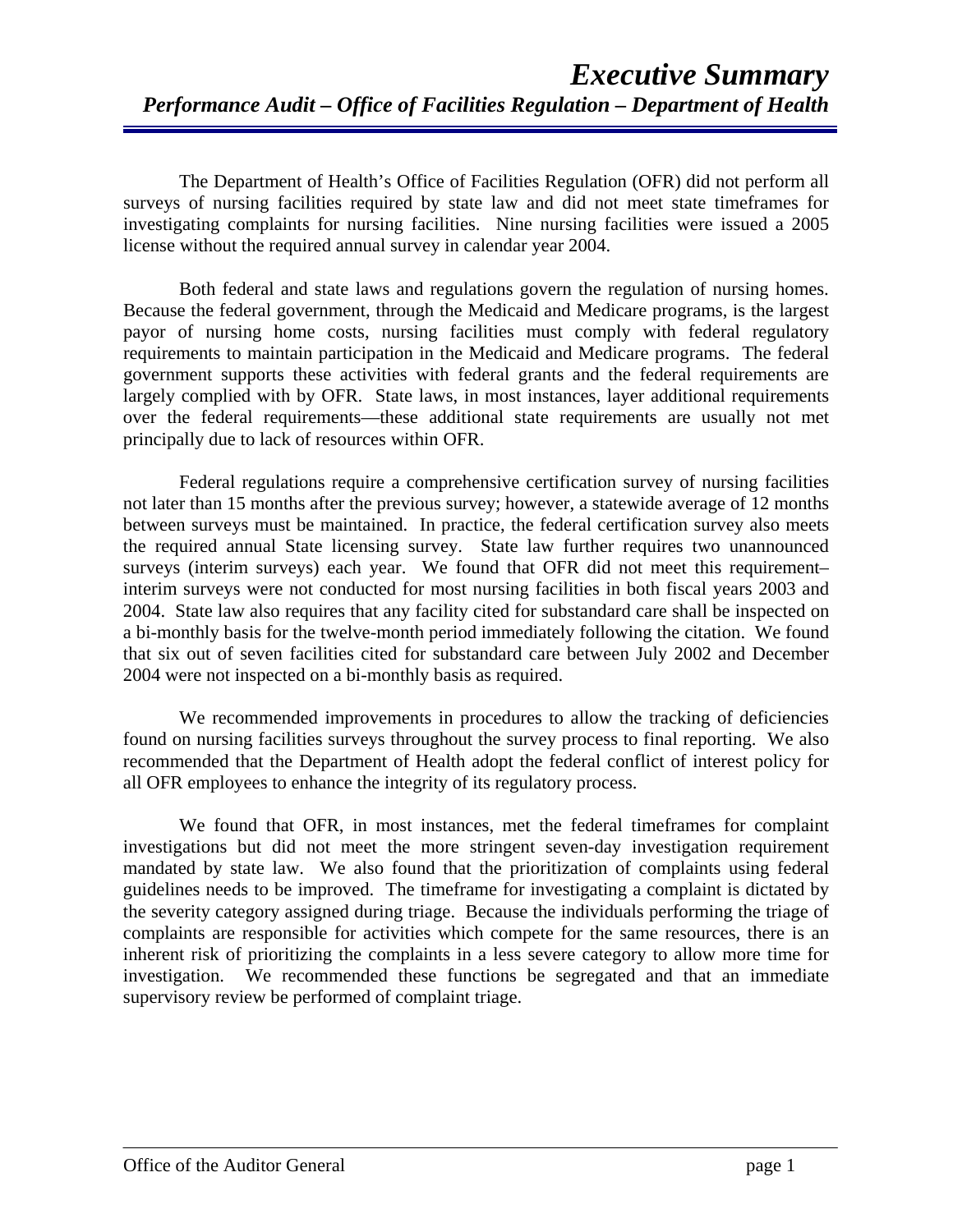The State Long-Term Care Ombudsperson (LTCO) also receives and investigates nursing homes complaints. All LTCO complaints are not forwarded to the Department of Health for consideration and investigation. We believe this may distort OFR's perspective on conditions in a specific nursing home and limit its ability to perform fully its federal and state regulatory functions. We recommended that the LTCO forward all complaints received to the Department of Health to allow concurrent investigations as necessary.

The OFR needs additional resources to perform its mandated federal and state functions. First, we believe that OFR's responsibilities assigned by state law should be reexamined to affirm that these are the functions that best ensure overall quality of care in nursing facilities. State requirements that exceed federal requirements should be evaluated concurrently with estimating the additional resources needed to meet those statutory provisions. For example, meeting a seven-day complaint investigation timeframe may require as many as 11 staff dedicated just to this task.

OFR has prepared a staffing analysis to support its request for additional personnel; however, we found the analysis to be incomplete and unsupported in various respects. While the flaws in OFR's work plan analysis precluded us from concurring with the exact number of additional personnel that are needed, it is clear that additional resources are needed to comply with existing state requirements. We recommended that OFR revise and update its personnel budget request and accumulate data to support its estimates.

OFR does not currently review any financial data or assess the financial position of a nursing facility in conjunction with performing its federal and state regulatory functions. However, there is general agreement that a direct relationship exists between the fiscal soundness of a nursing facility and its ability to provide consistent quality care. Our report includes discussion of how financial condition information could be used as an indicator of increased risk of deteriorating quality of care and prompt more frequent inspections. Cost data currently collected by the Department of Human Services for rate setting purposes may, with minimal supplement, be able to be used to develop a fiscal rating for each nursing facility. This financial rating factor could be provided by DHS to OFR for use in a risk-based model, along with other relevant risk factors to determine frequency of inspection. These issues are discussed in a section of our report entitled *Matters Requiring Further Study or Legislative Deliberation.*

We have also highlighted other matters that require further study or legislative deliberation which are not solely within the control of the Department of Health. We believe these issues warrant consideration as corrective action, statutory changes, and budget appropriations are considered.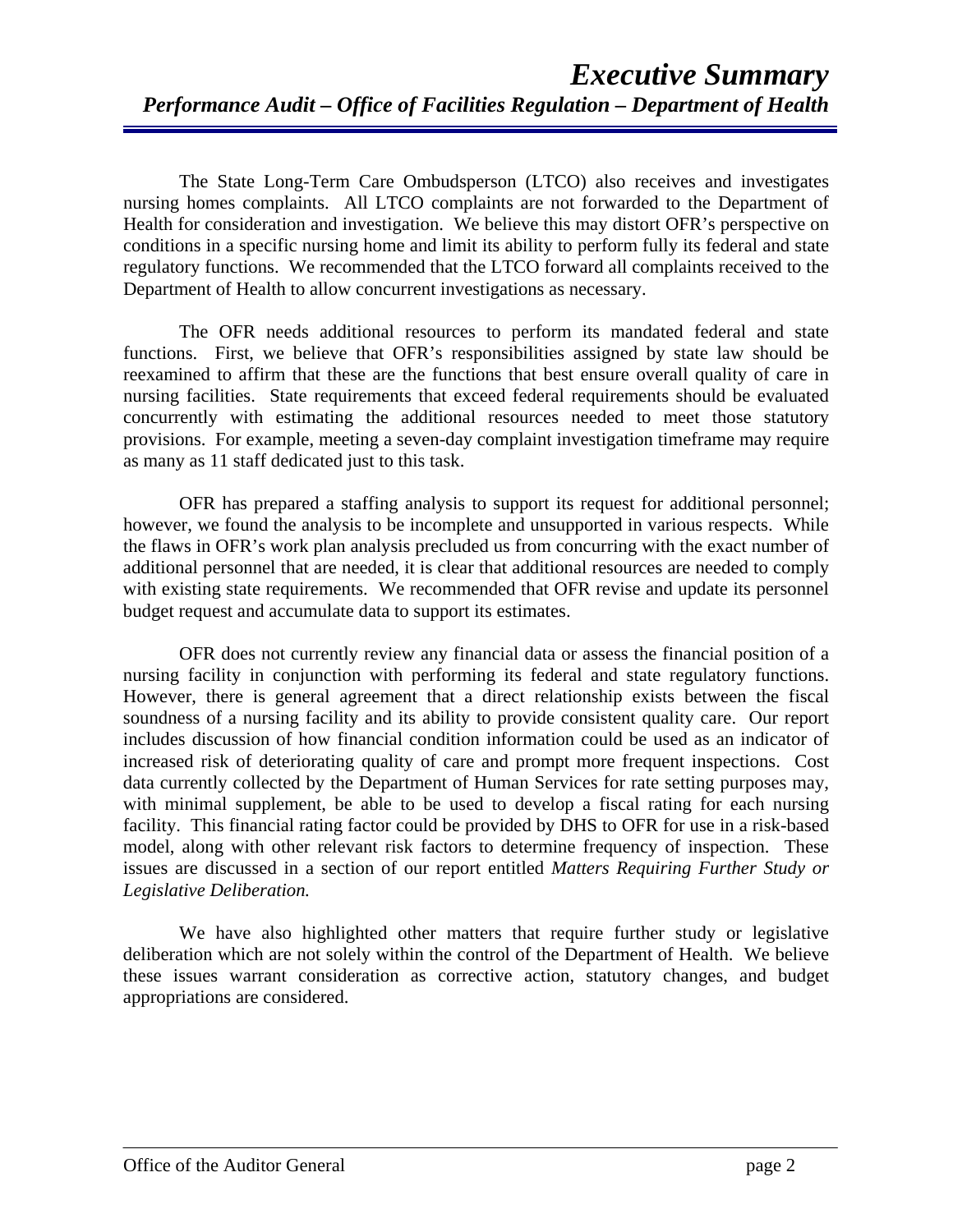## **II. INTRODUCTION**

#### **OBJECTIVES, SCOPE AND METHODOLOGY**

We conducted a performance audit of the regulatory functions related to nursing facilities performed by the Office of Facilities Regulation (OFR). OFR is organizationally located within the Division of Health Services Regulation in the Department of Health (DOH). Our audit was conducted in accordance with *Government Auditing Standards.* The period covered by our audit was primarily the fiscal years ended June 30, 2003 and 2004, and the current fiscal year through December 31, 2004.

Our audit focused on evaluating the practices and procedures utilized by the OFR in regulating nursing home facilities within its purview. Our objective was to determine whether these practices and procedures complied with federal and state laws and regulations, and were effective and efficient. We also evaluated the OFR's financing, management, and staffing to identify potential areas that could be improved.

Since we do not possess the clinical or technical training of OFR personnel, our audit objectives did not include (1) evaluating the professional judgment applied by OFR personnel in determining the scope and severity of deficiencies as defined by Federal regulation, (2) evaluating the appropriateness of enforcement actions other than those mandated by federal law and regulation, and (3) evaluating OFR's judgment used to prioritize the severity of alleged complaints against nursing home facilities, or whether those complaints should have been substantiated.

We accomplished our objectives by reviewing applicable federal and state laws and regulations (primarily Chapter 23-17, *Licensing of Health Care Facilities*) as well as the practices and procedures established by the OFR. In addition to interviewing the management and staff of the OFR and the Department of Health, we interviewed personnel within the Departments of Human Services, Elderly Affairs, and Attorney General that have responsibilities related to nursing facilities, and the State Ombudsperson's Office. We reviewed nursing facility survey files, and documentation relating to complaint intake and investigations. For the purpose of assessing the adequacy of OFR's resources, we reviewed available support for budget requests, actual appropriations, and reported expenditures and considered OFR's other responsibilities in addition to the regulation of nursing facilities.

The scope of our audit did not include evaluating the effectiveness of the State's General Laws as currently enacted; however, we have highlighted areas which we believe may warrant further study and legislative deliberation.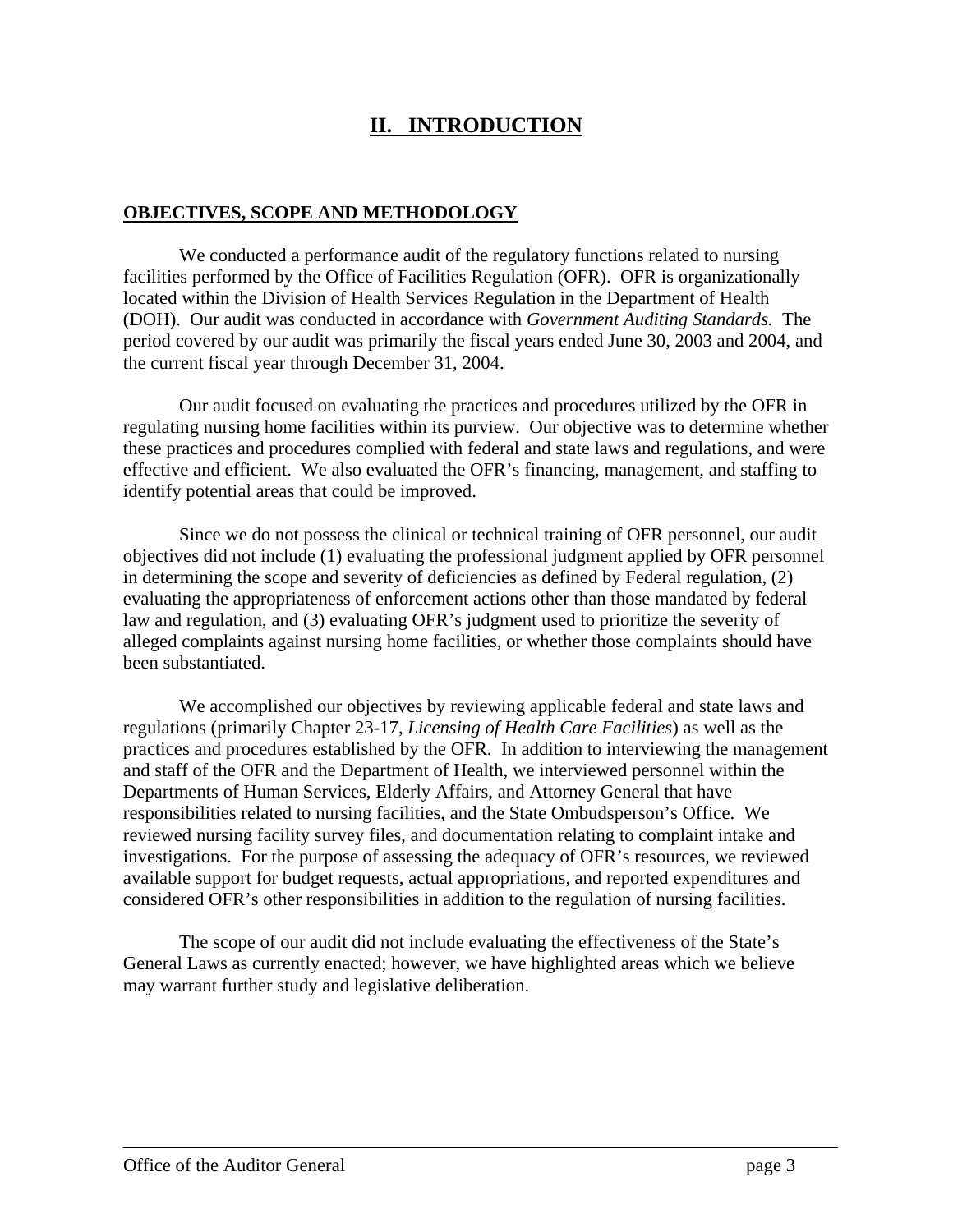#### **BACKGROUND**

The Office of Facilities Regulation (OFR) is responsible for ensuring that all state licensed and federally certified health care facilities or providers meet the applicable conditions and regulations of the law. Compliance is formally determined through the licensure and certification process, which involves survey visits, follow-up revisits and other state mandated inspections for continuing compliance. OFR is also responsible for investigating complaints alleged against these facilities.

Authorization for the OFR is established in Chapter 23-17 of the Rhode Island General Laws entitled *Licensing of Health Care Facilities*. The statute authorizes the Department of Health to develop, establish, and enforce standards for the care and treatment of individuals in and by nursing facilities, so that individuals will receive safe and adequate treatment. The OFR is also responsible, under this statute and other sections of the General Laws, to regulate a wide range of facilities from hospitals, assisted living residences and clinical laboratories to phlebotomy stations, tattoo parlors, and body piercing establishments. In total, approximately 690 facilities are subject to regulation by the OFR (see *Appendix B – Summary of Facilities Regulated*). Some facilities, such as nursing facilities and hospitals are also subject to federal oversight and in these instances OFR acts as the state survey agency and provides services to meet federal regulatory requirements. OFR's staff resources (39 full time equivalent positions as more fully described below) are intended to meet the regulatory requirements outlined in the general laws for all these facilities. The scope of OFR's duties relating to these other entities includes licensing, conducting inspections, investigating complaints, and enforcing federal and state laws and regulations.

The OFR's activities are funded through a combination of state appropriations and federal grants with the annual operating budget totaling \$3.7 million for each of state fiscal years 2003 and 2004. Federal grants account for approximately 60% of this total. The Centers for Medicare and Medicaid Services (CMS) provide the majority of federal funding to finance the OFR's survey and certification activities.

| Office of Facilities Regulation - Appropriations and Expenditures |                 |                 |                 |  |  |  |
|-------------------------------------------------------------------|-----------------|-----------------|-----------------|--|--|--|
|                                                                   | <b>SFY 2003</b> | <b>SFY 2004</b> | <b>SFY 2005</b> |  |  |  |
|                                                                   |                 |                 |                 |  |  |  |
| Appropriations:                                                   |                 |                 |                 |  |  |  |
| <b>Federal Grants</b>                                             | \$2,155,803     | \$2,254,846     | \$2,190,598     |  |  |  |
| <b>General Revenues</b>                                           | 1,517,319       | 1,418,590       | 1,523,623       |  |  |  |
| <b>Totals</b>                                                     | \$3,673,122     | \$3.673.436     | \$3,714.2       |  |  |  |
|                                                                   |                 |                 |                 |  |  |  |
| Expenditures:                                                     |                 |                 |                 |  |  |  |
| <b>Salaries and Benefits</b>                                      | \$3,210,246     | \$3,155,651     |                 |  |  |  |
| Operating                                                         | 221,732         | 283,841         |                 |  |  |  |
| <b>Indirect Costs</b>                                             | 365,534         | 252,953         |                 |  |  |  |
| <b>Totals</b>                                                     | \$3.797.512     | \$3,692,445     |                 |  |  |  |
| Source: State accounting system                                   |                 |                 |                 |  |  |  |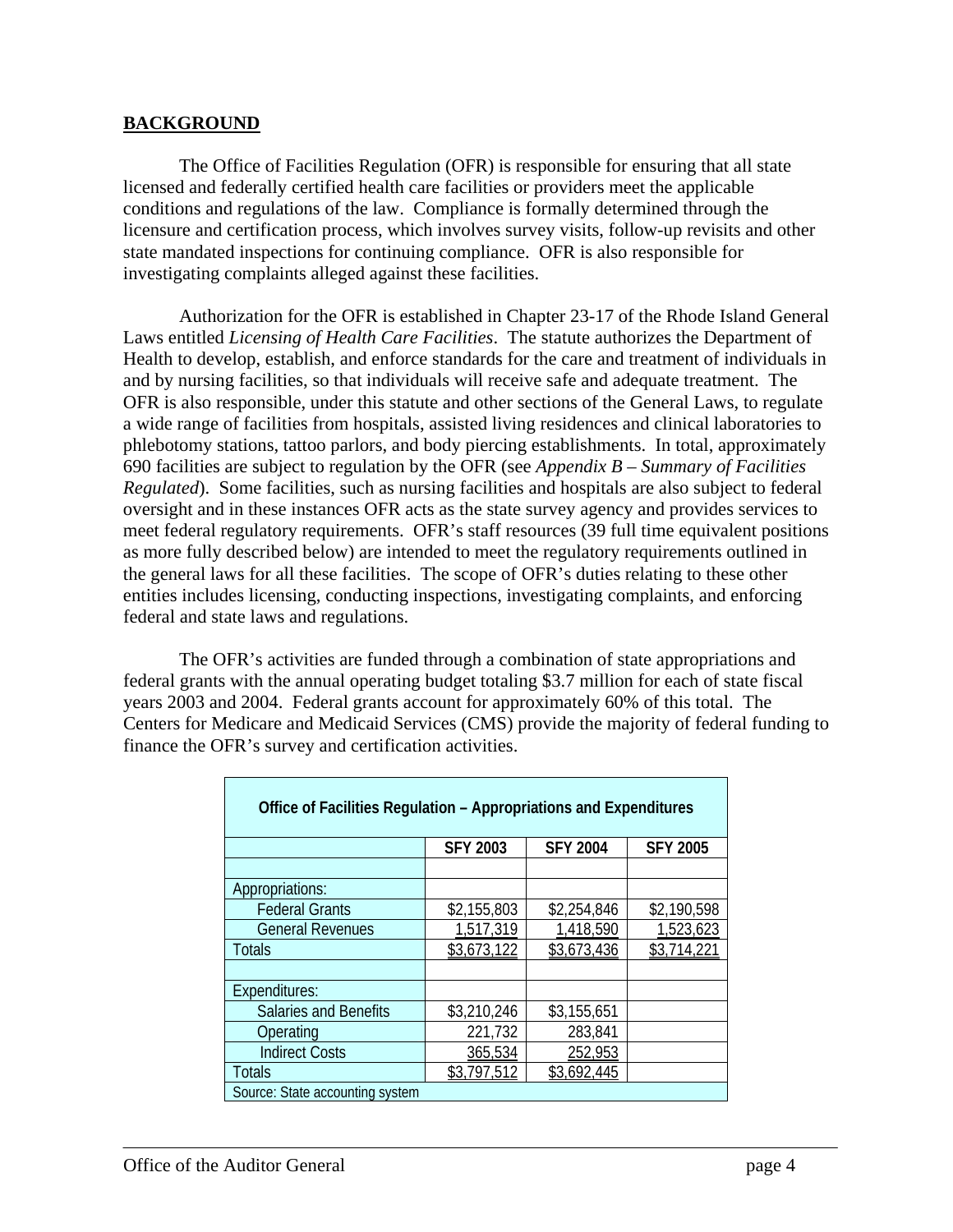The OFR is currently staffed with 39 employees comprised of 25 field surveyors (two positions are currently vacant), eight administrative/program management positions and six program support/clerical positions. As part of its survey and program management staff, OFR employs 15 nursing professionals, a physician, pharmacist, two nutritionists, one physical therapist, and four clinical social workers. Federal minimum qualification standards for longterm care facility surveyors require that all surveyors must successfully complete a training program and pass a Surveyor Minimum Qualifications Test.

The OFR's major activity is conducting onsite surveys and inspections to determine that residential nursing facilities comply with state and federal laws and regulations. Multidisciplinary teams conduct surveys in approximately 150 to 200 hours. During state fiscal year 2004 there were 94 licensed Medicare/Medicaid certified facilities operating within the state and six non-certified facilities. There are approximately 10,000 authorized beds within these facilities.

The OFR reports the results of its nursing facility surveys through the national Automated Survey Processing Environment (ASPEN) database maintained by CMS. The CMS makes available to the public each facility's deficiency information (a facility's failure to meet a participation requirement) resulting from recertification surveys through its Nursing Home Compare website – www.Medicare.gov.

Most nursing facilities receive the majority of their revenues through the federal Medicare and Medicaid programs. The Department of Human Services (DHS), in accordance with its *Principles of Reimbursement*, establishes individual per diem rates used to reimburse nursing facilities participating in the Medicaid program. Medicaid reimbursement rates are based on a detailed annual cost report submitted by each nursing facility to DHS' rate setting unit. Medicaid reimbursement rates range, by facility, from \$120 to \$200 per day. Medicaid payments (federal and state) to nursing facilities in state fiscal years 2003 and 2004 totaled \$261 million and \$292 million, respectively.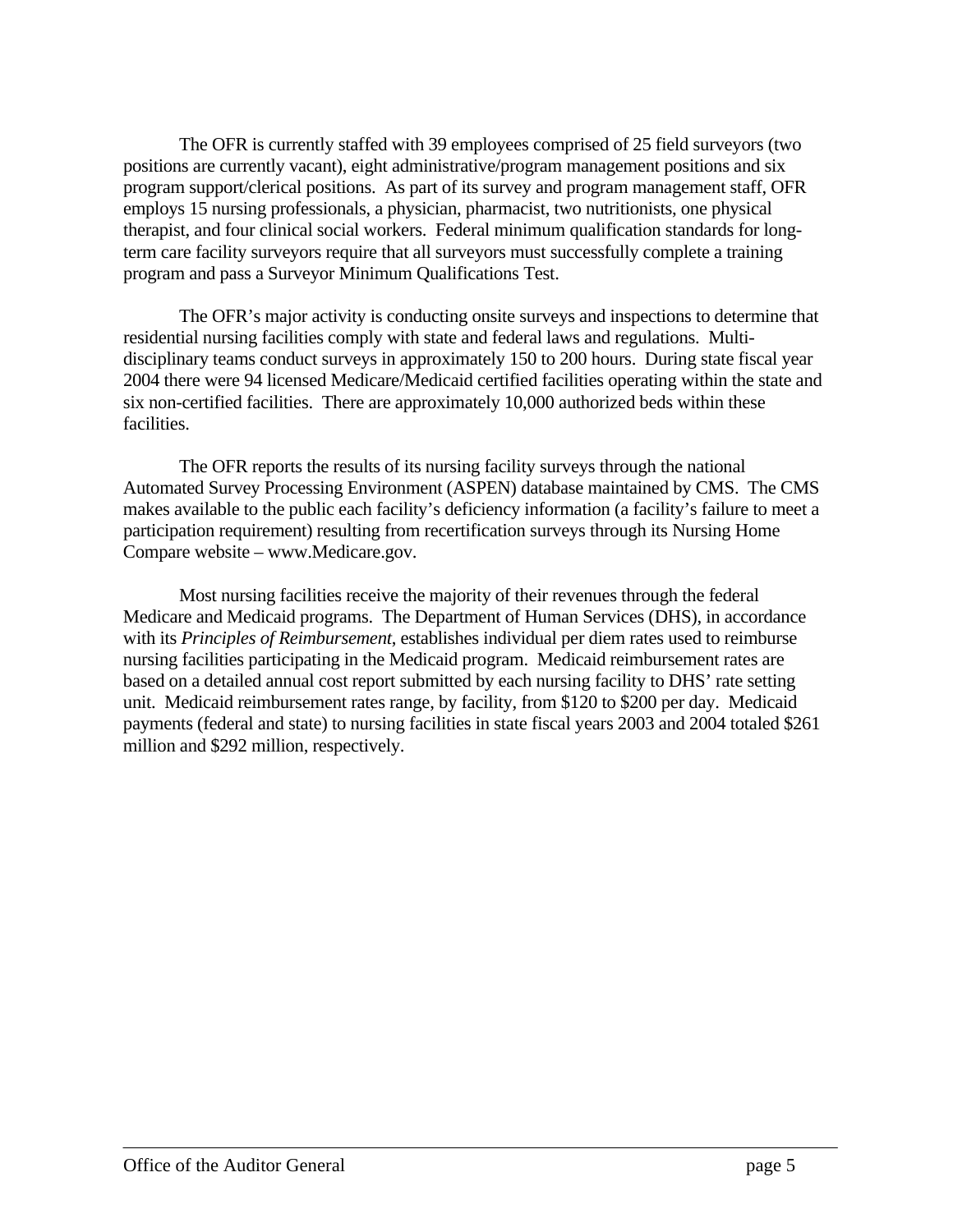## **III. FINDINGS AND RECOMMENDATIONS**

## **STATE AND FEDERAL SURVEY REQUIREMENTS**

#### *Background*

Surveys are performed of nursing facilities to meet both state and federal requirements. The State maintains an agreement with the federal Centers for Medicare and Medicaid Services (CMS) to conduct Medicare and Medicaid certification surveys for participating health care facilities in Rhode Island. Nursing facilities must comply with federal *Requirements for Long Term Care Facilities* (42 CFR Part 483, Subpart B) to receive payment under the Medicare or Medicaid programs. The Office of Facilities Regulation (OFR), as the state survey agency, is the entity responsible for conducting onsite surveys to certify compliance with the CMS' participation requirements. The OFR performs standard onsite surveys on all certified skilled nursing facilities and nursing facilities not later than 15 months after the previous standard survey; however, a statewide average interval between standard surveys of 12 months must be maintained. During state fiscal year 2004 there were 94 of these certified facilities operating and six non-certified facilities.

Standard surveys are periodic, resident-centered inspections that gather information about the quality of service furnished in a facility to determine compliance with the requirements of participation. Survey procedures and protocols are established in a State Operations Manual (SOM) developed by the CMS based on nursing home survey, certification and enforcement regulations at 42 CFR Part 488. The SOM provides detailed guidance on performing the required tasks as part of a standard survey. Based on the specific procedures detailed in the SOM, a standard survey assesses:

- $\Box$  compliance with residents rights and quality of life requirements;
- the accuracy of resident's comprehensive assessments and the adequacy of care plans based on these assessments;
- $\Box$  the quality of care and services furnished, as measured by indicators of medical, nursing, rehabilitative care and drug therapy, dietary and nutrition services, activities and social participation, sanitation and infection control; and
- $\Box$  the effectiveness of the physical environment to empower residents, accommodate resident needs and maintain resident safety.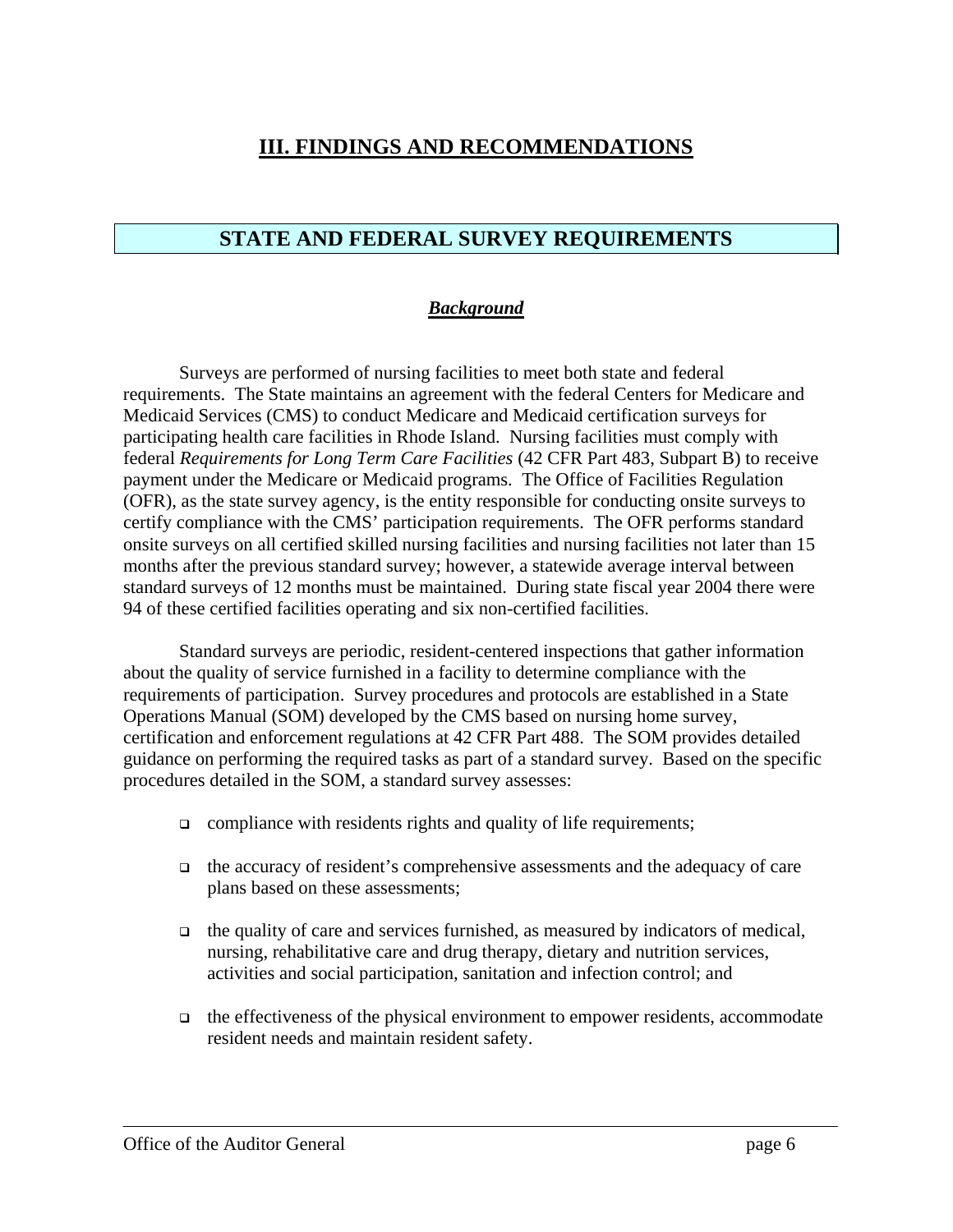Upon completion of the survey, the OFR prepares a CMS-2567 survey report, also referred to as the Statement of Deficiencies and Plan of Correction. The CMS-2567 formally communicates to the facility the deficiencies identified by the survey team. The report includes numerical deficiency codes, federal regulatory citations and a narrative summary of the evidence and supporting observations for each deficiency. The statement of deficiencies specifically reflects the content of each requirement not met, identifies the specific deficient facility practice, the objective evidence concerning these practices, and the source of the evidence. Each deficiency is assigned a letter code corresponding to a SOM scope and severity grid based on OFR's assessment of the deficiency's effect on resident outcome (severity) and the number of residents potentially or actually affected (scope). (See *Appendix A.)*

Facilities having deficiencies, not involving immediate jeopardy, must submit an acceptable plan of correction within 10 calendar days after receiving the CMS-2567 report. In cases of immediate jeopardy, the facility defers submission of a plan of correction until the immediate jeopardy has been removed. The plan of correction serves as the facility's allegation of compliance; the OFR must then verify the facility's substantial compliance based on a post survey revisit. The post survey revisit confirms that the facility is in compliance, and has the ability to remain in compliance.

OFR personnel upon completion of a survey event (e.g. certification, post survey revisit, etc.) upload survey results to a federally maintained database. Information contained within this database is made available to the public on the CMS website reflecting nursing home comparisons.

Enforcement remedies are imposed when a facility is not in substantial compliance. In instances where immediate jeopardy exists the CMS or state Medicaid agency will impose termination and/or temporary management in as few as two calendar days after the survey that determined immediate jeopardy. Additional remedies such as monetary penalties, directed plan of correction or denial of payment for new admissions may also be imposed. If immediate jeopardy does not exist, the OFR and CMS consider certain minimum factors and determine whether the facility will be given an opportunity to correct its deficiencies before remedies are imposed.

In addition to the federal responsibilities required as state survey agency, the OFR is mandated to perform unannounced inspections and investigations of nursing facilities under Section 23-17-12 of the State's general laws. The law stipulates that each facility shall receive no less than two surveys in addition to an annual licensing survey. These additional surveys are of significantly reduced scope and duration, and do not require completion of the comprehensive checklists completed during the annual survey. Additionally, state law requires that any nursing care facility cited for substandard care shall be inspected on a bimonthly basis for 12 months following any citation.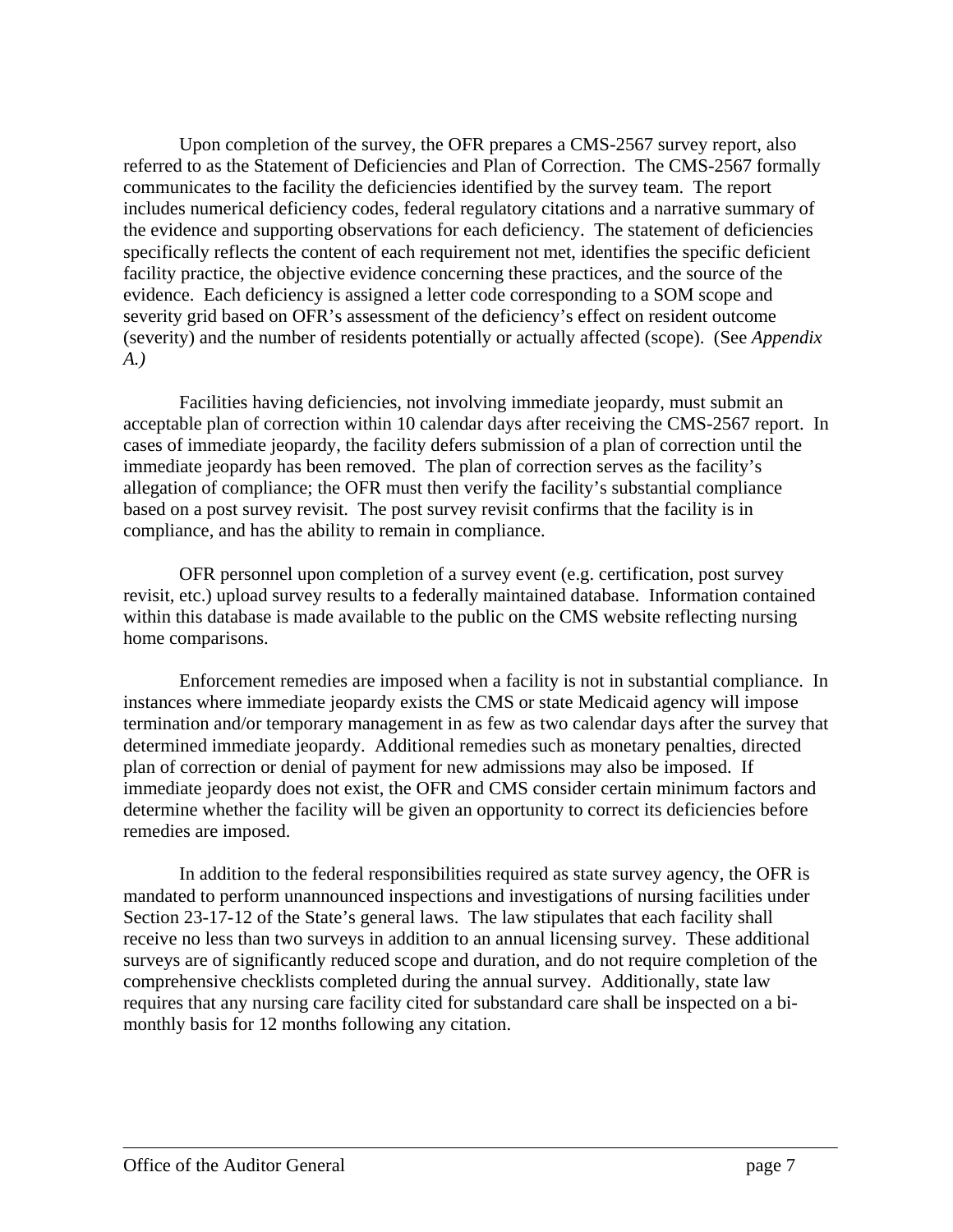Federal and state survey requirements are summarized in the table below:

| Comparison of State and Federal Survey Requirements for Nursing Facilities: |                                                                                                                          |                                                                                    |  |  |  |  |  |
|-----------------------------------------------------------------------------|--------------------------------------------------------------------------------------------------------------------------|------------------------------------------------------------------------------------|--|--|--|--|--|
| <b>Survey requirement</b>                                                   | Federal                                                                                                                  | <b>State</b>                                                                       |  |  |  |  |  |
| <b>Annual survey</b>                                                        | Survey required between 9 to 15<br>months following the previous survey<br>to achieve an overall average of 12<br>months | Annual licensing survey required<br>(G.L. 23-17-7 and 23-17-12)                    |  |  |  |  |  |
| Unannounced additional surveys                                              | No equivalent requirement                                                                                                | 2 required each year in addition to<br>annual licensing survey (G.L. 23-17-<br>12) |  |  |  |  |  |
| Substandard care found during<br>annual licensing survey                    | No equivalent requirement                                                                                                | Bi-monthly inspections required for the<br>following 12 months (G.L. 23-17-12)     |  |  |  |  |  |
| Deficiencies noted during annual<br>licensing survey                        | Follow-up inspection required – time<br>interval dependent upon the scope<br>and severity of the deficiencies cited      | No equivalent requirement                                                          |  |  |  |  |  |

## **COMPLIANCE WITH STATE AND FEDERAL SURVEY REQUIREMENTS**

The OFR maintains an electronic file reflecting the dates and types (annual, interim, follow-up, complaint investigation, etc.) of all federal and state surveys conducted. We reviewed the OFR's survey statistics for state fiscal years 2003 and 2004 to determine whether the OFR completed the state required surveys for licensed nursing facilities operating in the state. We found that in:

- State fiscal year 2003 OFR did not perform an annual survey for six nursing facilities and did not meet the two additional (interim) survey requirement for 93 facilities.
- State fiscal year 2004 OFR did not perform an annual survey for nine nursing facilities and did not meet the two additional (interim) survey requirement for 93 facilities.

OFR's current policy is to complete an interim survey form and a contact report summarizing the areas reviewed and observations made during the interim survey. The scope of the interim survey is outlined in section 23-17-12.1 of the General Laws which requires that the survey address the following areas: health, sanitation, nursing care, dietary, and other conditions immediately affecting patients. In tracking its compliance with state survey requirements, OFR considers required federal follow-up visits and complaint investigations as meeting the state interim survey requirement. Although these activities include an onsite visit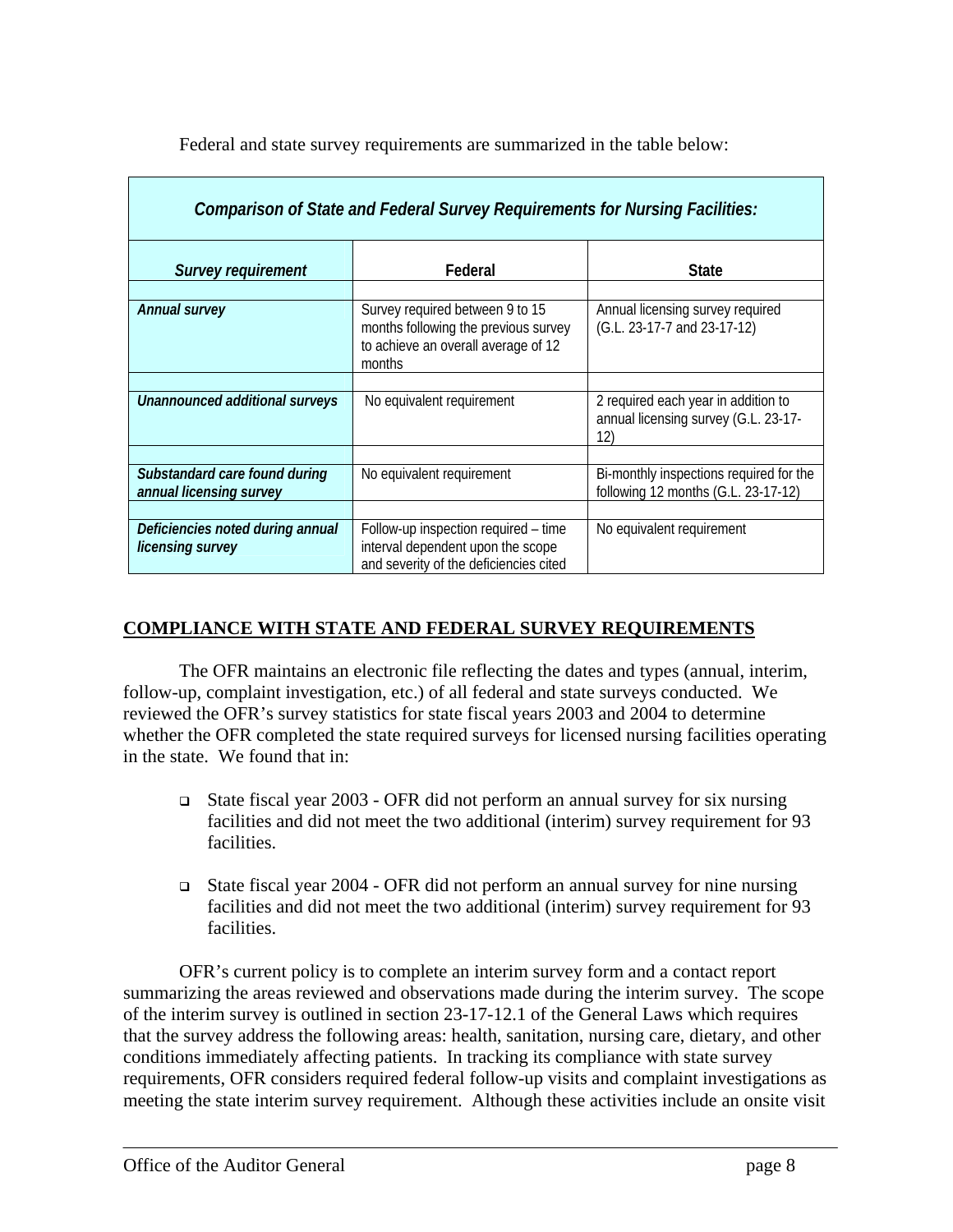to the facility, the interim survey documentation is not completed. Even when including federal follow-up visits and complaint investigations as meeting the interim survey requirement, OFR's statistics still reflect that 37 facilities in fiscal 2003 and 41 facilities in fiscal 2004 did not meet the state interim survey requirement.

The statute also requires that any facility cited for substandard care shall be inspected on a bi-monthly basis for the twelve-month period immediately following the citation. We were informed that for the purposes of this section substandard care was interpreted to mean substandard quality of care as defined by federal guidelines.

For the period July 1, 2002 to December 31, 2004, seven nursing facilities were cited with deficiencies meeting the criteria of substandard quality of care. We found that six of these facilities were not inspected on a bi-monthly basis for the succeeding twelve-month period as required.

Federal regulations and state law require OFR to conduct not less than ten percent of nursing facility surveys, in whole or in part, on nights and/or on weekends. State law includes all surveys (an annual survey and two additional surveys) within this requirement. Based upon 100 licensed nursing facilities operating in the state, 300 surveys would be required each year with 30 or 10% performed off-hours. OFR's survey records reflect that OFR conducted only 10 off-hour surveys in fiscal year 2003 and 13 in fiscal year 2004.

OFR management informed us that annual surveys are conducted in accordance with federal requirements and OFR has demonstrated compliance with these federal requirements. Compliance with the federal requirements is a condition of federal reimbursement for its share of OFR's annual operating costs. Compliance with the federal annual survey requirement can be met because federal regulations allow these to be performed as long as 15 months after the previous annual survey provided the average for all facilities is 12 months. CMS monitors the annual survey process through an annual *State Performance Standard Review* and has quality control measures in place where CMS teams perform, on a test basis, concurrent independent reviews and observe the OFR teams conducting annual surveys (*Federal Oversight Support Surveys*).

DOH management informed us that OFR does not have the staff resources to comply fully with Section 23-17-12 of the general laws. Staffing and resource issues are considered in the section entitled *OFFICE OF FACILITIES REGULATION RESOURCES* on page 29.

#### RECOMMENDATIONS

- 1. Comply with state survey requirements for nursing facilities.
- 2. Include only investigations addressing health, sanitation, nursing care, dietary, and other conditions immediately affecting patients as additional required surveys.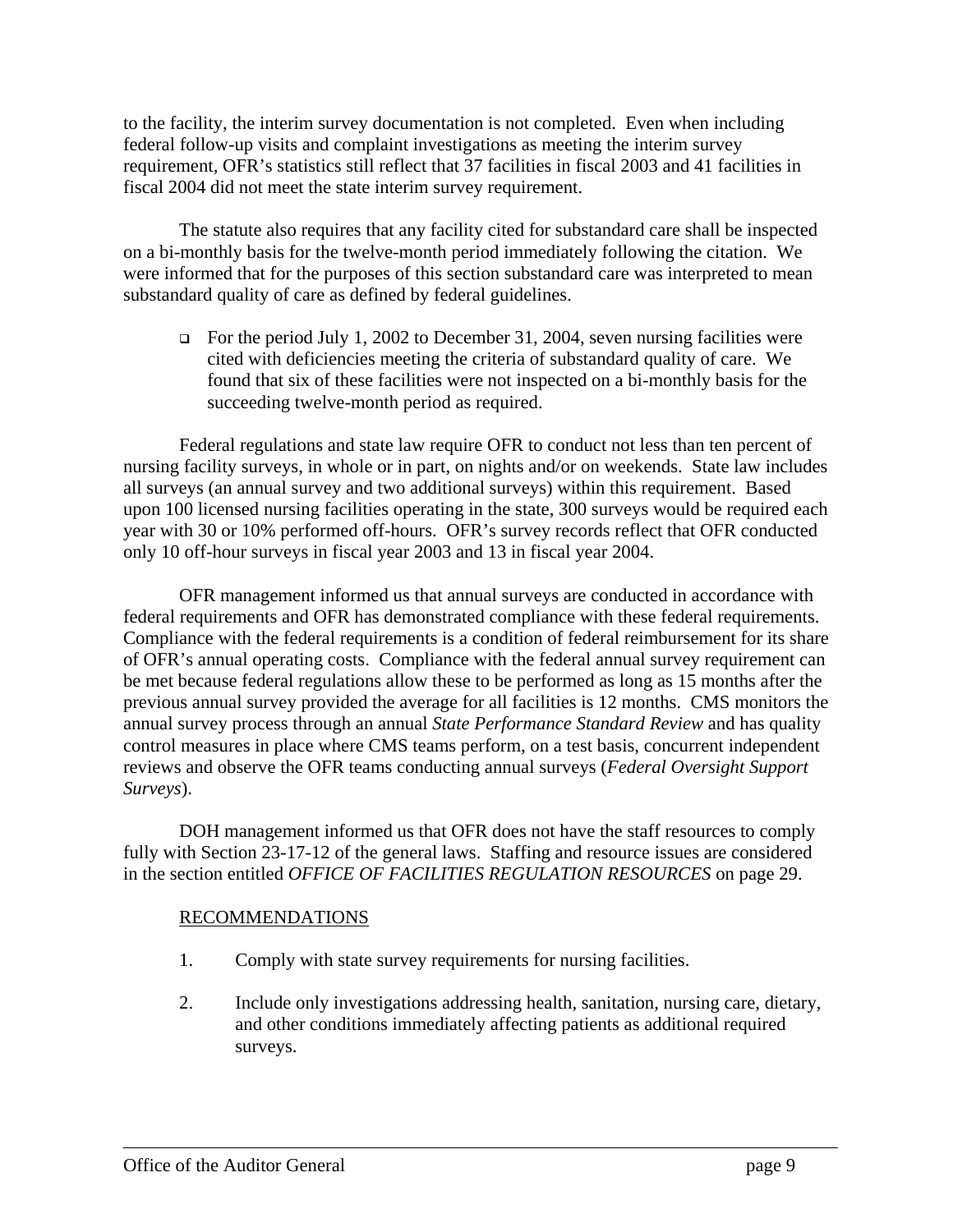#### *Auditee Views:*

*The Department of Health (DOH) concurs with both recommendations. The DOH has indicated that while some facilities did not receive the three surveys required by state law (annual and two interim), many facilities received more than the statutory minimum number of surveys due to compliance issues and the necessity for increased oversight.* 

*The DOH contends the existing federal and state system used to prioritize surveys and complaint investigations constitutes a risk-based system in implementation. The ability to meet all of the statutory survey mandates for the number of licensed entities is a resource allocation problem. The Office of Facilities Regulation (OFR) is limited in its capacity to supplement lost survey work-time in the event of routine staff attrition due to staff turnover or hiring caps.* 

*The DOH contends that the intent of the statutory language regarding off-hours surveys was to match the federal criteria which only involves 10% of the annual surveys be conducted off-hours.* 

*DOH has indicated that the OFR will request the necessary resources to implement these recommendations.*

## *MATTERS REQUIRING FURTHER STUDY OR LEGISLATIVE DELIBERATION:*

- **Examine the need to have more stringent state survey requirements (frequency) than those** required by CMS. The additional state survey requirements, which are not currently being met, impact the amount of additional staffing required for OFR to meet its statutory responsibilities.
- If the need for additional state surveys is affirmed, then consider modifying the statute to allow a risk-based approach to determine the frequency of additional surveys beyond the annual licensing / federally required Medicaid and Medicare survey. State law requires two additional surveys each year in addition to the annual licensing and federally required Medicaid and Medicare survey. A risk-based approach could consider factors such as results of previous surveys, responsiveness to deficiencies, number of patients, financial condition (refer to *Fiscal Monitoring of Nursing Facilities* section of this report), nursing hours per resident and other factors considered to be appropriate risk factors or indicators of quality care. This risk-based approach may already be allowed by statute (G.L. 23-17-12). A riskbased approach would allow the OFR latitude to use its resources more effectively to monitor those facilities deemed to be most at risk.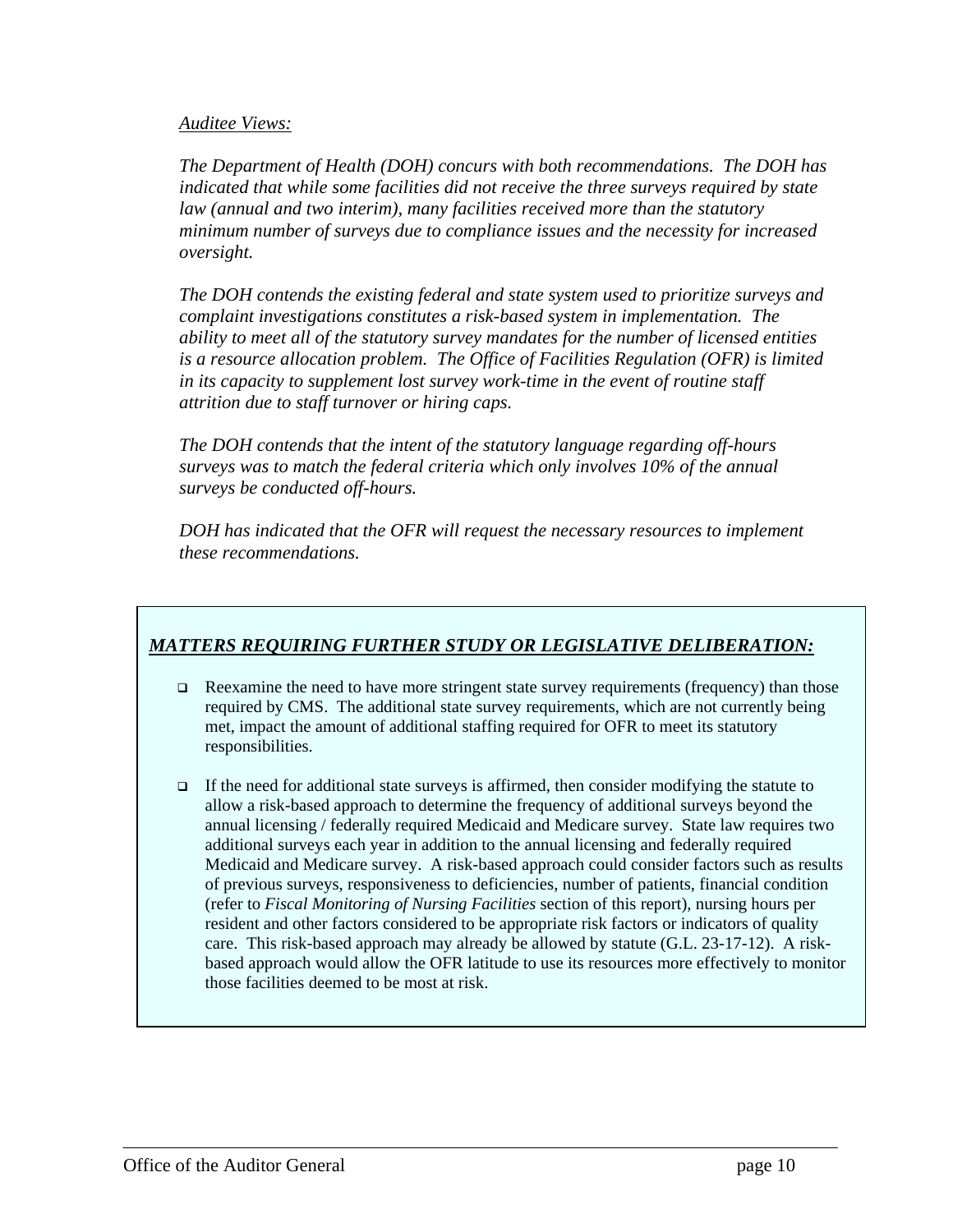### **ANNUAL LICENSING INSPECTION**

State law requires that health care facilities shall be licensed, annually. DOH is the licensing agency. Section 23-17-7 of the general laws provides that a license, unless sooner suspended or revoked, shall expire by limitation on the thirty-first day of December following its issuance and may be renewed from year to year after inspection, report, approval, and collection of fees by the licensing agency (DOH). The inspection shall be made any time prior to the date of expiration of the license.

We found that OFR did not conduct an annual state licensing inspection for six nursing facilities during calendar year 2003, and nine nursing facilities in calendar year 2004. Additionally, OFR did not conduct a licensing inspection for 14 of the State's 15 hospitals. Lack of an inspection should have precluded these facilities from receiving a license for 2004 and 2005 until OFR performed the annual inspection required by the licensing statute. However, in each case, OFR issued the license without an inspection.

OFR considers the comprehensive Medicare / Medicaid survey as the required state licensing inspection. Since federal requirements allow some nursing facilities to be inspected at an interval not to exceed 15 months, certain facilities are not inspected during a specific calendar year.

We were advised by OFR management that each hospital was accredited by the Joint Commission on Accreditation of Healthcare Organizations (JCAHO), a national accrediting body, and that OFR relied upon triennial JCAHO accreditation as a substitute for the annual inspections.

#### RECOMMENDATION

3. Comply with state licensing requirements by conducting a state licensure inspection of each nursing facility and hospital prior to the license expiration date.

#### *Auditee Views:*

*The DOH concurs with this recommendation and has indicated that compliance with state licensing inspection requirements for all facilities subject to OFR oversight necessitates additional surveyor personnel. The DOH has not conducted annual surveys of hospitals for at least 30 years despite the statutory requirements.* 

## *MATTERS REQUIRING FURTHER STUDY OR LEGISLATIVE DELIBERATION:*

If JCAHO accreditation (performed once every three years) is deemed to be equivalent or an acceptable alternative to an annual inspection performed by the OFR, then the statute could be changed to permit this substitution for annual licensing purposes. The Department of Health's request for additional personnel includes resources to inspect all 15 hospitals on an annual basis.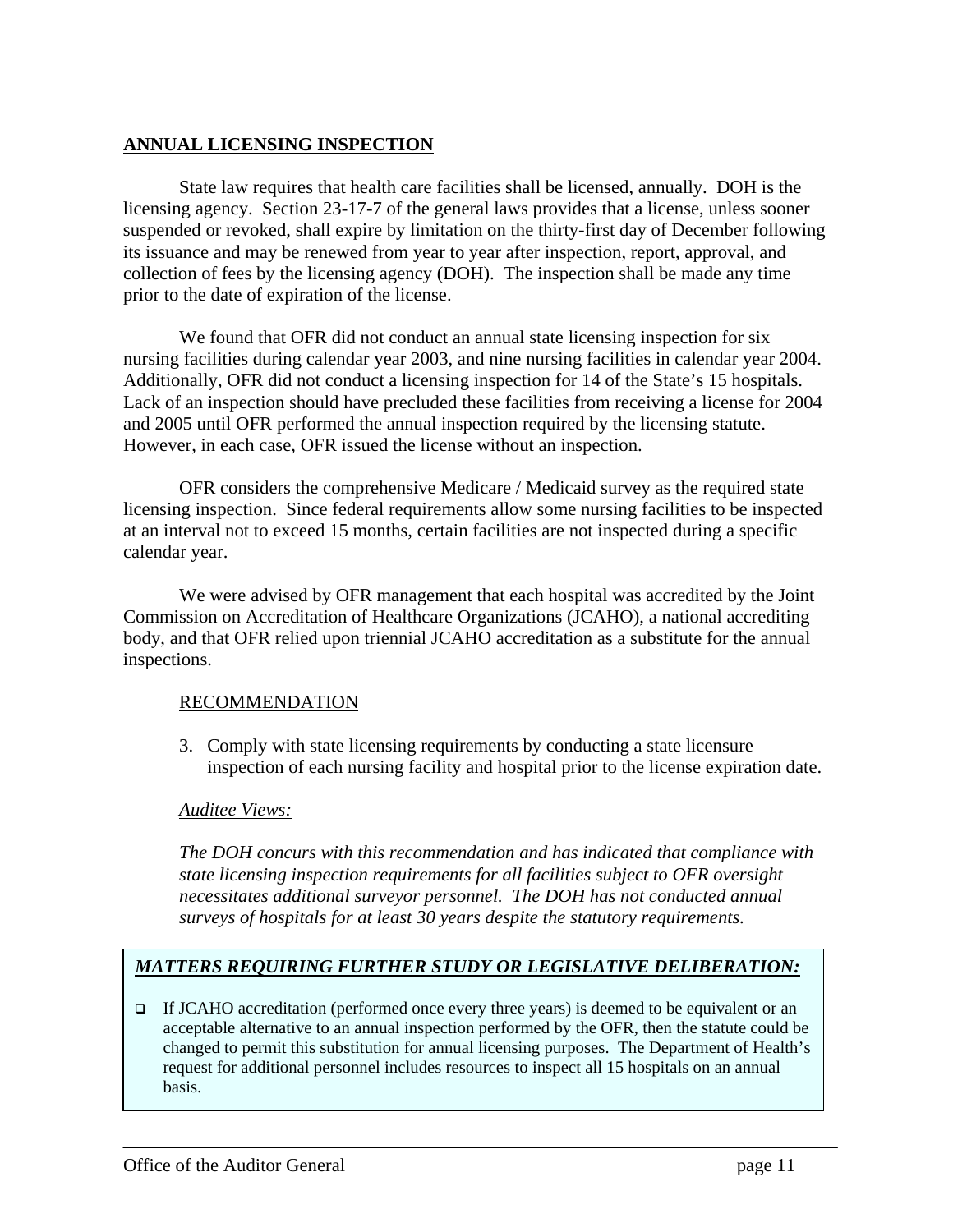The DOH licensing office is responsible for processing and approving license renewal applications and issuing licenses for all health care licensees except for providers regulated by OFR.

We were informed that the OFR supervisory personnel responsible for coordinating and overseeing annual facility inspections also review and approve the applications for facility license renewals. Accordingly, we believe these individuals have incompatible functions since they have the authority to issue a facility license without requiring an annual licensure inspection for which they are also responsible. Lack of a state license would disqualify a facility from eligibility for Medicaid and Medicare financing from CMS.

DOH should assign responsibility for reviewing whether state statutory licensing requirements have been met to an individual or office independent of the inspection process.

#### RECOMMENDATION

4. Assign responsibility for verifying compliance with licensing requirements and issuing renewal licenses to an individual or office independent of the inspection process.

#### *Auditee Views:*

*The DOH disagrees with this recommendation and does not believe that it is necessary to segregate responsibilities for verifying compliance with licensure requirements from the inspection process.* 

## **DOCUMENTING AND TRACKING DEFICIENCIES**

The OFR does not currently have formal policies or procedures in place that enable the tracking of survey deficiencies throughout the survey, quality control and reporting processes. These processes could be significantly improved by requiring, that once identified, deficiencies and any subsequent decisions to either modify or delete those deficiencies be documented and retained.

The OFR, as the state survey agency, is the entity responsible for conducting onsite surveys to certify compliance with the Centers for Medicare and Medicaid Services' (CMS) participation requirements. The CMS provides state survey agencies with a State Operations Manual (SOM) detailing survey protocols and procedures.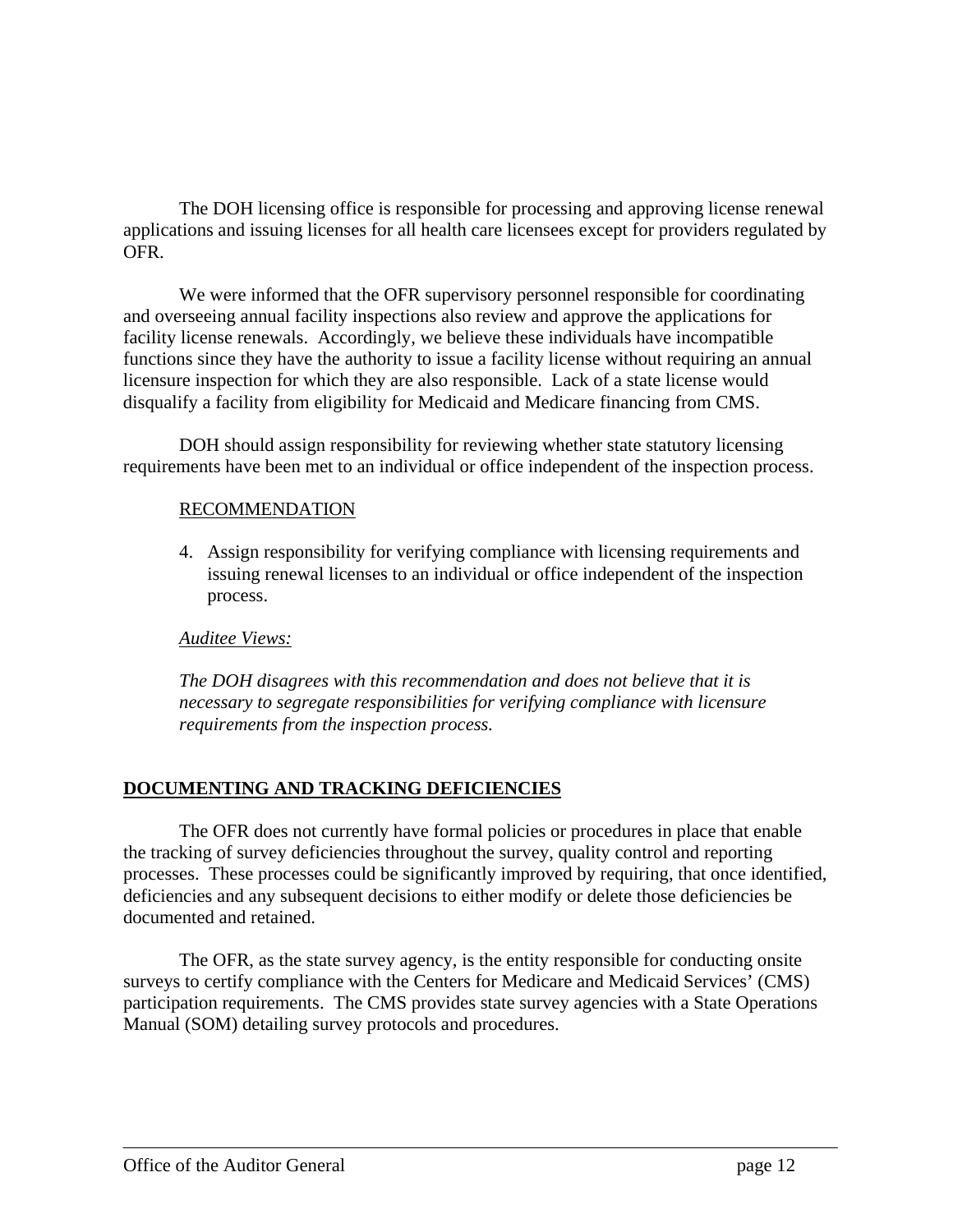The workflow for the annual survey process is outlined in the table below:

|        | <b>Nursing Facility Annual Survey Process Flow</b>                                                 |  |  |  |  |  |
|--------|----------------------------------------------------------------------------------------------------|--|--|--|--|--|
| $\Box$ | Team members note potential deficiencies during onsite survey.                                     |  |  |  |  |  |
| $\Box$ | Daily decision-making considers potential deficiencies as part of team meetings.                   |  |  |  |  |  |
| $\Box$ | Information Analysis for Deficiency Determination - final decision making - discussion and         |  |  |  |  |  |
|        | determination of which deficiencies will be communicated to facility management at the exit        |  |  |  |  |  |
|        | conference. Deficiency decisions and substance of the evidence are documented on a Surveyor        |  |  |  |  |  |
|        | Notes Worksheet - CMS-807.                                                                         |  |  |  |  |  |
| $\Box$ | Exit conference is held with facility personnel where observations and preliminary findings        |  |  |  |  |  |
|        | (deficiencies) are discussed - facility has opportunity to present additional information.         |  |  |  |  |  |
| $\Box$ | Survey team prepares preliminary CMS-2567 report indicating deficiency codes, regulatory citations |  |  |  |  |  |
|        | and a summary of the evidence and supporting observations.                                         |  |  |  |  |  |
| $\Box$ | Preliminary CMS-2567 undergoes an internal quality control review by two or more OFR supervisors   |  |  |  |  |  |
|        | and the team coordinator.                                                                          |  |  |  |  |  |
| $\Box$ | CMS-2567 report is revised by the team coordinator as necessary based on quality control review    |  |  |  |  |  |
|        | and team members are apprised of changes in CMS-2567.                                              |  |  |  |  |  |
| $\Box$ | Team members may appeal changes in CMS-2567 through informal quality control appeal process.       |  |  |  |  |  |
| $\Box$ | CMS-2567 is provided to the nursing facility.                                                      |  |  |  |  |  |
| $\Box$ | Nursing facility provides plan of correction and can appeal deficiencies cited in CMS-2567 through |  |  |  |  |  |
|        | Informal Dispute Resolution (IDR).                                                                 |  |  |  |  |  |
| $\Box$ | CMS-2567 is uploaded to federal database – results of survey are available on CMS website.         |  |  |  |  |  |
| $\Box$ | Follow-up process on deficiencies reported in CMS-2567 begins.                                     |  |  |  |  |  |

Any member of the survey team while completing their assigned survey responsibilities can identify a deficiency, defined as a facility's failure to meet a participation requirement. Surveyors document any concerns regarding potential deficiencies on a number of standard survey forms including the *Surveyor Notes Worksheet* and *Resident Review Worksheet.* Survey teams meet daily to discuss findings to date, areas of concern and any need to modify the focus of the survey.

Federal survey procedures require that survey teams conduct an analysis of information gathered during the survey for deficiency determination purposes. The objective of this process, also referred to as decision-making, is to review and analyze all information collected and to determine whether or not the facility has failed to meet any regulatory requirements. Team coordinators or a designee are required to document the deficiency decisions and the substance of the evidence on a *Surveyor Notes Worksheet, Form CMS-807.* 

Our review of 30 survey files revealed numerous inconsistencies in how the deficiency decisions are documented during the decision-making process. In some instances case file documentation clearly indicated the results of the decision-making process, including documentation of deficiencies and the applicable scope and severity. In other instances case files did not document the results of the decision-making process, making it impossible to determine what was discussed and considered. Since survey files contained varying degrees of decision-making documentation, we were unable to determine in all cases, which deficiencies were to be communicated to the facility's management at the exit conference.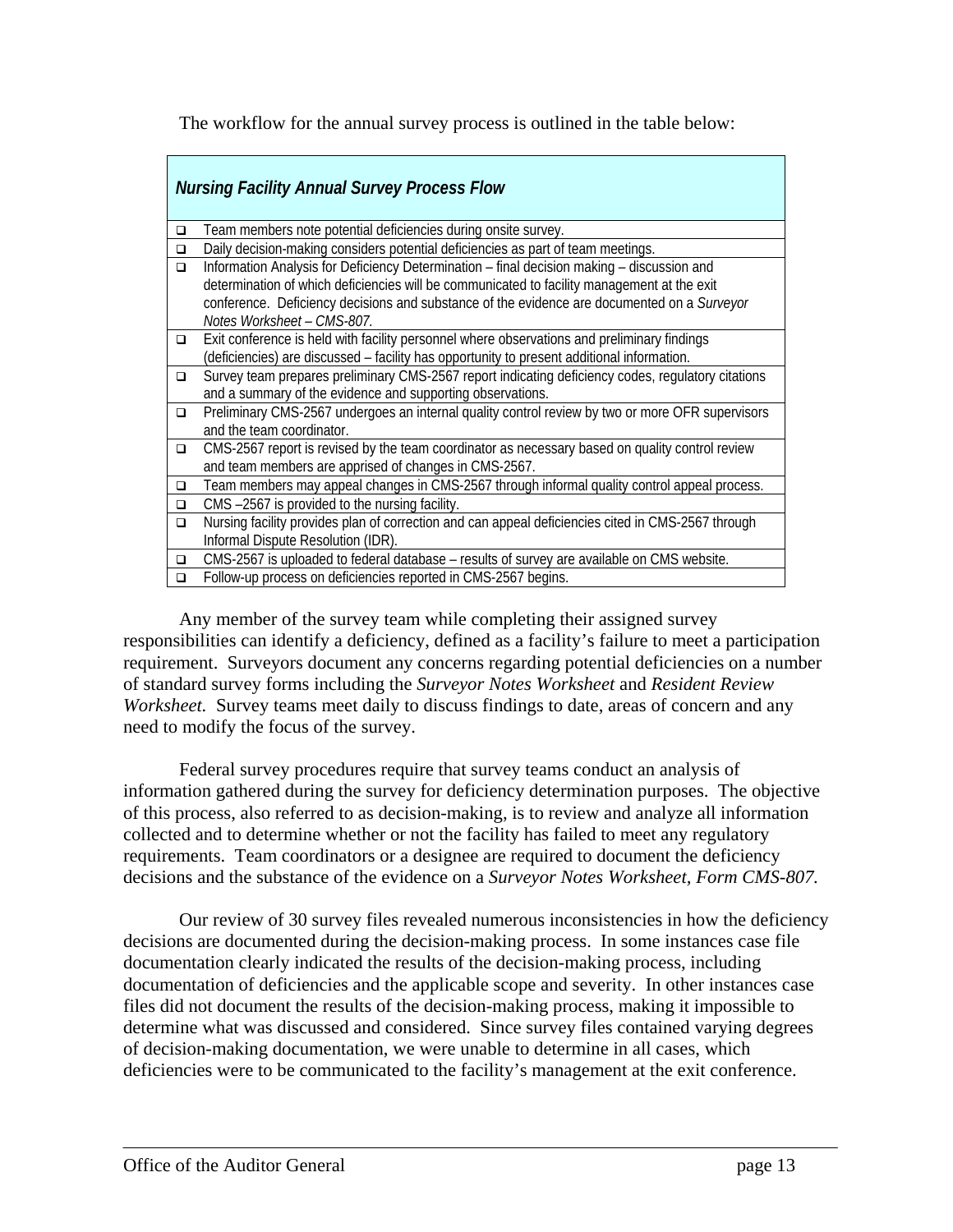We believe that documentation of the decision-making process could be enhanced, and allow for proper tracking of deficiencies as the process ensues, by requiring the substance of the evidence, the corresponding deficiency number and scope and severity levels be reflected in survey files. Without this documentation we could not verify that all deficiencies (i.e., participation requirements) identified by individual team members were discussed and evaluated during decision-making.

Federal survey protocol requires that subsequent to the decision-making process, an exit conference be conducted to inform the facility of the team's observations and preliminary findings. The exit conference also gives the facility an opportunity to discuss each finding and provide any additional information pertinent to the identified findings. While federal guidelines as documented in the State Operations Manual do not specifically address exit conference documentation, our review of survey files and discussion with OFR personnel revealed inconsistencies in documenting the content and results of the exit conference.

We noted that some team coordinators complete a Contact Report after the exit conference documenting the results of the survey to that point, including the exit conference. However, we also noted that the Contact Reports do not always indicate who attended the exit conference, which deficiencies were presented or if additional evidence was presented by the facility that would result in the modification or deletion of previously identified deficiencies. Discussions with OFR personnel disclosed that most surveyors complete the Contact Report after the survey report (CMS-2567) is finalized, and do not utilize the report as a mechanism to document the exit conference. In these instances the Contact Report would only reflect that an exit conference was conducted, and not a description of the deficiencies discussed or any additional evidence presented. Since current policies and procedures do not require the formal documentation of either the specific deficiencies presented at the exit conference, or whether additional evidence was presented resulting in a deficiency being deleted, we were unable to verify that all preliminary deficiency findings were addressed in the initial CMS-2567 survey report.

Based on the decision-making process and the results of the exit conference the survey team prepares the preliminary CMS-2567 report indicating the deficiency codes (data prefix tags), regulatory citations and a summary of the evidence and supporting observations. Each deficiency is assigned a letter corresponding to a SOM scope and severity grid (see *Appendix A*) based on OFR's assessment of the deficiency's effect on resident outcome (severity) and the number of residents potentially or actually affected (scope).

Once the survey team finalizes the preliminary CMS-2567 report, the document undergoes an internal quality control review. The quality control process requires that the survey team coordinator meet with two or more supervisory level personnel to review the preliminary CMS-2567 and address any concerns regarding the preliminary survey report, including the appropriateness of the deficiency coding (requirement classification) and corresponding scope and severity level, the adequacy of the evidence supporting the deficiency and whether explanatory language should be enhanced, altered or deleted. We were informed that the quality control process might result in deficiencies being deleted or reclassified, scope and severity being modified or explanatory language being altered or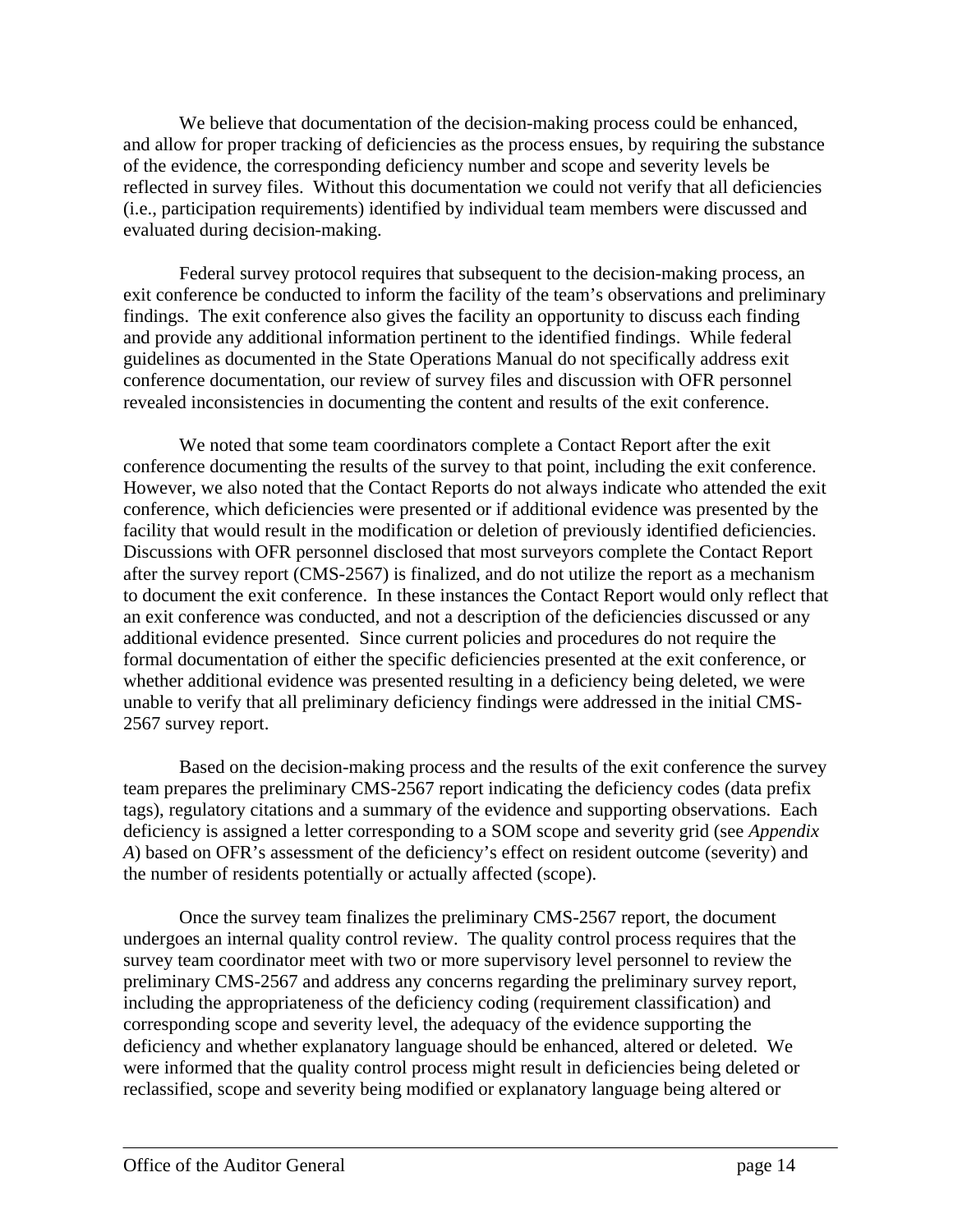deleted. OFR's current policies and procedures do not require that the preliminary CMS-2567 report be retained, or that the rationale supporting the deletion or modification of deficiencies contained in the initial report be documented.

While we recognize that the OFR's quality control process is essential in producing complete, accurate and objective survey reports, retaining the preliminary survey report and documenting the basis for all decisions resulting in report modification could strengthen controls over the process.

OFR should establish policies and procedures to enable the tracking of deficiencies throughout the survey process. These procedures should require that the specific deficiencies resulting from the decision-making process be documented, including the supporting evidence, and that any subsequent decisions significantly impacting the reporting of those deficiencies be documented. Implementation of these procedures would enhance the integrity of the survey process, and provide valuable guidance to surveyors for addressing similar situations during future inspections.

#### RECOMMENDATION

5. Establish written policies and procedures enabling the tracking of deficiencies throughout the survey, decision-making, quality control and reporting processes. Procedures should require that the specific deficiencies resulting from the decision-making process be documented, as well as the basis for any subsequent decisions significantly impacting the reporting of those deficiencies.

## *Auditee Views:*

*The DOH concurs with this recommendation, but also notes that no state or federal mandates exist explicitly delineating the tracking of pertinent information throughout the survey process. The DOH has adjusted its internal quality control process to include maintaining the survey teams' draft document for future quality review and assessment, as well as to document any informal appeals.* 

## **QUALITY CONTROL APPEAL PROCESS**

The OFR should establish formalized procedures for appealing decisions resulting from its internal quality control process.

As previously described, the OFR has implemented a quality control process designed to ensure that CMS-2567 survey reports are complete, accurate and adequately supported by reliable evidence. The quality control process requires that the survey team coordinator meet with two or more supervisory level personnel to address any concerns regarding the preliminary survey report (CMS-2567), including the appropriateness of the deficiency coding (requirement classification) and corresponding scope and severity level, the adequacy of the evidence supporting the deficiency and report language.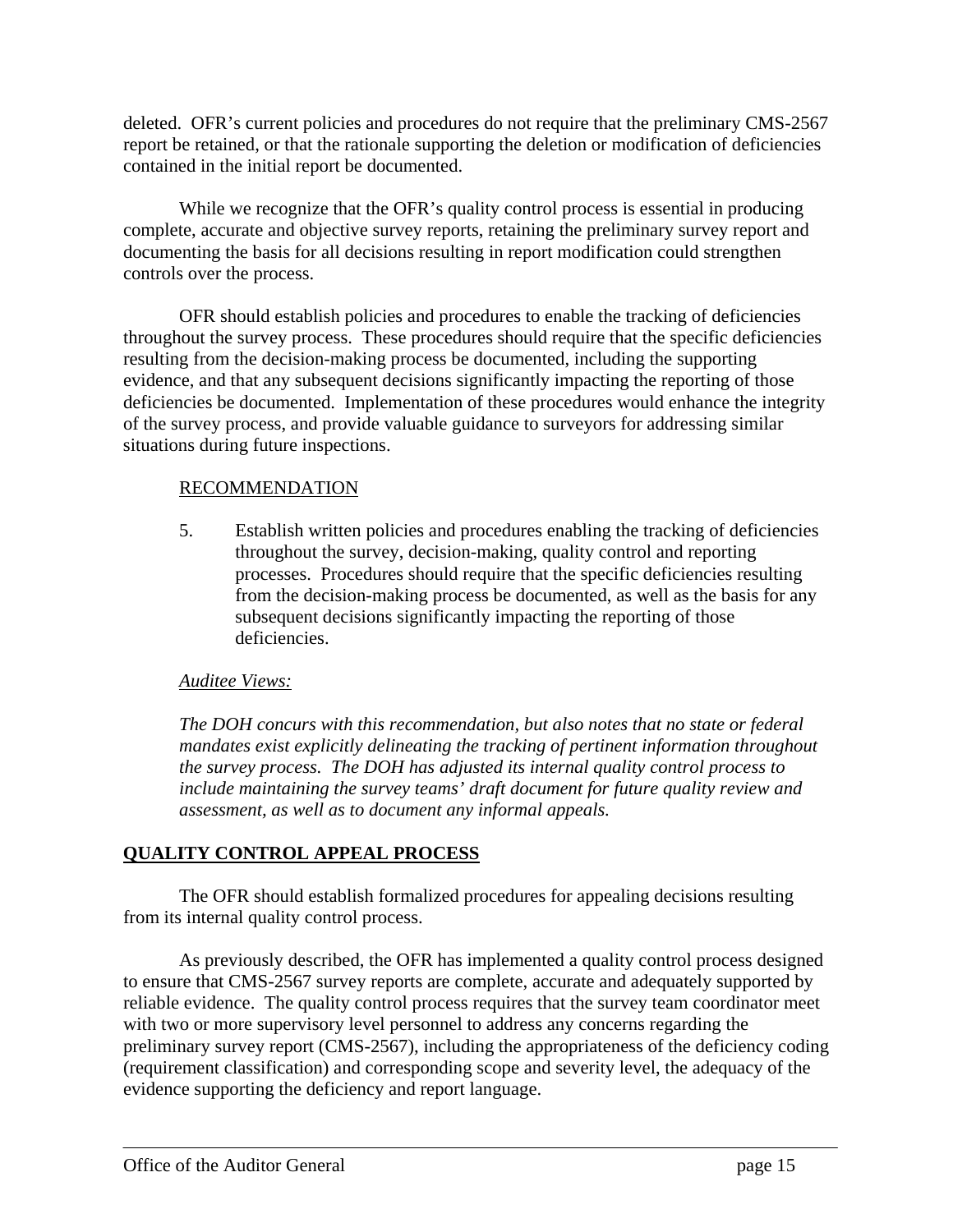Since the team coordinator is the only survey team member responding to questions regarding the team's presentation of the deficiency and the supporting evidence, that individual may not be the most appropriate team member to address quality control concerns. For example, since individual disciplines vary by team coordinator, including nurses, social workers, dieticians, etc., OFR team coordinators are occasionally required to address concerns outside their own area of expertise. OFR management informed us that in those instances other team members are requested to respond to the deficiency or evidence issues. Conversely, some OFR field surveyors indicated that, in certain instances, deficiencies were either modified or deleted without the opportunity to directly participate in the quality control review process.

Once the quality control process has been completed, the team coordinator communicates any CMS-2567 report modifications or deletions resulting from the process to other team members. OFR management and survey staff informed us that an informal appeal process exists if any team member disagrees with a modification or deletion made during the quality control process. This function has been delegated to senior supervisory personnel within OFR. We were informed that in some instances this informal appeal process has resulted in the reinstatement of deficiencies in the CMS-2567 report that had been previously deleted in the quality control process. The OFR has not retained any documentation resulting from this informal appeal process.

OFR does not currently have formal written procedures documenting the existence of a post quality control appeal process, when appeals are appropriate, what OFR personnel are responsible for hearing appeals and rendering decisions, and the required documentation resulting from the process.

#### RECOMMENDATION

6. Establish written policies and procedures that clearly define how the internal appeal process should be conducted and documented.

#### *Auditee Views:*

*The DOH disagrees with this recommendation and does not believe that a "formal" appeals process is necessary or warranted. The DOH will document informal appeals and expand the appeals review to the Division level.* 

## **LIFE SAFETY CODE SURVEY RESULTS**

The OFR should formally request guidance from CMS to enable the OFR to report the results of 22 previously completed recertification surveys through the national ASPEN database. The OFR's inability to report the most recent survey data results in incomplete and outdated information being provided for public access on CMS' Nursing Home Compare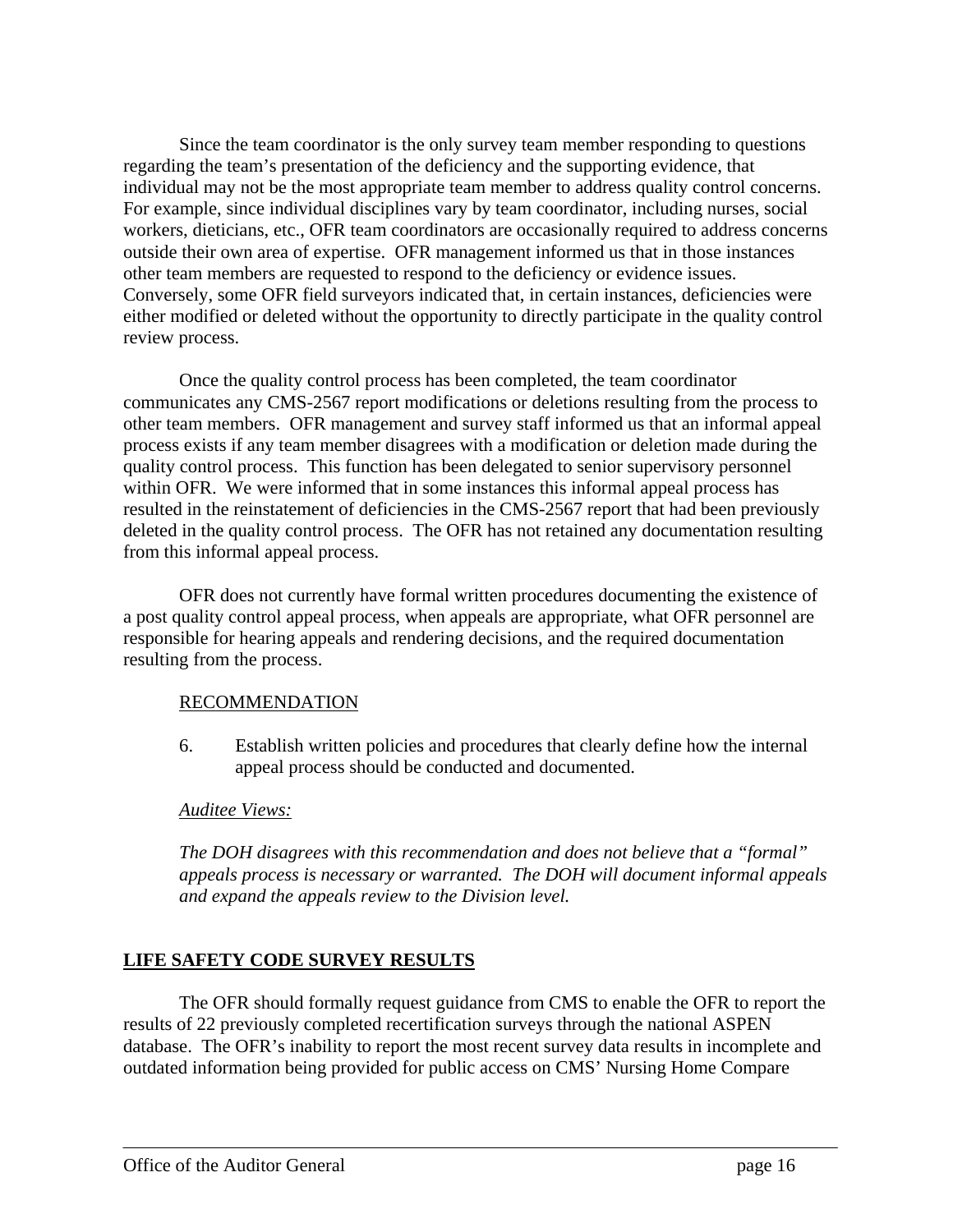website. The lack of complete survey data also diminishes the value of various database managerial reports generated by the system.

The OFR, as part of its annual facility recertification process, must conduct, or have conducted, a Life Safety Code survey for nursing facilities. The Life Safety Code (LSC) is a set of fire protection requirements designed to provide a reasonable degree of safety from fire. LSC surveys cover construction, protection, and operational features designed to provide safety from fire, smoke, and panic.

Our review of survey files and information recorded in the federal ASPEN database revealed various annual survey results that have not yet been reported through the national database. OFR personnel informed us that the results of both the standard survey and LSC survey are required to be input before the survey results file could be uploaded (i.e., reported) through the database. We were informed that the documentation supporting various facilities' LSC survey results is not available.

OFR personnel indicated that prior to state fiscal year 2004 the state Fire Marshall's Office was responsible for conducting LSC surveys and providing the results to OFR. (OFR personnel currently perform the required LSC surveys.) OFR and the state Fire Marshall's Office have attempted to locate the LSC survey results without success.

Due to the unavailability of the LSC survey results, the OFR has been unable to report the results of 11 facility surveys conducted between September 2001 and December 2003; two of these facilities have subsequently closed. An additional 11 surveys, completed between August 2003 and November 2004, have not been reported through the federal database, since the OFR cannot upload any subsequent survey results in the ASPEN database for these facilities.

The CMS makes available to the public each nursing facility's deficiency information resulting from annual surveys through its Nursing Home Compare website. The inability to upload survey information due to the absence of LSC restricts the public's access to current survey information.

The database was also designed to produce summary managerial reports to coordinate and monitor state recertification activities. For example, the Survey Frequency report allows CMS and the State to monitor compliance with the 12-month average survey requirement. Since the database does not contain all current survey information, the Survey Frequency report is invalid for this purpose.

OFR has contacted and discussed with the CMS arrangements for an interim solution allowing prior survey information to be reported without LSC results. To date no arrangement has been reached.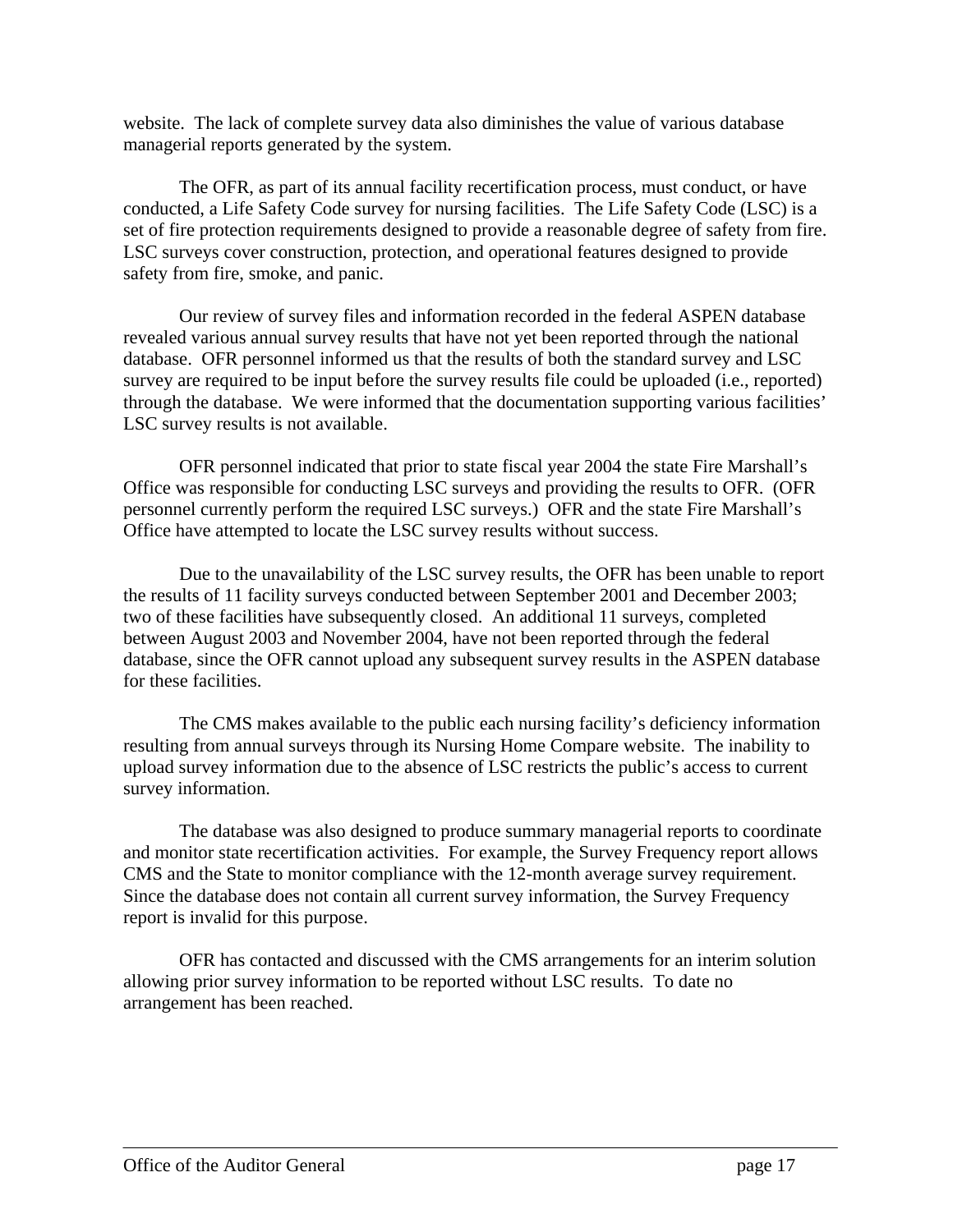#### RECOMMENDATION

7. Request written guidance from CMS to establish a process enabling the reporting of previously completed survey results through the national survey database.

#### *Auditee Views:*

*The DOH disagrees with this recommendation and does not believe that a "formal" request to the Centers for Medicare and Medicaid Services (CMS) is necessary at this time. The DOH recognizes the need for accurate and timely information on nursing home surveys and is committed to eliminating this problem in the future.* 

*The DOH, the State Fire Marshall's office, and the CMS have worked formally and informally over the past twenty-four months to correct this situation. The final conditions necessary to resolve the problem are being completed at this time.* 

## **CONFLICT OF INTEREST POLICY**

Both CMS and the State are responsible for evaluating the need for preventative measures to protect the integrity of the certification program. Federal employees are required to make a declaration of any outside interests and to update the declaration whenever such interests are acquired. The CMS State Operations Manual (SOM) indicates that the same declaration should be required of state employees, including all state surveyors and their supervisors, whose positions may create conflicts of interest.

Accordingly, SOM Section 7202, *Conflicts of Interest for Federal and State Employees*, contains written guidance about what constitutes a conflict of interest and certain requirements intended to detect and report conflicts of interest. The SOM identifies typical situations raising potential conflict of interest questions for federal and state employees of an agency representing the Medicare/Medicaid survey and certification program. Examples of conflicts of interest disqualifying a surveyor from survey participation include, an individual currently working, or working within the past two years, as an employee, officer, consultant or agent for the facility, or an individual having any financial or ownership interest in the facility.

DOH has a written conflict of interest policy that incorporates the state ethics law and certain additional DOH requirements concerning other employment, volunteer work and gifts. This policy is included in the DOH Employee Handbook, and requires that any employee who seeks or currently has external employment or engages in voluntary activities in the same area the employee regulates, inspects or evaluates must inform the supervisor and office chief, in writing, and provide information related to the activities. However, the DOH policy does not identify or consider the stricter CMS requirements as outlined in the SOM.

In addition, OFR does not require written employee declarations of possible or actual conflicts of interest, and does not have written documentation, as required by the DOH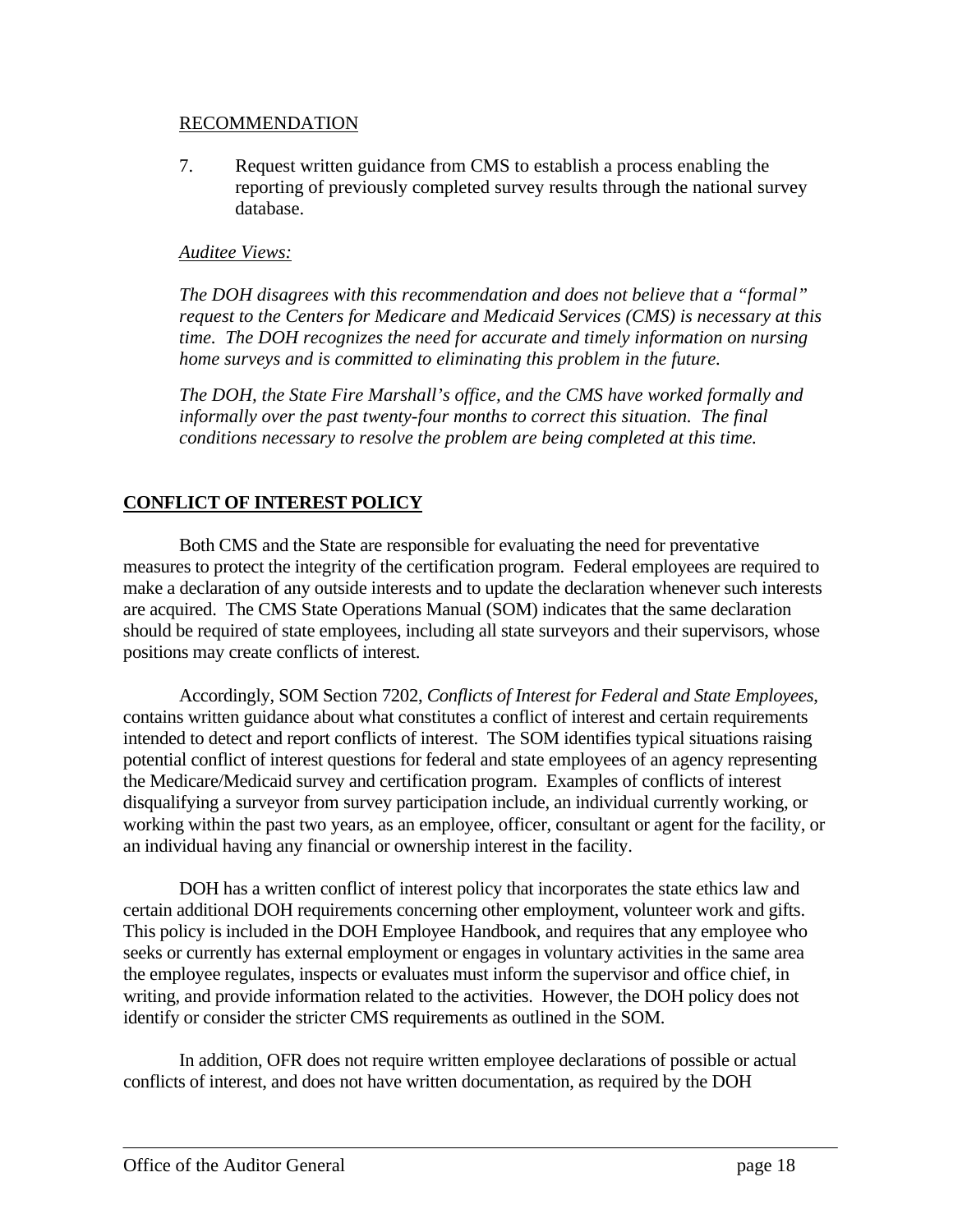Employee Handbook, of any potential and actual conflicts that certain employees have reported to management.

We became aware that an OFR employee was a part-time employee of a hospital and was also responsible for supervising complaint investigations regarding hospitals. We were informed that the employee did not participate in, or supervise, any complaint investigations related to the facility in which employed. However, we noted that the individual was routinely listed as the survey agency contact person for complaints at the facility, and signed correspondence to the facility indicating involvement in the regulatory process.

DOH should require OFR employees to prepare periodically a written declaration that they are aware of CMS conflict of interest requirements. The declaration should require the employee to document any actual or perceived impairment as defined by CMS, or certify that no such conflicts of interest exist.

## RECOMMENDATIONS

- 8. Require employees to formally declare any outside conflicts of interest as described by the CMS State Operations Manual and to update the declaration whenever potential conflicts exist.
- 9. Adopt CMS *Conflicts of Interest for Federal and State Employees* policy for OFR employees.

## *Auditee Views:*

*The DOH concurs with these recommendations, and agrees a more formal system for documenting reviews of conflicts of interest is necessary. However, the DOH contends that no conflict of interest actually exists.*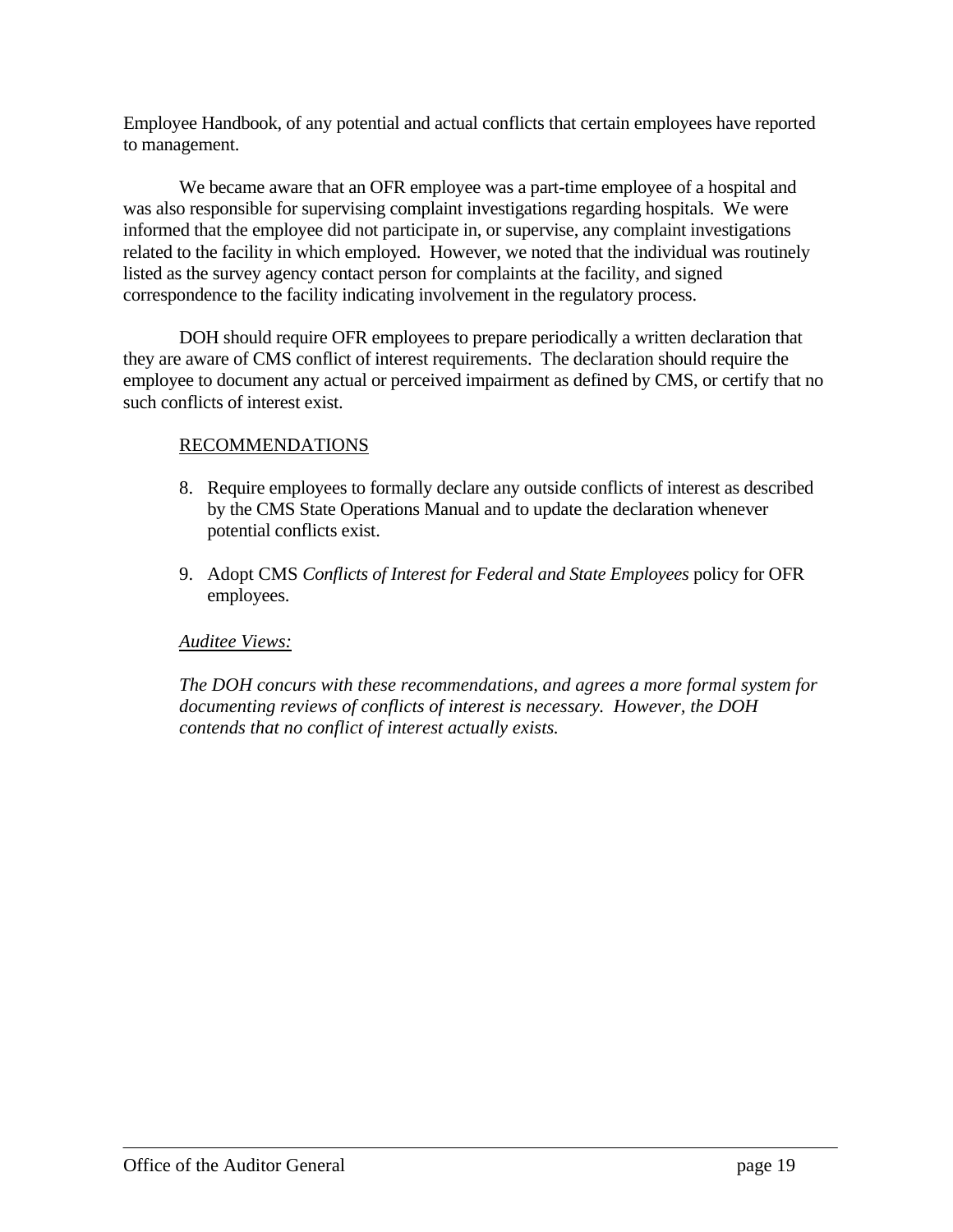## **COMPLAINT INVESTIGATION REQUIREMENTS**

### *Background*

The Office of Facilities Regulation (OFR) is responsible for investigating complaints (including entity reported incidents) within certain time parameters established by state law and federal guidelines. Federal guidelines require that each complaint be prioritized based on the potential impact of the facility's noncompliance. The applicable timeframe for investigation of a complaint is derived by the categorization assigned during triage. The state timeframes for investigation of a complaint are much more stringent requiring that immediate jeopardy complaints be investigated within 24 hours and all others within seven days.

Complaints are categorized by OFR staff based upon information reported at intake. Priority levels and the corresponding time periods for investigation are summarized below.

| Complaint<br>Category | Description                                                                                                                                     | Timeframes  |            |
|-----------------------|-------------------------------------------------------------------------------------------------------------------------------------------------|-------------|------------|
|                       |                                                                                                                                                 | Federal (1) | State (2)  |
| Immediate             | Facility's noncompliance with one or more conditions or requirements                                                                            | 2 working   | 24 hours   |
| jeopardy              | indicates immediate corrective action is necessary because serious                                                                              | days        |            |
|                       | injury, harm, impairment or death to a resident, patient or client has, or is<br>likely to occur.                                               |             |            |
| Non immediate         | Facility's noncompliance with one or more conditions or requirements                                                                            | 10 working  | 7 days     |
| jeopardy – high       | may have caused, harm that impairs mental, physical and/or psychosocial<br>status.                                                              | days        |            |
| Non immediate         | Facility's noncompliance with one or more conditions or requirements                                                                            | 45 working  | 7 days     |
| jeopardy – medium     | may have caused harm or potential of more than minimal harm that does<br>not significantly impair mental, physical, and/or psychosocial status. | days        |            |
| Non immediate         | Complaints that allege discomfort that does not constitute injury or                                                                            | next onsite | 7 days     |
| jeopardy – low        | damage.                                                                                                                                         | survey      |            |
| Administrative        | Complaints not needing an onsite investigation -- further investigative                                                                         |             | Not        |
| review                | action (written/verbal communication or documentation) initiated and                                                                            |             | applicable |
|                       | information gathered is adequate in scope and depth to determine that an                                                                        |             |            |
|                       | onsite investigation is not necessary.                                                                                                          |             |            |
| No action             | Adequate information has been received about the incident/complaint                                                                             |             | Not        |
| necessary             | such that the state agency can determine with certainty that no further                                                                         |             | applicable |
|                       | investigation, analysis, or action is deemed necessary.                                                                                         |             |            |

(1) Federal guidelines established by CMS dictate the time period in which the OFR must investigate a complaint based on priority levels. Effective January 1, 2004 the CMS updated its policy regarding the investigation of complaints prioritized as Non Immediate Jeopardy Low and modified all priority definitions. The revised policy indicated that an onsite investigation was not required to be scheduled for Non Immediate Jeopardy Low complaints that may have caused physical, mental and/or psychosocial discomfort, but did not constitute injury or damage. Instead, these allegations could be investigated at the time of the next onsite survey as opposed to the previous 120-day requirement. Based on this policy revision all Non Immediate Jeopardy Low complaints exceeding the federal time requirements (120 days) occurred before January 1, 2004.

(2) G.L. Section 23-17.8-9 requires the investigation and evaluation of complaints shall be made within twenty-four (24) hours if there is reasonable cause to believe the patient's or resident's health or safety is in immediate danger from further abuse and neglect and within seven (7) days for all other reports.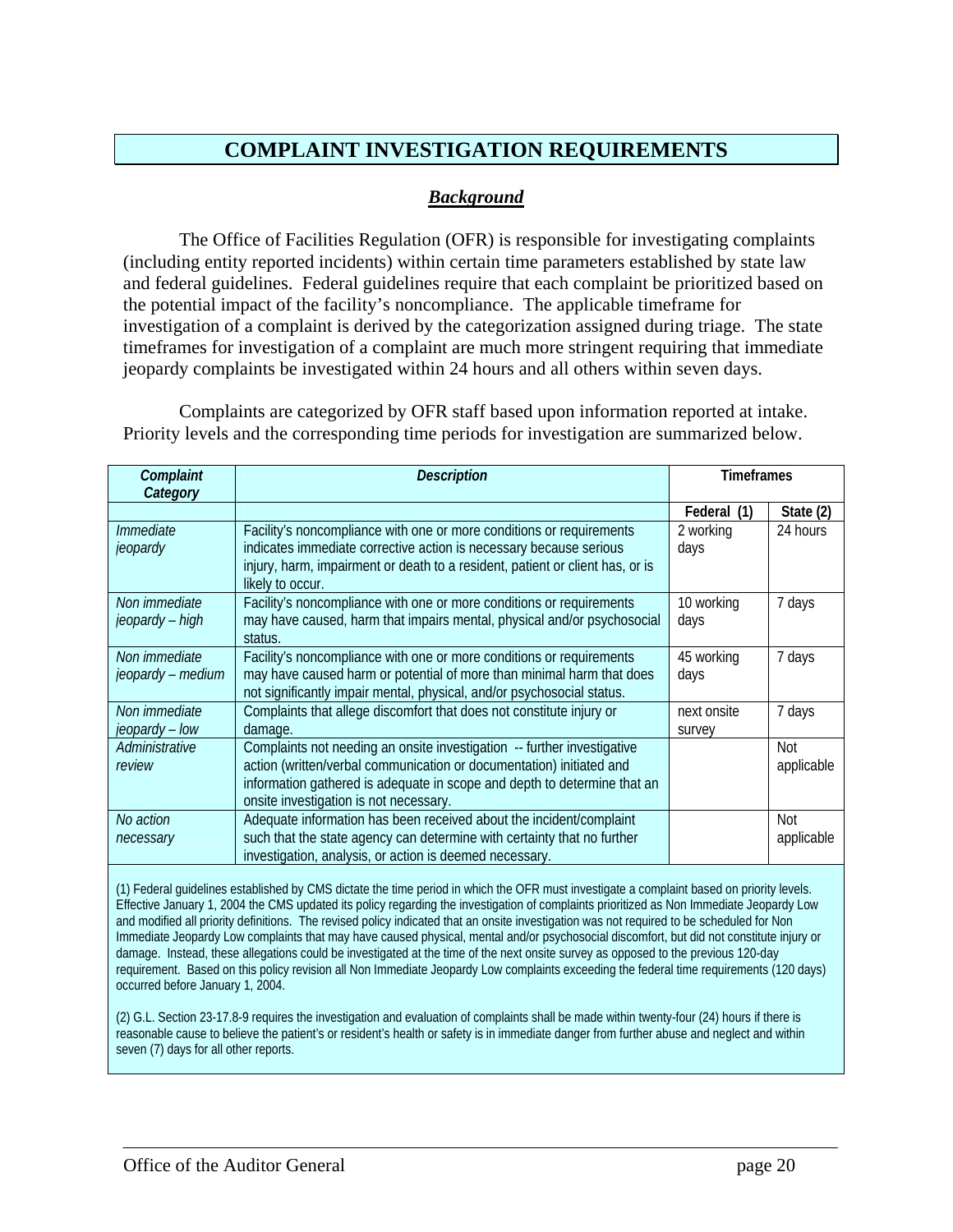In April 2003 the OFR began recording all complaints, including facility reported incidents, in the ASPEN Complaints/Incidents Tracking System module (ACTS) of the federal Automated Survey Processing Environment (ASPEN) database.

State law requires investigations of a complaint shall include 1) a visit to the facility, 2) an interview with the patient or resident allegedly abuse, mistreated, or neglected, 3) a determination of the nature, extent, and cause or causes of the injuries, 4) the identity of the person or persons responsible for the injuries, and all other pertinent facts. The determination must be in writing.

The OFR received 1,037 nursing facility complaints in state fiscal year 2004 and resolved 743.

### **COMPLIANCE WITH STATE AND FEDERAL COMPLAINT INVESTIGATION REQUIREMENTS**

OFR investigated 91% of the complaints within the required federal timeframes. Conversely, more than 90% of the 811 complaints requiring investigation by OFR during fiscal 2004 were not investigated within the more stringent state timeframes.

We obtained a detailed listing of all complaints and facility reported incidents entered into the ASPEN system for the state fiscal year 2004; we then noted the priority classification, and the intake and completion dates for each complaint to determine the extent of OFR's compliance with federal and state complaint investigation requirements.

|                                                                                                                                                                                                                                          |               |  | <b>Federal Complaint</b><br><b>State Complaint</b> |              |  |                                 |              |
|------------------------------------------------------------------------------------------------------------------------------------------------------------------------------------------------------------------------------------------|---------------|--|----------------------------------------------------|--------------|--|---------------------------------|--------------|
| <b>Complaint Category</b>                                                                                                                                                                                                                | <b>Number</b> |  | <b>Investigation Timeframes</b>                    |              |  | <b>Investigation Timeframes</b> |              |
|                                                                                                                                                                                                                                          |               |  | Met federal                                        | Exceeded     |  | Met state                       | Exceeded     |
|                                                                                                                                                                                                                                          |               |  | time                                               | federal time |  | time                            | state time   |
|                                                                                                                                                                                                                                          |               |  | requirements                                       | requirements |  | requirements                    | requirements |
| Immediate jeopardy                                                                                                                                                                                                                       | 2             |  |                                                    |              |  |                                 |              |
| Non immediate jeopardy - high                                                                                                                                                                                                            |               |  | 2                                                  | $\Omega$     |  |                                 |              |
| Non immediate jeopardy - medium                                                                                                                                                                                                          | 17            |  | 4                                                  | 13           |  | C                               | 14           |
| Non immediate jeopardy - low                                                                                                                                                                                                             | 783           |  | 725                                                | 58           |  | 75                              | 708          |
| Administrative review                                                                                                                                                                                                                    |               |  |                                                    | 0            |  | 0                               |              |
| Referral                                                                                                                                                                                                                                 | 0             |  | 0                                                  | $\Omega$     |  | $\Omega$                        |              |
| <b>Total complaints requiring</b>                                                                                                                                                                                                        |               |  |                                                    |              |  |                                 |              |
| investigation                                                                                                                                                                                                                            | 811           |  | 739                                                | 72           |  | 80                              | 731          |
|                                                                                                                                                                                                                                          |               |  | 91%                                                | 9%           |  | 10%                             | 90%          |
| No action necessary                                                                                                                                                                                                                      | 226           |  |                                                    |              |  |                                 |              |
| Total all complaints                                                                                                                                                                                                                     | 1,037         |  |                                                    |              |  |                                 |              |
| All Non immediate jeopardy low complaints exceeding the federal time requirements occurred before January 1, 2004 when the time<br>requirement was 120 days rather than the current requirement which is at the time of the next survey. |               |  |                                                    |              |  |                                 |              |

*Fiscal 2004 Complaints – Compliance with Investigation Timeframes:*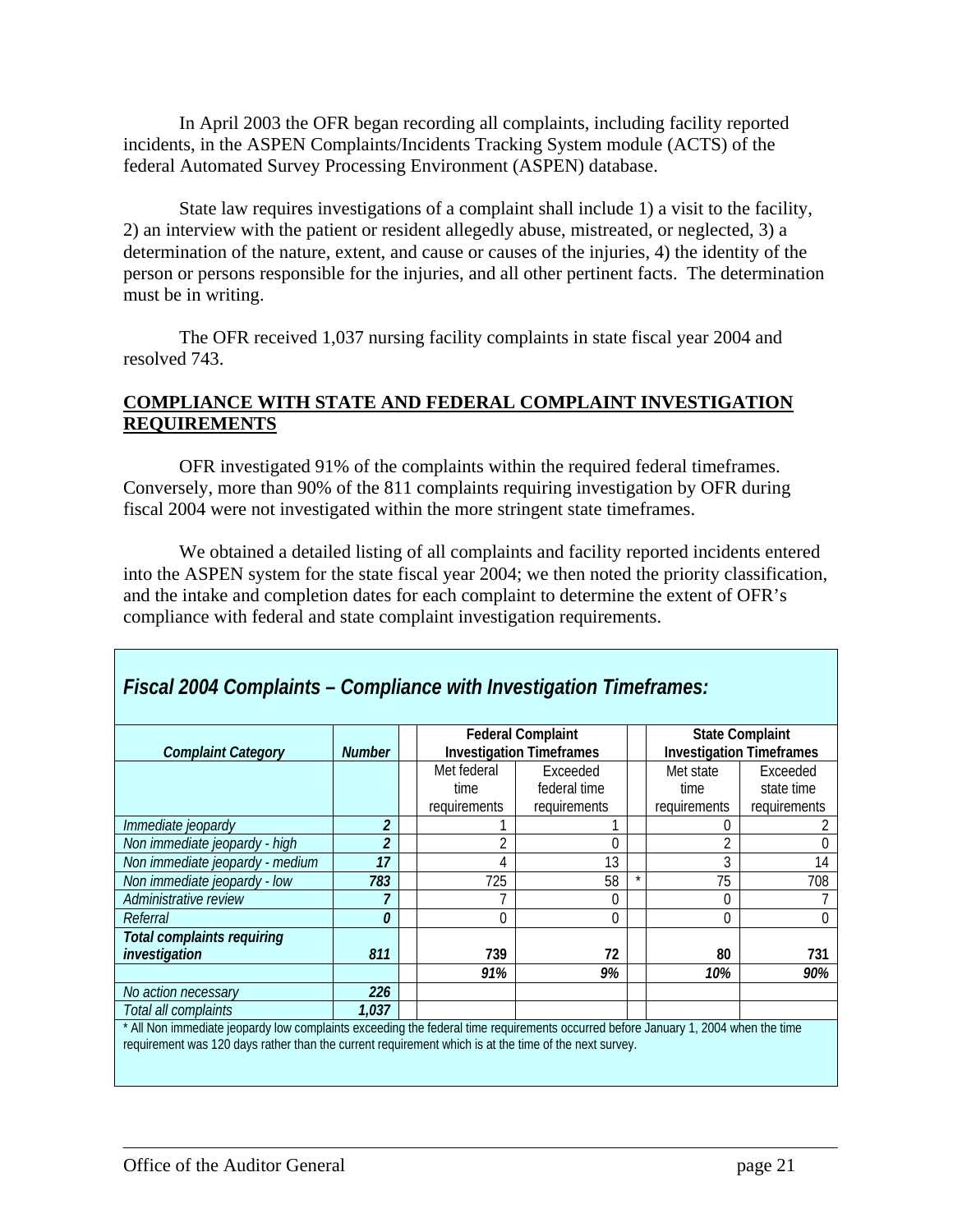OFR management informed us that all efforts are made to comply with federally mandated complaint investigation requirements, and for the majority of complaints, OFR is able to comply with these requirements. However, we were also informed that, in addition to the OFR's other mandated responsibilities, onsite complaint investigations cannot be conducted within the seven-day requirement with current staff resources. OFR has informally estimated that a complaint's intake and triage process requires approximately three hours and that investigations require 15 hours. Since the OFR currently conducts an overwhelming majority of its complaint investigations while performing annual inspections, compliance with the state complaint investigation statute would require a significant increase in personnel. OFR has not estimated the number of additional positions required to comply fully with the statute.

### RECOMMENDATION

10. Comply with federal and state complaint investigation requirements.

#### *Auditee Views:*

*The DOH concurs with this recommendation and has indicated that compliance with federal and state complaint investigation requirements will necessitate additional personnel.* 

#### *MATTERS REQUIRING FURTHER STUDY OR LEGISLATIVE DELIBERATION:*

- $\Box$  Complaint investigation requirements outlined in state law are much more stringent than federal law and regulation. Full compliance with state law regarding complaint investigation will require significant dedicated resources to meet the 7-day investigation requirement. Easing the state timeframe for investigation of complaints could allow resources to be used for more frequent and comprehensive surveys of facilities which have heightened quality of care risks. Conversely, lessening the state onsite survey requirement makes resources available to investigate complaints more timely. Consideration should be given to achieving the optimal mix of timely complaint investigation and frequency of onsite surveys to ensure quality of care.
- Federal complaint triage categories are specifically defined by CMS but only general terminology (e.g., complaints involving abuse, neglect or mistreatment) has been defined in State law. Performing complaint investigation under two sets of requirements is administratively burdensome and difficult to interpret and apply. Federal regulations must be met as a condition of participation in both the federal Medicare and Medicaid programs. Therefore, consideration should be given to better aligning State complaint categories with federal complaint triage categories. State timeframes for investigation could still be more stringent than federal timeframes, however; the universe of complaints requiring investigation and the triage categorization could be the same.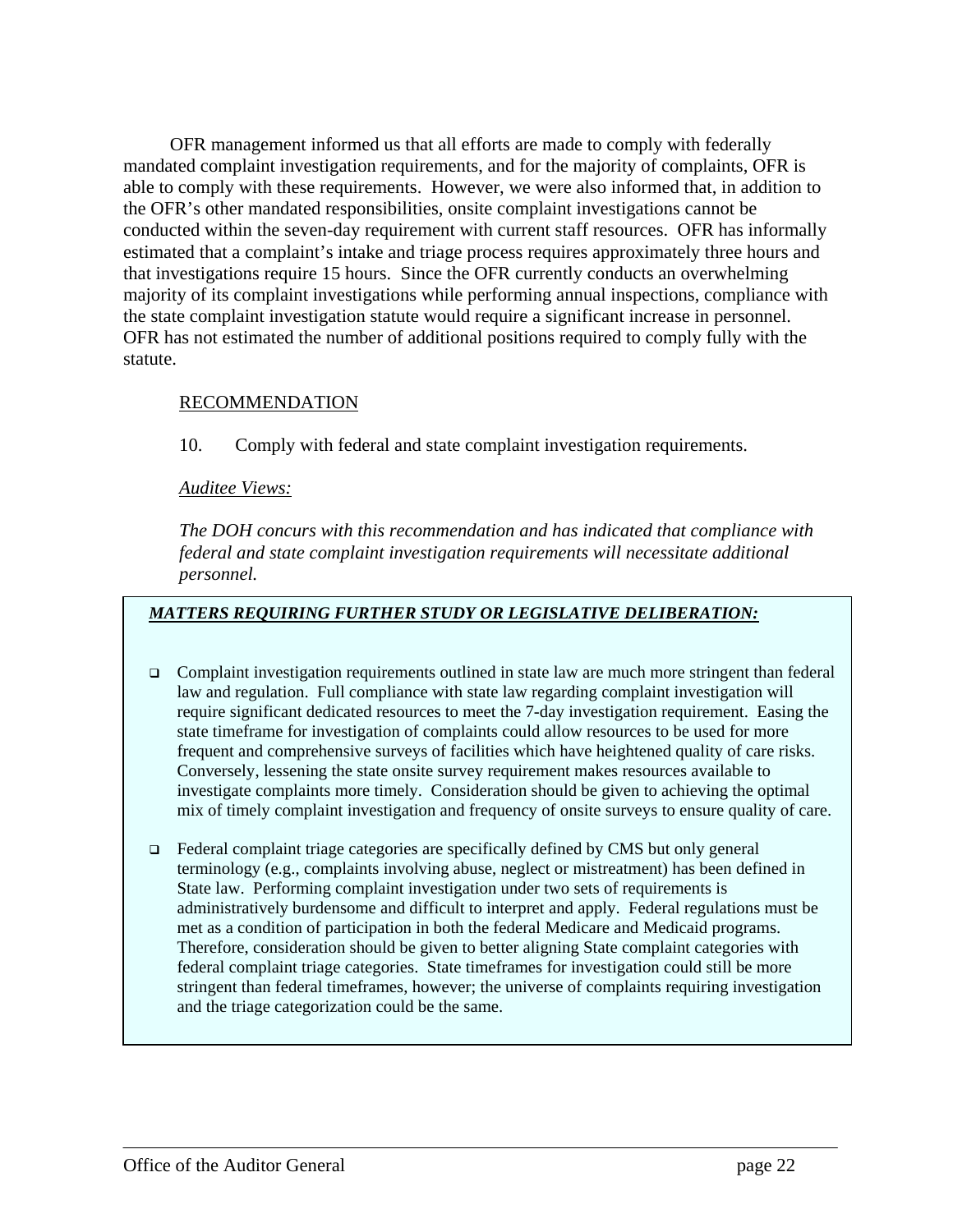## **COMPLAINT PRIORITIZATION CONTROLS**

The OFR should strengthen internal procedures to ensure that complaints are prioritized consistently and in accordance with federal criteria.

Federal guidelines require that upon intake a technically qualified individual evaluate each complaint received and assign a priority level based on federal criteria. Each criterion reflects the impact that a facility's noncompliance with established requirements may have on residents ranging from serious injury, harm or impairment, to physical, mental or psychosocial discomfort that does not constitute injury or damage. The priority classification dictates the timeframe in which the OFR must investigate each complaint. This time period ranges from two days for an *immediate jeopardy* priority compared to a *non-immediate jeopardy-low* priority, which does not require OFR to investigate until the facility's next annual onsite survey.

Two OFR supervisors are responsible for overseeing facility inspections and complaint investigations for specific nursing facilities. Accordingly, these two individuals are also responsible for evaluating reports of abuse, and assigning the appropriate priority levels, for complaints relating to the specific nursing facilities for which they are assigned. While certain advantages may exist in vesting responsibility for prioritizing complaints and investigating those complaints with the same individual, there also exists a degree of incompatibility with those functions. Since the OFR has limited resources to perform surveys and investigate complaints, there is an inherent risk of prioritizing complaints as *nonimmediate jeopardy - low* and deferring investigation until the next annual survey. We noted that the OFR received 1,037 complaints in state fiscal year 2004 of which 680 were facility reported incidents. OFR personnel classified 226 intakes as no action necessary, and of the remaining 811 complaints requiring action, 783 were assigned a priority of *non-immediate jeopardy – low*.

The scope of our audit did not include evaluating the appropriateness of the complaint priorities assigned by OFR personnel, however, federal guidelines require that the survey agency be able to share the logic and rationale utilized in triage and prioritization of the allegation. We inquired of OFR personnel as to the rationale supporting the prioritization of various allegations, and were informed that the specific federal criteria were not always utilized, and that professional judgment and common sense were also used as factors. While we did not specifically attempt to assess the validity of OFR categorization of complaints at intake because specific skills and industry knowledge are required and judgment is employed, we did observe complaints classified as *non-immediate jeopardy – low* where that categorization would be questionable.

CMS performs various quality control and oversight functions of OFR. One of those areas is an assessment of OFR's prioritization and categorization of complaints. The results reported in the CMS' *State Performance Standard Review Summary* for the period October 1, 2002 to September 30, 2003 indicate that OFR did not meet the required standard of following written criteria for prioritizing and categorizing complaints. The report indicated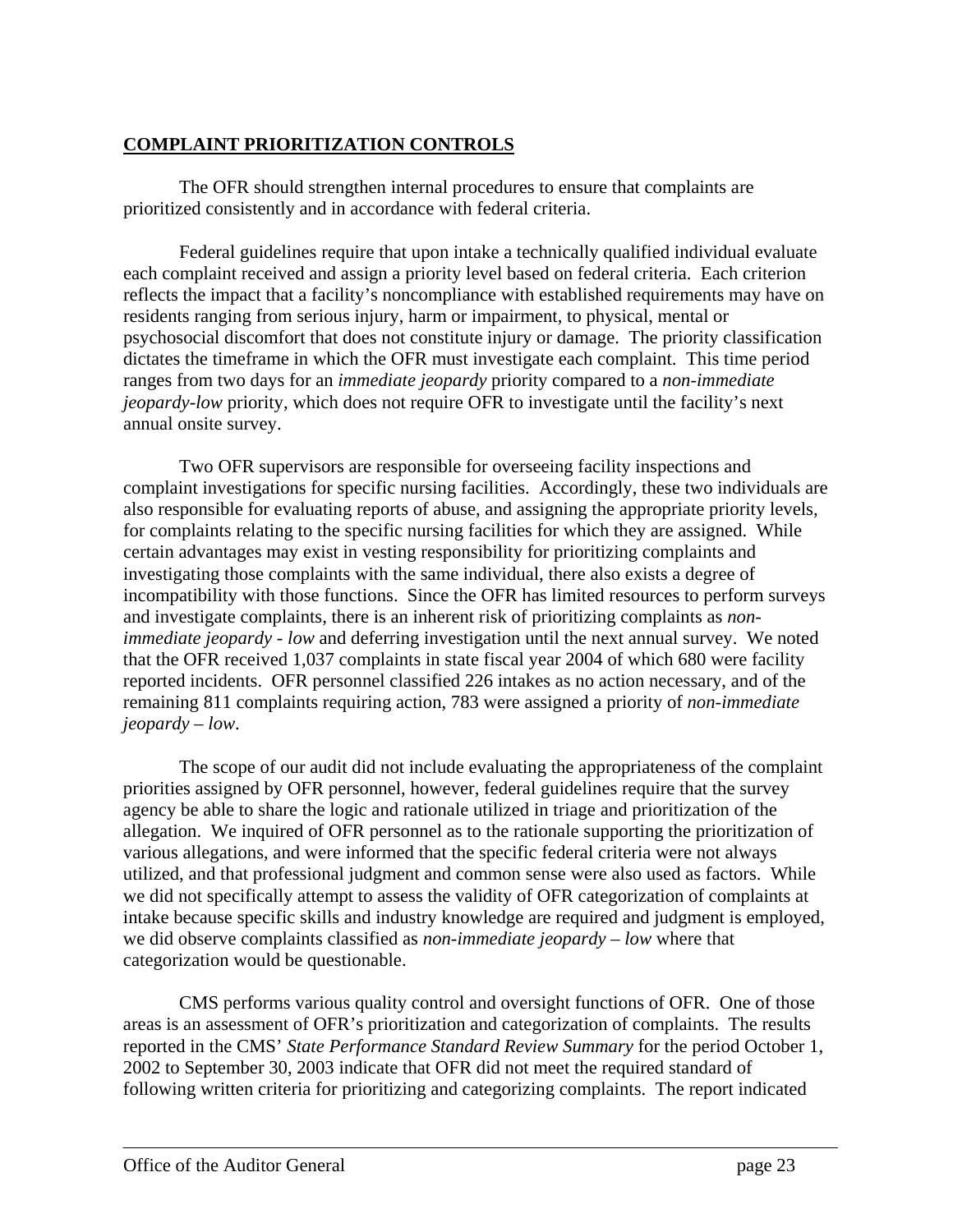that only 60% of complaints were prioritized and/or categorized according to written criteria (as required the State uses the federal criteria for categorization of nursing facility complaints).

OFR should strengthen its controls over complaint prioritization by having personnel other than those ultimately responsible for complaint investigation prioritize each complaint. Since complaint prioritization dictates the required timeframe for investigation, and since complaints may be an important early indicator of other quality of care problems, this function (complaint intake categorization/prioritization) warrants an immediate supervisory review to ensure compliance with federal requirements and to meet the overall mission of OFR with respect to its regulation of nursing facilities.

### RECOMMENDATIONS

- 11. Strengthen internal procedures by segregating the complaint prioritization and investigation functions.
- 12. Require an immediate supervisory review of complaint prioritizations.
- 13. Adhere to federal criteria for categorizing/prioritizing complaints.

#### *Auditee Views:*

*While the DOH agrees with the report's emphasis on the seriousness and need for ongoing controls and quality reviews regarding complaint prioritization, the DOH does not believe the recommendations are appropriate. The DOH does not believe an inherent conflict exists between the triage of complaints by program managers and establishing time lines for investigation.* 

*The DOH contends a significant effort to increase the efficiency and effectiveness regarding this issue has been in process for some time. The federal state agency performance measurement system reviews this area in two ways: how accurately the agency triages complaints and whether complaints are investigated within the prescribed timelines. The current draft federal report on the triage performance measure indicates the state agency increased their compliance from 60% in the 2003 report to 87.5% in the 2004 report for nursing homes and 100% for all other nonlong-term care providers, indicating the progress of the state agency to improve in this area.* 

## **FACILITY INVESTIGATION REPORTS**

Federal regulations (42 CFR 483.13) require that long-term care facilities ensure that all alleged violations involving mistreatment, neglect or abuse are thoroughly investigated, and that the results of all investigations are reported to officials, including the state survey agency, in accordance with state law within five working days of the incident. Regulations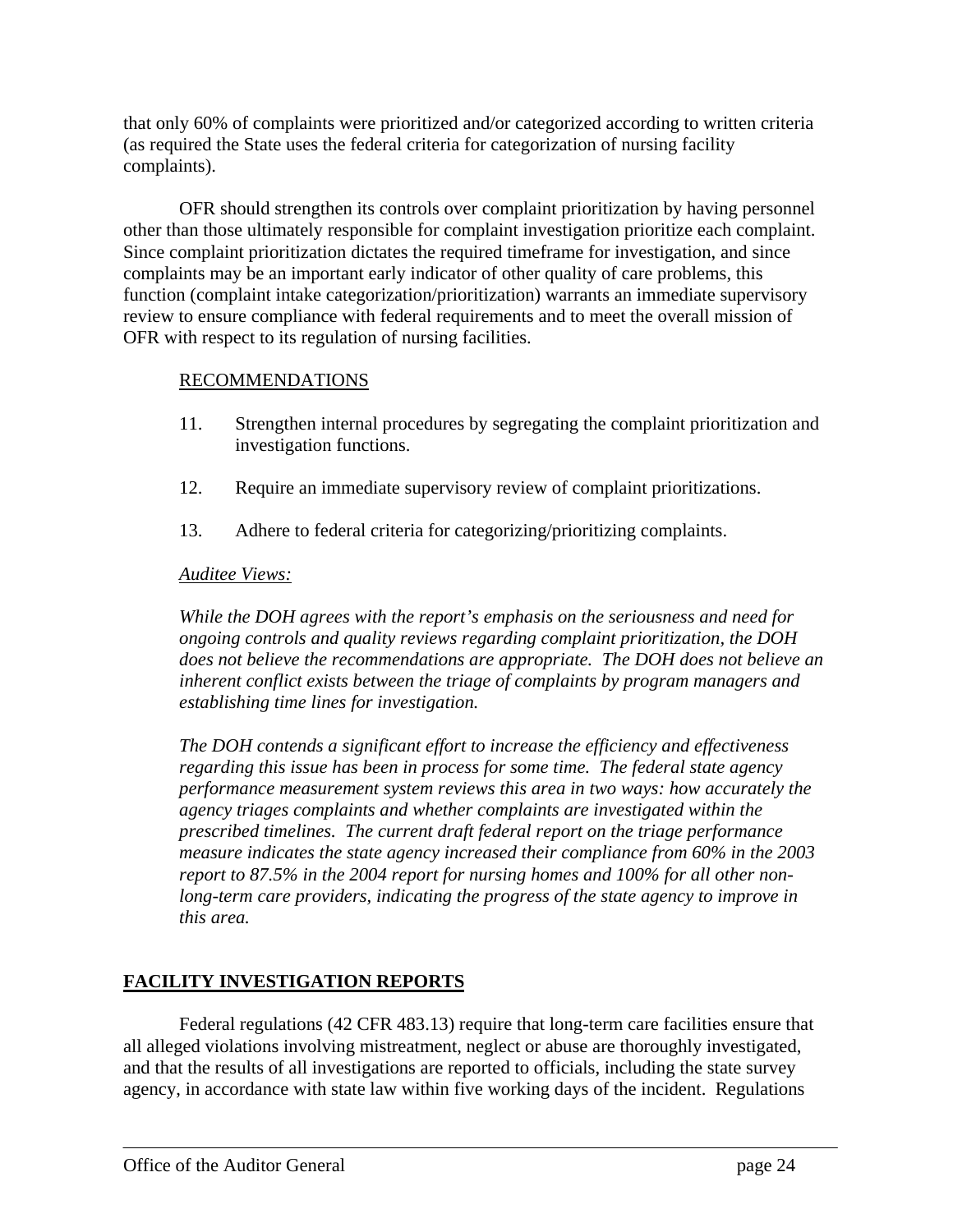also require that if the alleged violation is verified, appropriate corrective action must be taken.

State law (Section 23-17.8-2) requires that any individual in their professional capacity, or within the scope of their employment at a health care facility, who has knowledge or reasonably believes that a resident has been abused, mistreated, or neglected, must report the incident to the DOH. Telephone reports are required within 24 hours or by the end of the next business day, and must follow-up with a written report within three days.

We randomly selected 15 facilities from each of state fiscal years 2003 and 2004 and reviewed OFR complaint files to determine whether investigations were adequately documented and whether the OFR had received facility incident reports as required. We tested a total of 139 complaints of which 43 were facility reported incidents requiring the facility submit the results of investigation. Our review disclosed that 15 of the investigation reports had not been submitted by the facility as required.

## RECOMMENDATION

14. Enforce the requirement that facilities thoroughly investigate alleged violations involving mistreatment, neglect or abuse and submit written reports as required.

## *Auditee Views:*

*The DOH concurs with this recommendation and will investigate initiatives to improve the response rates from facilities and take enforcement against facilities not in compliance.* 

## **INTERAGENCY COORDINATION – COMPLAINT PROCESSING**

## **Coordination Among State Agencies**

Multiple state and state affiliated agencies are currently involved in receiving, referring, or investigating nursing facility complaints in some manner. The state Departments of Health, Elderly Affairs, Attorney General and the Long Term Care Ombudsperson have all been assigned some degree of responsibility regarding complaint investigations through the State's General Laws. Coordination between these agencies is essential to process and investigate nursing facility complaints effectively and efficiently.

Chapter 23-17.8 of the General Laws, entitled *Abuse in Health Care Facilities*, requires the Director of the Department of Health or designee investigate and evaluate reports that a patient or resident in a facility has been abused, mistreated or neglected. The OFR, as part of its federal responsibilities, is required to investigate these complaints, and accordingly, has been assigned this state responsibility as well. Complaint investigations and evaluations must, in accordance with state law, be made within 24 hours if the resident is believed in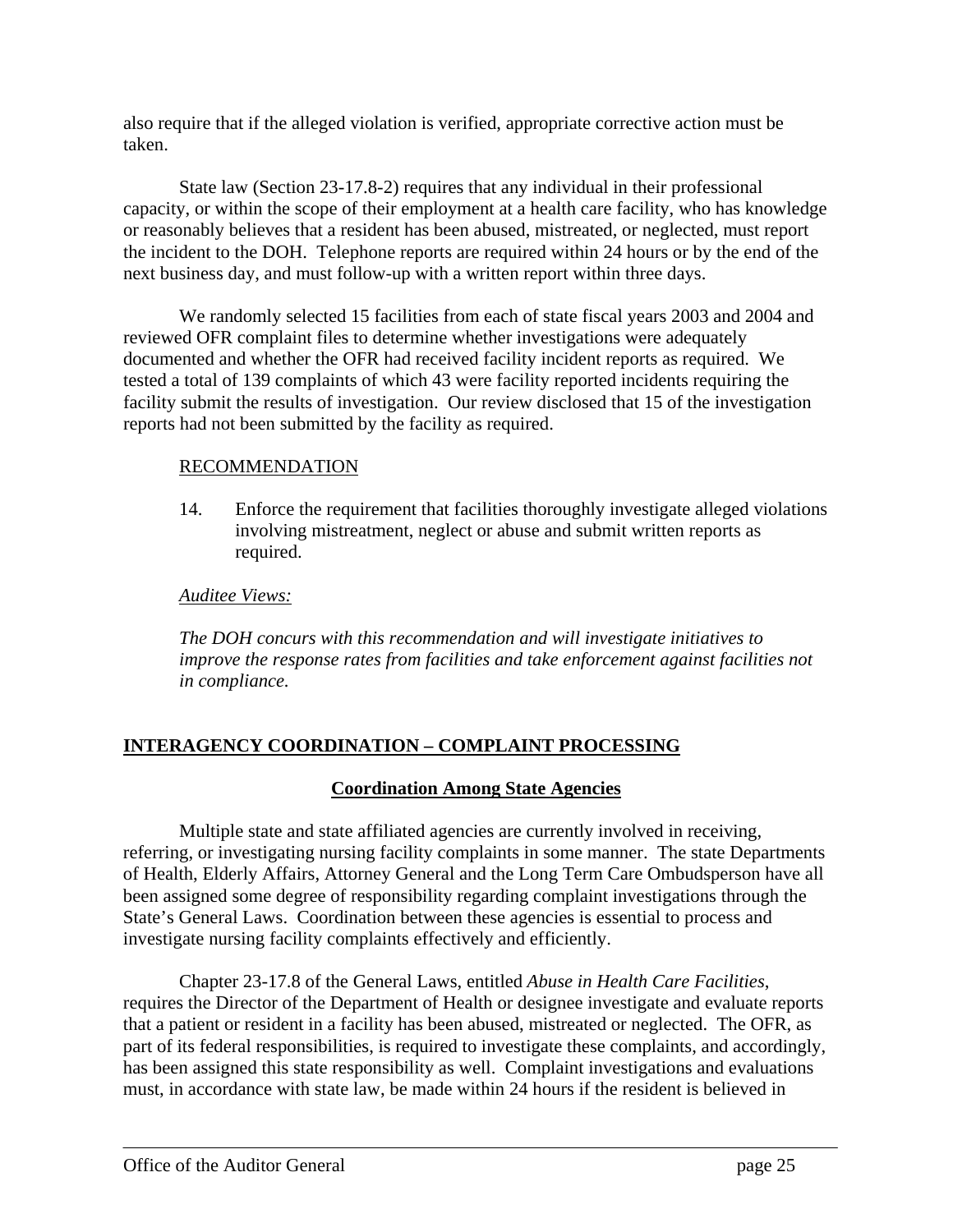immediate danger, and seven days for all other reports. The statute requires that the OFR immediately notify the Attorney General upon receipt of a report under this Chapter.

Chapter 42-66 of the General Laws, entitled *Elderly Affairs Department*, stipulates that any person with reasonable cause to believe that a person 60 years of age or older has been abused, neglected, exploited or abandoned shall make an immediate report to the Department of Elderly Affairs (DEA). The DEA must immediately investigate the report to determine the circumstances surrounding the allegation and its cause. DEA officials informed us that the department primarily investigates only allegations related to elderly residing in the community and not in long-term care facilities. We were also informed that if the DEA receives a complaint involving an elderly individual residing in a nursing facility, DEA refers the complaint to the Long Term Care Ombudsperson (LTCO), but not to the OFR. DEA personnel indicated that this referral was appropriate since under Chapter 42-66.7, *Long Term Care Ombudsperson Act of 1995*, the department established the Ombudsperson position for the purpose, in part, of "receiving, investigating and resolving through mediation, negotiation, and administrative action complaints filed by residents of long-term care facilities…"

In order to enhance interagency cooperation, Section 42-66.7-13 of the General Laws requires the Director of Elderly Affairs to establish an interagency agreement among the Departments of Elderly Affairs, Health, Human Services and Attorney General to ensure a cooperative effort in meeting the needs of the residents in long-term care facilities. No interagency agreement has been executed between the aforementioned parties, however, we were informed that one is in process.

The interagency agreement should clearly define the roles and responsibilities of each department in the complaint intake and investigation processes, and require that the DEA refer all nursing facility complaints not only to the LTCO, but to the OFR as well.

#### RECOMMENDATION

15. Coordinate with the Department of Elderly Affairs to establish an interagency agreement defining the roles and responsibilities of each agency. The agreement should require that the DEA refer all nursing facility complaints involving abuse, neglect or mistreatment to both the ombudsperson and the OFR.

#### *Auditee Views:*

*The DOH concurs with this recommendation and is currently engaged in an interagency workgroup to matrix the appropriate links and crossovers regarding complaint intake, processing and investigation.* 

*The Department of Elderly Affairs concurs with this recommendation.*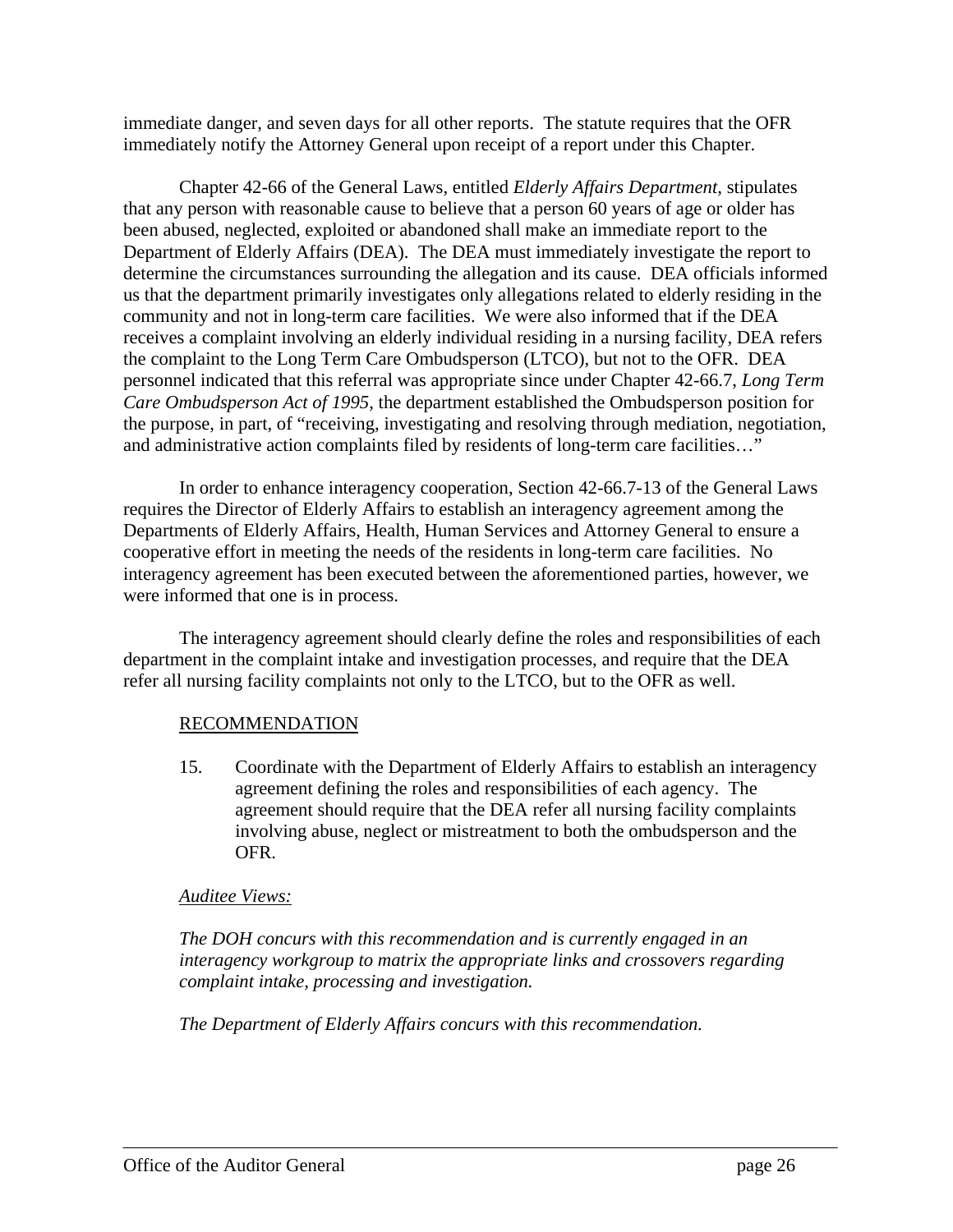#### **Coordination with the State Ombudsperson**

The CMS State Operations Manual, which in part governs the federal recertification survey process, indicates that the OFR, as the state survey agency, should coordinate with the State Ombudsperson and establish procedures to:

- notify the ombudsperson of decisions to initiate proceedings to terminate, or not renew a provider agreement,
- $\Box$  notify the ombudsperson of voluntary terminations and planned terminations,
- $\Box$  consider ombudsperson information about facilities and the credibility of providers' allegations of compliance, and
- share Statements of Deficiencies and Plans of Correction.

Federal survey protocols stipulate that OFR should notify the ombudsperson prior to initiating a survey to identify any potential concerns about the facility, and at the completion of the survey process invite the ombudsperson to attend the exit conference. We were informed that these procedures are generally adhered to, however, a formal memorandum of understanding should be executed to include the above requirements.

Section 42-66.7-5 of the Ombudsperson Act empowers the LTCO to identify, investigate, and resolve complaints that relate to action, inaction or decisions that may adversely affect the health, safety, welfare, or rights of residents. The law also requires the ombudsperson to make appropriate referrals of investigations to other state agencies, such as the DOH. The General Laws also provide that nothing in the statute's confidentiality provision shall be construed to prohibit the disclosure of information to refer to other appropriate state agencies investigating civil, criminal or licensing violations.

We were informed by the LTCO that not all complaints alleging abuse, neglect or mistreatment are forwarded to the OFR, primarily due to federal confidentiality laws. LTCO personnel indicated that in certain cases individuals request that the complaint not be referred to another entity, and that federal law prohibits the disclosure of the identity of any complainant or resident unless express consent is given.

The federal long-term care ombudsman law requires the state agency (DEA) to develop the policies and procedures, in accordance with the provisions of the law, regarding confidentiality, and the disclosure by the ombudsman of files maintained by the program. In our opinion, nothing contained within the federal ombudsman law would be construed as preventing disclosure of nursing facility complaints by the LTCO to the state regulatory agency. In fact, we believe the sharing of complaint information and results of investigations is encouraged. If federal confidentiality provisions are believed to prohibit the ombudsman from disclosing the identity of complainants or residents to OFR, allegations of abuse, neglect, or mistreatment could be transmitted excluding this identification.

While we recognize the LTCO's authority to investigate independently all complaints filed with, and forwarded to, that agency, we also believe that all complaints involving abuse, neglect or mistreatment involving nursing facilities must be referred to OFR to fulfill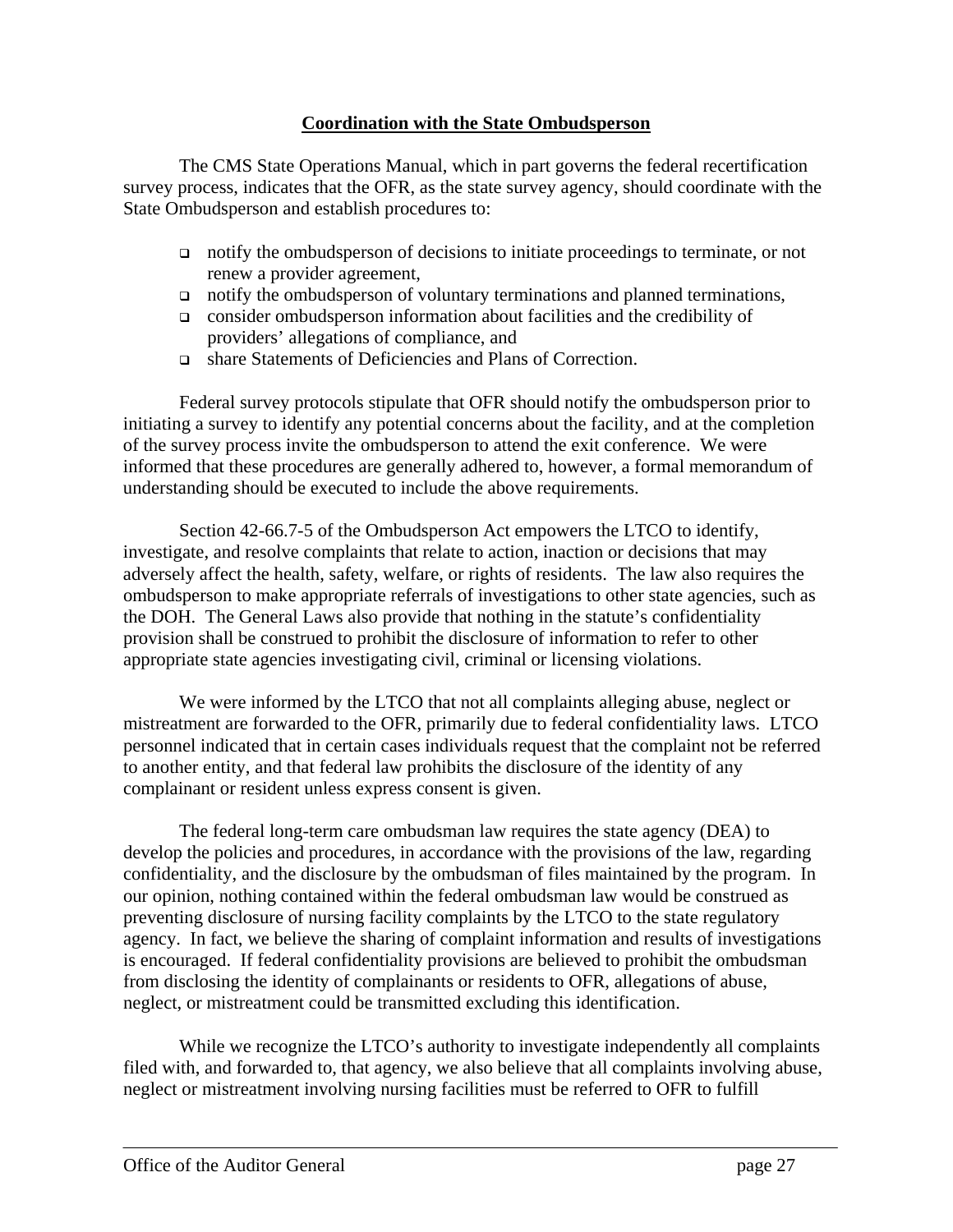effectively its federal and state regulatory responsibilities. The existence of nursing facility complaints unknown to OFR could compromise the ability to evaluate quality of care risks and prioritize survey resources.

The memorandum of understanding between the agencies should require that the LTCO forward to OFR all nursing facility complaints involving abuse, neglect, and mistreatment. The memorandum should also address any confidentiality concerns, thereby providing a mechanism allowing the LTCO to transmit complaint information, including the facility and substance of the allegation, without identification of the complainant.

#### RECOMMENDATION

16. Execute a memorandum of understanding with the long-term care ombudsperson addressing federally required procedures. The memorandum should also require that the ombudsperson forward all nursing facility complaints involving abuse, neglect, or mistreatment to OFR, in accordance with applicable confidentiality restrictions.

#### *Auditee Views:*

#### *The DOH concurs with this recommendation.*

*The Long Term Care Ombudsperson (LTCO) concurs that a memorandum of understanding should be executed, and has been working with the OFR to draft that document. The LTCO also indicated that the memorandum of understanding should address confidentiality concerns and provide a mechanism to allow the LTCO to transmit complaint information.*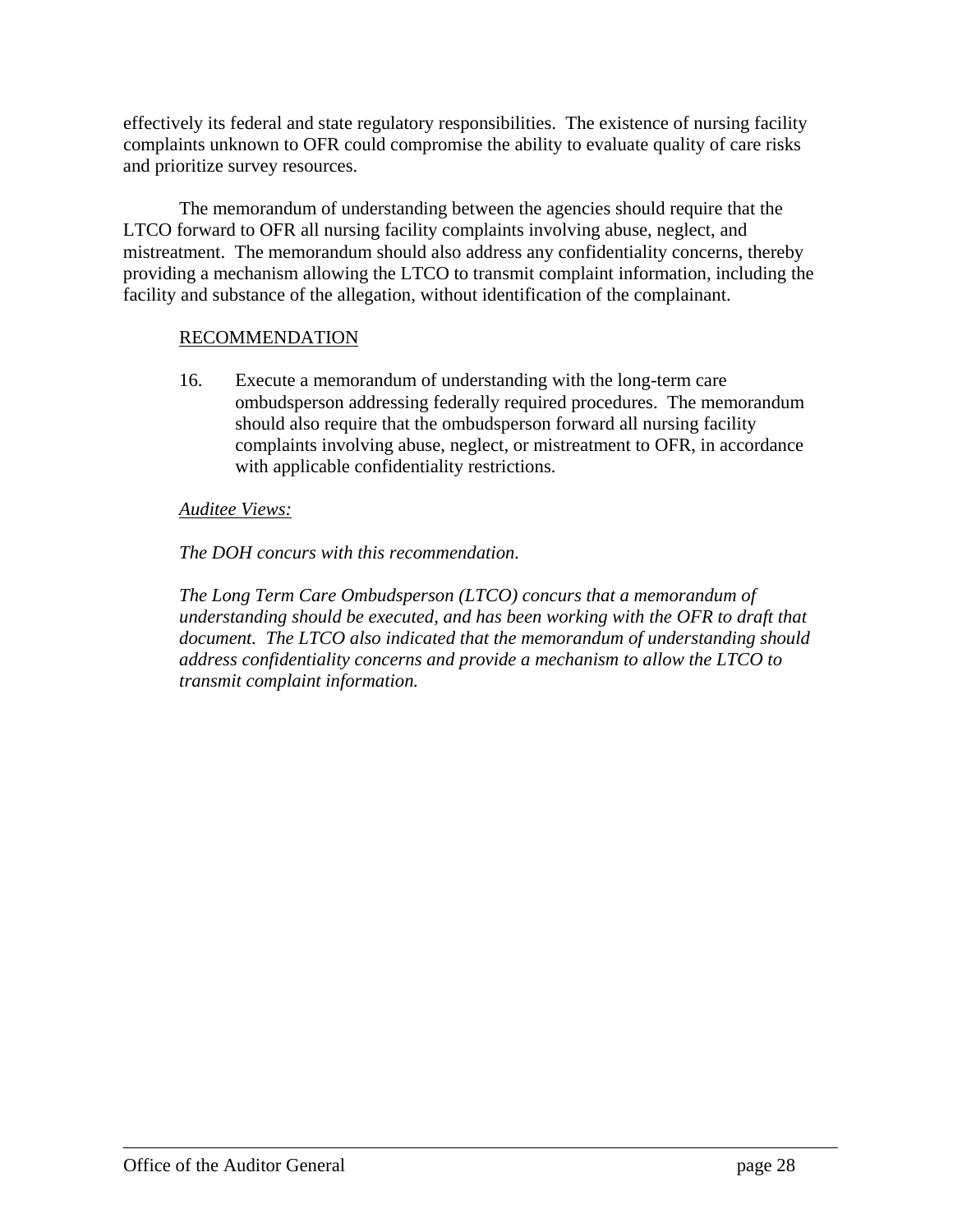## **OFFICE OF FACILITIES REGULATION RESOURCES**

The Office of Facilities Regulation needs additional resources to meet both federal and state survey and complaint investigation requirements for the various types of health care facilities under its control. The failure to meet state survey requirements and timeframes for state and federal complaint investigations is outlined in the preceding sections of this report entitled *STATE AND FEDERAL SURVEY REQUIREMENTS* and *COMPLAINT INVESTIGATION REQUIREMENTS.* The Department of Health has prepared a staffing analysis to support its request for additional personnel; however, we found the analysis to be incomplete and unsupported in certain respects. While the flaws in OFR's work plan precluded us from concurring with the exact number of additional personnel requested by the Department, it is clear that additional resources are needed. The number of additional personnel required would also be affected by any statutory changes contemplated for survey and complaint investigations and the volume of complaints anticipated.

As part of its annual federal budget request, and to demonstrate the need for additional field survey personnel, OFR has prepared a detailed work analysis documenting federal and state survey activities for both fiscal years 2004 and 2005. The analysis identifies the types of service providers requiring federal certification or licensure surveys (e.g., skilled nursing facilities/nursing facilities, home health provider agencies, hospitals, etc.), the number of each type of provider, and the total estimated hours to perform the required surveys for each provider type. The analysis also reflects estimated hours for complaints and state licensing requirements for nursing facilities, hospitals, assisted living residences and certain other providers. For example, OFR's 2005 work plan indicates that 93 nursing facilities require surveys during the fiscal year, and estimates that each survey will require an average of 145 hours to complete resulting in 13,485 total field surveyor hours needed. OFR estimated that it would intake 800 complaints for nursing facilities and require 2,000 hours to intake and triage these complaints, and an additional 7,500 hours to investigate 500 of these complaints (15 hours per complaint investigation).

We found that OFR did not maintain adequate documentation supporting the estimated hours for each required activity (e.g., recertification surveys, follow-up surveys, complaint investigations, etc.). OFR provided us federal database reports reflecting time as reported by OFR survey staff for the year ended September 30, 2002 as support for the estimated hours in the work plan for federal fiscal year ended September 30, 2004. While we recognize that this data was the most recent complete year available at the time the plan was prepared, we believe more recent accurate data should be utilized to estimate hours and specifically quantify the number of additional field surveyor positions required.

We also noted inconsistencies in the data used in the work analysis when compared between sources of data and between years. For example, we noted differences between the hours reflected in the database reports and the estimated hours used in the work plan. Annual survey hours per the 2002 database report were 11,410; however, the 2004 and 2005 work plans estimate 15,675 and 13,485 hours, respectively. Additionally, OFR's 2005 work analysis utilized an estimate of 145 hours per nursing home survey compared with 165 in the 2004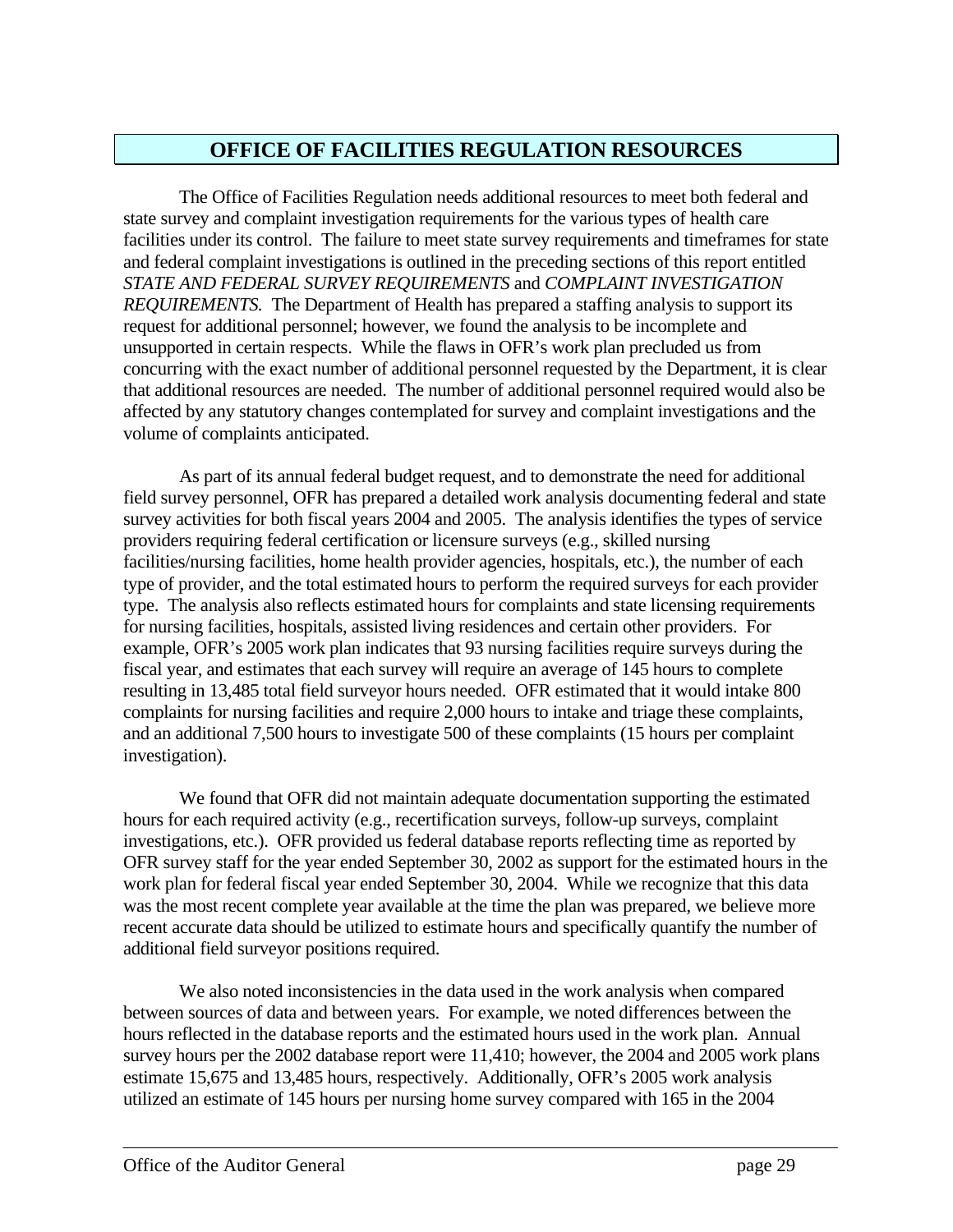analysis. A variance of 20 hours per survey applied to the 93 required surveys results in a difference (1,860 hours) of more than one full time surveyor position.

OFR management and staff advised us that the estimates were derived using a combination of historical data from the federal survey databases (OSCAR and ASPEN), and actual time reported by surveyors on their bi-weekly time sheets. OFR personnel indicated that generally the database hours are low since these databases only reflect field survey hours, and that the time sheets, which reflect total hours charged to funding sources (state versus federal) and do not provide detailed time by activity (survey versus complaint), are high. OFR management and staff could not provide an explanation of the specific methodology used to calculate estimated hours. Without the support used to generate the estimates, we were unable to utilize the analysis as a valid mechanism to quantify the specific amount of additional personnel required.

OFR's staffing analysis also does not fully consider "down time" for surveyors caused by leaves of absence, extended sick leave or other issues. For example, an individual previously on medical leave has returned to work and is restricted to office work rather than performing onsite surveys because of health considerations. This type of unavailability for survey work is not factored into the annual work plan. Additionally, the requirement that 10% of surveys be performed during "off-hours" impacts the analysis due to overtime/comptime considerations.

We also found that the staffing analysis did not reflect the state requirement to investigate complaints within either 24 hours or seven days (depending upon severity). The staffing analysis only considered the resources required to meet the less stringent federal timeframes for complaint investigation. Fully meeting this state requirement would have a significant impact on staffing and may require as many as five additional staff beyond the Department's estimate of additional staffing needs.

The OFR has numerous specific responsibilities mandated by the General Laws for regulating health care facilities. Insufficient resources to meet these obligations causes the department to prioritize its activities to the areas it believes warrant the most attention. This prioritization, while realistically necessary given the resource limitations, is not provided for in statute. Additionally, the gaps in regulatory coverage resulting from this prioritization are not always widely known. The various responsibilities of the OFR compete for resources – effort spent in one area comes at the expense of another. As noted previously, all hospitals require annual licensing inspections by state law; however, only one of the state's fourteen hospitals is currently surveyed each year.

Both the 2004 and 2005 work analysis estimate that 31 field surveyor positions would be required to complete OFR's federal and state responsibilities. The OFR currently has 25 field surveyor positions of which two are vacant. DOH has submitted a fiscal year 2005 supplemental budget request that includes an increase of six full time equivalent positions, (five field surveyors and one clerical) effective January 2005. The estimated cost is \$195,166 in fiscal 2005 (for onehalf year) and \$410,717 in fiscal 2006. The overall financing for the six positions is estimated to be 80% state and 20% federal.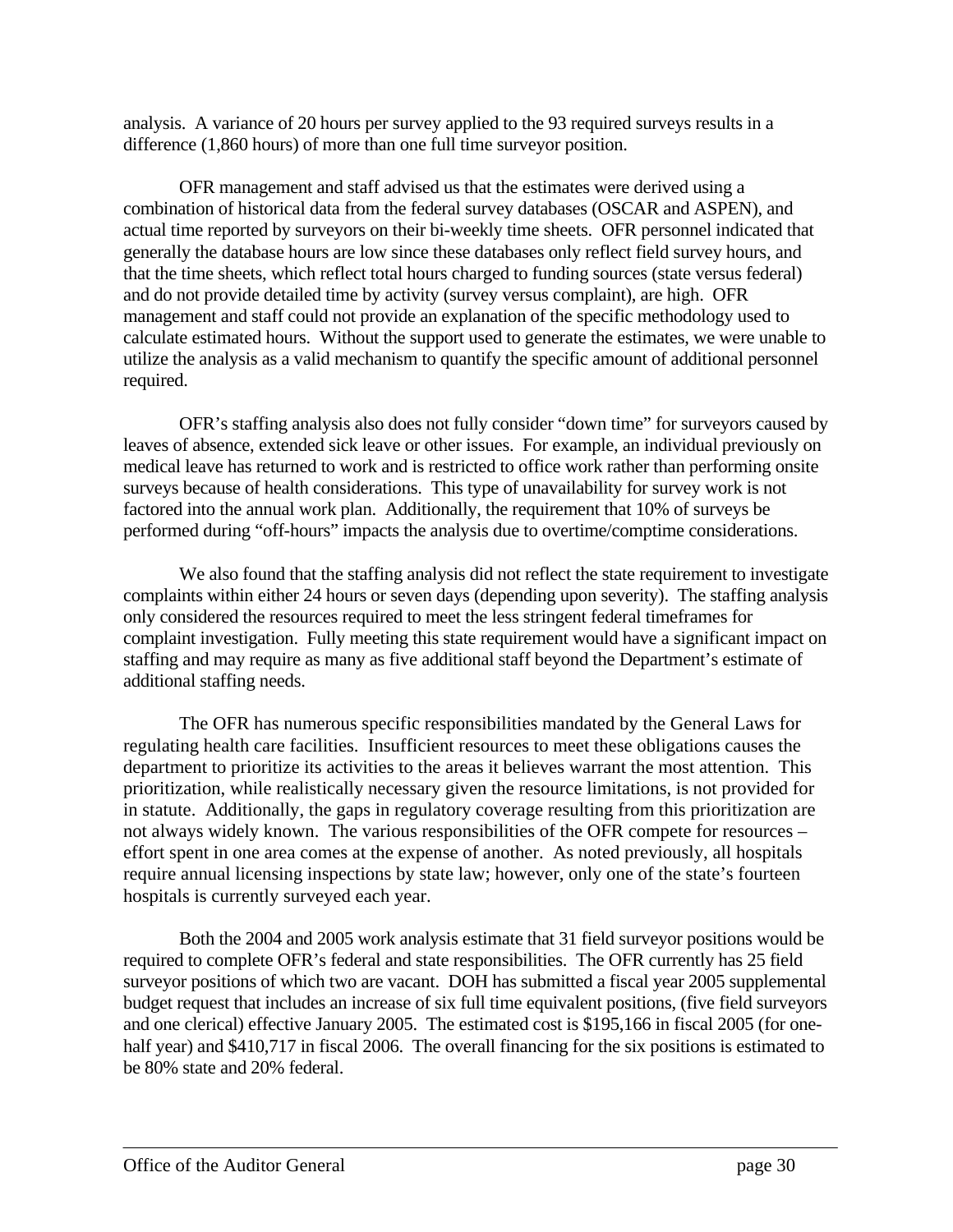#### RECOMMENDATIONS

- 17. Revise and update the analysis of OFR responsibilities and current staffing to quantify the amount of additional personnel required. Ensure the analysis reflects all relevant staffing considerations.
- 18. Prepare and maintain documentation to support estimates used in the analysis.

#### *Auditee Views:*

*The DOH concurs with these recommendations. The DOH contends that yearly variations in the budgeting and allocation of "average" survey hours are the result of agreements with CMS to include education and training of surveyors in new areas (i.e., Life Safety Code), minor fluctuations in workload requirements or specific survey protocols, and ongoing analysis of national averages as targets for improving survey performance.*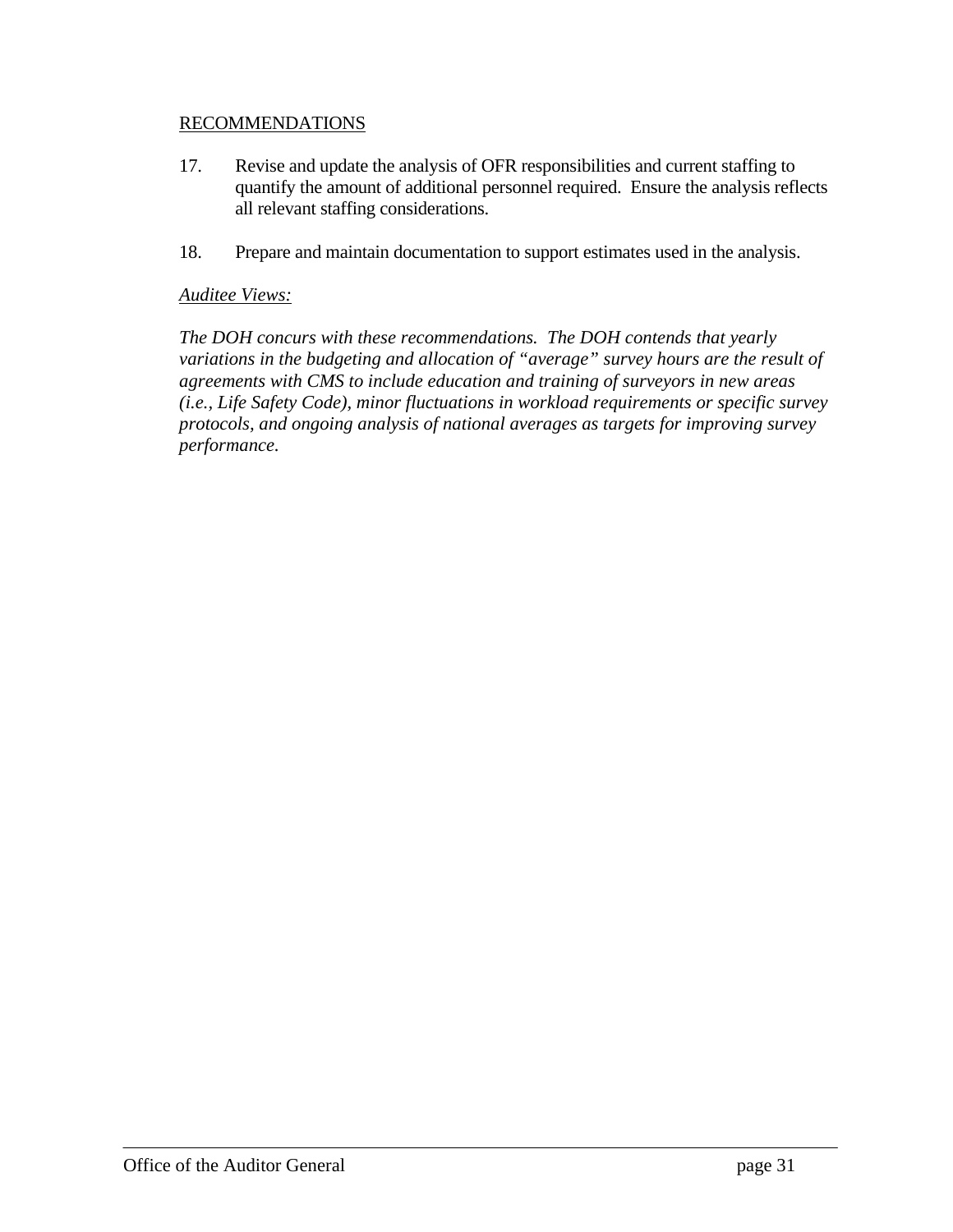## **FISCAL MONITORING OF NURSING FACILITIES**

OFR does not currently review any financial data or assess the financial position of a nursing facility in conjunction with performing its federal and state regulatory functions. However, there is general agreement that a direct relationship exists between the fiscal soundness of a nursing facility and its ability to provide consistent quality care. Financial condition information could be used as an indicator of increased risk of deteriorating quality of care and prompt more frequent inspections. Gathering, analyzing and summarizing relevant financial data and integrating that into the regulatory process without these additional requirements being onerous on either nursing facilities or state agencies appears to be an important goal.

Implementing an effective evaluation process of nursing facilities' financial condition may require modification to existing laws or regulations. We believe that a number of issues impacting a fiscal monitoring process must be considered. Implementation of the process should strive to most efficiently utilize the current structure, information and resources, and minimize any adverse impact on nursing facilities.

### *Financial Information Currently Existing*

Section 23-17-10(b) of the General Laws requires that the licensing agency (DOH), with the advice of the Health Services Council, shall establish rules and regulations to provide for a uniform system of reporting detailed financial and statistical data pertaining to the operation, services and facilities of health care facilities. The periodic reporting shall be concerned with, but not limited to, unit cost utilization charges for facility services, financial condition of facilities and quality of care. Nursing home regulations promulgated by DOH (Section 18.26) require the reporting of this data "at such intervals and by such dates as determined by the Director". DOH does not currently request or receive any financial or statistical data regarding the financial condition of nursing facilities.

The Department of Human Services (DHS), in accordance with its *Principles of Reimbursement*, establishes individual per diem rates used to reimburse nursing facilities participating in the Medicaid program. Reimbursement rates are based on an annual cost report (BM-64) submitted by each nursing facility to DHS' rate setting unit. The cost report, which contains detailed financial information including a Balance Sheet, Statement of Operations (Medicaid reimbursable costs only) and an adjusted trial balance from the facility's general ledger, must be prepared on the accrual basis of accounting and be completed in accordance with generally accepted accounting principles. Financial data reflected on the BM-64 cost report is unaudited and audited financial statements are not required. The rate setting unit performs desk audits and periodic field audits to verify the accuracy of the cost report data. DHS personnel informed us that the financial information reported in the BM-64 cost reports is utilized for rate setting purposes and not to evaluate the financial position or fiscal health of the facility.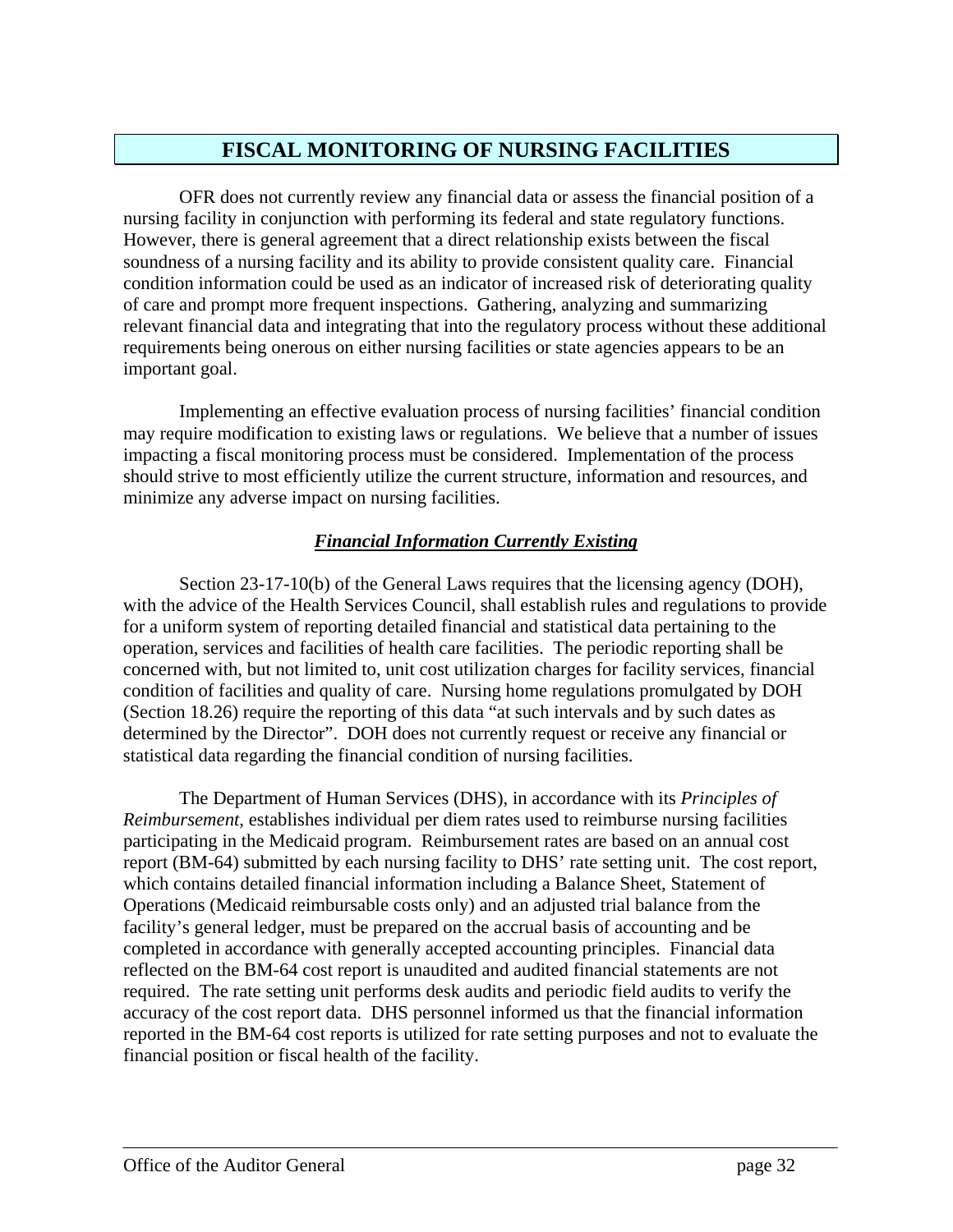DOH officials informed us that DHS has on occasion communicated to DOH certain concerns about a facility's finances based on data obtained as part of its rate setting responsibilities. Additionally, nursing facilities periodically request advances on their Medicaid reimbursement from DHS, and we were informed that DOH is made aware of these requests.

### *MATTERS REQUIRING FURTHER STUDY OR LEGISLATIVE DELIBERATION:*

#### *Form and Level of Required Financial Information*

The BM-64 Cost Report provides a valuable and already available initial source of financial data for analysis. With minimal modification this cost report may provide sufficient information to meet this need.

Facilities are currently required to submit cost reports including expenditure and revenue information, a comparative statement of operations (Medicaid reimbursable costs only) and a balance sheet. The cost report also requires schedules of interest and indebtedness, depreciation, service costs from related organizations and payroll and payroll tax information. Analysis of cost report information could provide trend information regarding increases/decreases in accounts payable and receivable, retained earnings and total capital. Requiring nursing facilities to submit certain supplementary financial information such as aged accounts receivable and payable and projected cash flows in conjunction with information in their cost report could provide a basis for an initial determination of a facility's fiscal condition. However, cost reports and any required supplemental financial data represent unaudited information. Cost reports may be prepared by the facility's fiscal officer or compiled by a public accountant, neither of which expresses an independent opinion or any other form of assurance on them. While an owner, partner or officer is required to certify the cost report is true and complete, a risk exists that evaluations could be made on inaccurate financial data.

Audited financial statements of nursing facilities are not currently required by either DOH or DHS. We did not determine the number of facilities that currently have their financial statements audited. Audited financial statements require that an independent public accountant express an opinion on the fairness of the presentation of the statements, and evaluate whether there is substantial doubt about the entity's ability to continue as a going concern one year beyond the date of the financial statements. These statements while providing the financial position, results of operations and cash flows of the facility, as well as additional information in the form of note disclosure, would not provide the level of detail contained within the cost reports. The presentation of the audited financial statements, as well as the level of supplementary information, will vary by facility operations (e.g., other activities included) and proprietary structure. If audited financial statements are deemed essential, a combination of the audited financial statements and the cost reports would likely be required to effectively analyze the financial data. However, since cost reports are prepared on a calendar year basis, audited financials would be required to reflect the same period regardless of the facility's fiscal year end. The benefit of audited financial statements should be considered in light of the increased cost to the nursing facilities and whether such costs qualify for reimbursement under Medicaid.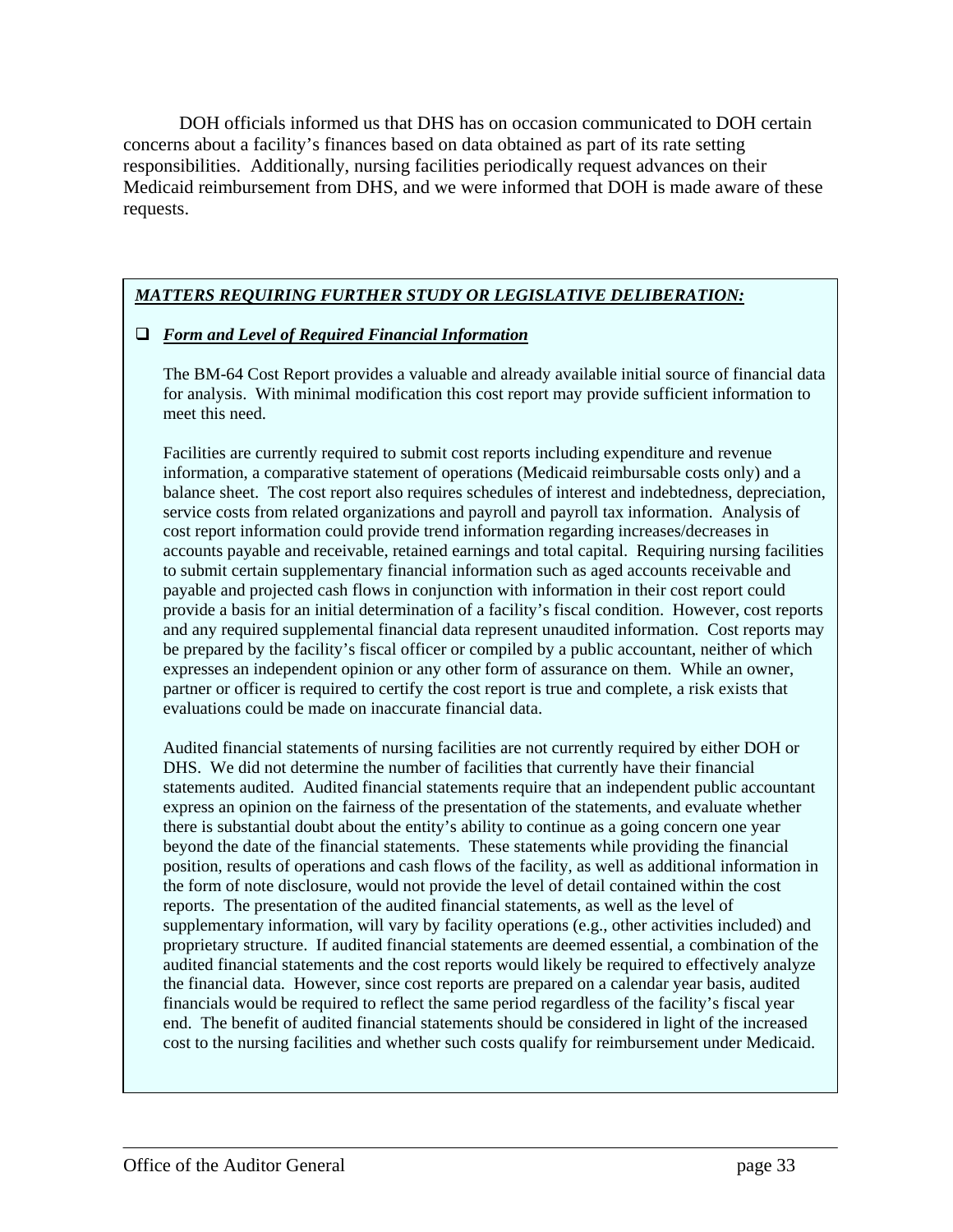## *MATTERS REQUIRING FURTHER STUDY OR LEGISLATIVE DELIBERATION:*

#### *Responsibility for Performing the Financial Evaluation*

The OFR does not currently possess staff qualified to analyze financial data, determine the fiscal stability of a facility or identify deteriorating financial condition. OFR staffing consists primarily of social workers and nursing professionals that could not be expected to accurately review financial information.

DHS' Rate Setting Unit (RSU) is responsible for establishing per diem rates used to reimburse Medicaid participating nursing facilities based on the BM-64 cost reports and in accordance with its Principles of Reimbursement. The RSU performs desk audits and periodic field audits to verify the accuracy of the data. Assigning RSU the responsibility for performing the financial evaluation appears logical based on its staff's level of expertise in analyzing financial data and its past experience with the facilities. However, since the RSU sets the facilities' Medicaid reimbursement rates, assigning RSU the responsibility for determining which facilities would be considered as potential financial risks could be considered incompatible. Consideration must be given to whether the RSU should actively participate in the decision-making process, or be restricted to compiling the appropriate financial data for subsequent evaluation.

#### *Criteria for Evaluating Financial Condition*

Specific criteria for evaluating the financial condition of nursing facilities does not currently exist in either law or regulation. The criteria should be straightforward and capable of objective measurement. Criteria indicating deteriorating financial condition could include:

- Significant operating losses for two successive years
- Frequent requests for advances on Medicaid reimbursements
- Unfavorable working capital ratios (current assets/current liabilities)
- High proportion of accounts receivable more than 90 days old
- Increasing accounts payable, unpaid taxes and/or payroll related costs
- Minimal or decreasing equity and/or reserves
- High levels of debt and high borrowing costs

Individuals knowledgeable about the nursing home industry should develop criteria indicating both fiscally sound and unsound facilities. The applicable criteria could then be used to develop a fiscal rating (e.g., 1-5 with 1 representing a fiscally sound facility and 5 representing a facility with significant financial problems indicating heightened risk).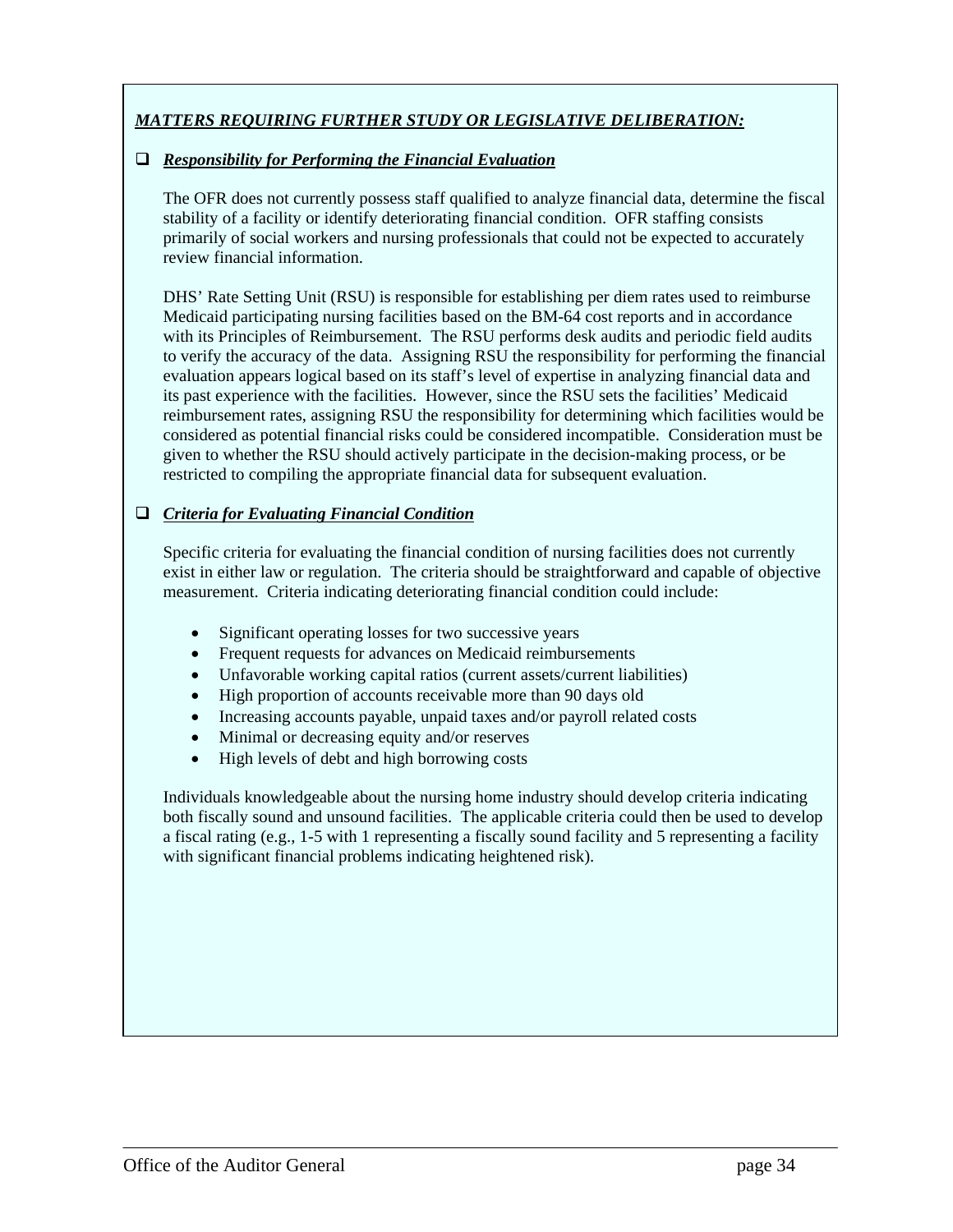## *MATTERS REQUIRING FURTHER STUDY OR LEGISLATIVE DELIBERATION:*

#### *Utilization of the Financial Data to Enhance Monitoring*

State law currently requires the Director of DOH to establish, by regulation, criteria to determine the frequency of unannounced inspections including, but not limited to, patient acuity, quality indicators, and a facility's past compliance with regulations. The law requires that each facility shall receive no less than 2 surveys in addition to the annual licensing survey. This law appears to allow DOH to establish a more risk-based approach, which could incorporate the evaluation of a facility's financial condition, to determine the frequency of inspections. As described above, the RSU, as an extension of their current responsibilities, could accumulate and analyze relevant financial information and present this data in summary form to the OFR. This financial rating factor could be forwarded to OFR for use in a risk-based model, along with other non-financial risk factors, to determine frequency of inspection.

#### *Solutions for Financially Troubled Facilities*

Additional regulatory oversight may limit or prevent the effects of fiscal weakness on quality of care but will not improve or resolve the underlying financial issues. In addition, public disclosure of financially troubled facilities may further weaken their condition by making them less attractive facilities to patients and employees.

Consideration must be given as to the appropriate course of action, in addition to increased inspections and monitoring, to address the facilities financial situation. Actions could range from OFR continuing to conduct additional inspections of troubled facilities until quality of care deficiencies are identified, or intervening to assist the facility financially, with specific restrictions and conditions, thereby increasing the likelihood that quality care is consistently maintained. There may be different considerations on the willingness to assist nursing facilities financially depending on whether the facility operates in a for-profit or non-profit mode. Additionally, total capacity within the system (number of available nursing home beds) may impact the decision of assisting a facility vs. closing a facility.

In summary, evaluating the financial condition of nursing facilities provides valuable information in assessing potential quality of care risks, and accordingly, improves the effectiveness of the overall regulatory process. Utilizing financial data, in conjunction with other relevant risk factors (compliance history, severity of complaints, etc.) to increase the frequency of inspections would identify quality of care issues more timely.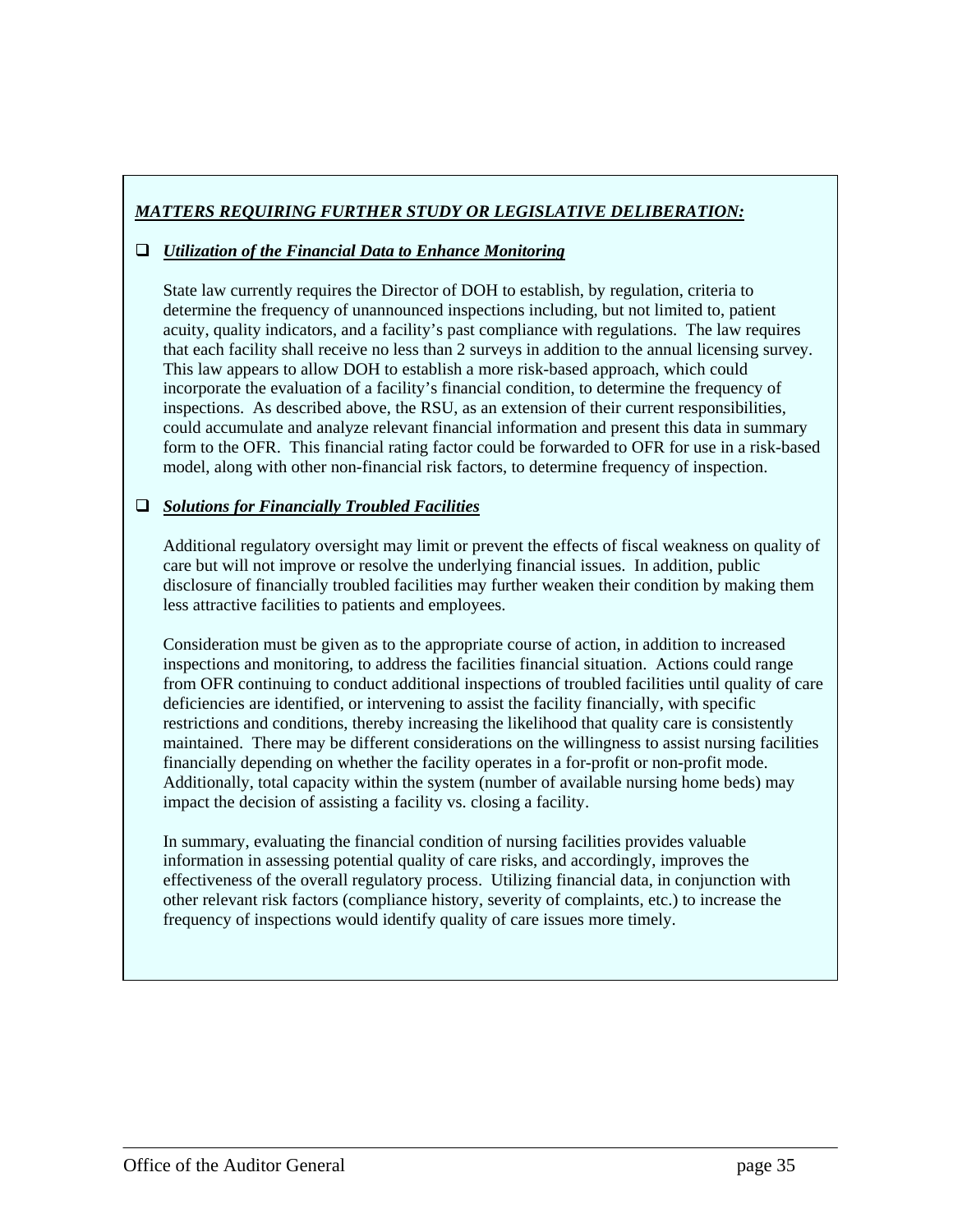## *Appendix A*

| <b>CMS Scope and Severity Grid - Deficiencies</b>                                                   |                                                                                                                                                                                                                                                        |                                                                                                                                                                                                                                                                 |                                                                                                                                                                                      |  |  |  |  |
|-----------------------------------------------------------------------------------------------------|--------------------------------------------------------------------------------------------------------------------------------------------------------------------------------------------------------------------------------------------------------|-----------------------------------------------------------------------------------------------------------------------------------------------------------------------------------------------------------------------------------------------------------------|--------------------------------------------------------------------------------------------------------------------------------------------------------------------------------------|--|--|--|--|
|                                                                                                     | <b>SCOPE</b>                                                                                                                                                                                                                                           |                                                                                                                                                                                                                                                                 |                                                                                                                                                                                      |  |  |  |  |
| <b>SEVERITY</b>                                                                                     | <b>Isolated</b>                                                                                                                                                                                                                                        | Pattern                                                                                                                                                                                                                                                         | Widespread                                                                                                                                                                           |  |  |  |  |
| Immediate Jeopardy to<br><b>Resident Health or</b><br>Safety                                        | <b>Plan of Correction</b><br>Required: Category 3<br>Optional: Category 1<br>Optional: Category 2                                                                                                                                                      | K<br><b>Plan of Correction</b><br>Required: Category 3<br>Optional: Category 1<br>Optional: Category 2                                                                                                                                                          | Plan of Correction<br>Required: Category 3<br><b>Optional: Category</b><br><b>Optional: Category</b><br>$\overline{2}$                                                               |  |  |  |  |
| Actual Harm that is not<br>Immediate                                                                | G<br>Plan of Correction<br>Required: Category 2<br>Optional: Category 1                                                                                                                                                                                | н<br><b>Plan of Correction</b><br>Required: Category 2<br>Optional: Category 1                                                                                                                                                                                  | Plan of Correction<br>Required: Category 2<br>Optional: Category 1<br>Optional:<br>Temporary Management.                                                                             |  |  |  |  |
| No Actual Harm with<br>Potential for more than<br>Minimal Harm that is<br>not Immediate<br>Jeopardy | D<br>Plan of Correction<br>Required: Category 1<br>Optional: Category 2                                                                                                                                                                                | E<br>Plan of Correction<br>Required: Category 1<br>Optional: Category 2                                                                                                                                                                                         | <b>Plan of Correction</b><br>Required: Category 2<br>Optional: Category 1                                                                                                            |  |  |  |  |
| No Actual Harm with<br><b>Potential for Minimal</b><br>Harm                                         | No Plan of Correction<br>No Remedies<br><b>Commitment to Correct</b><br>Not on CMS 2567                                                                                                                                                                | B<br>Plan of Correction                                                                                                                                                                                                                                         | C<br>Plan of Correction                                                                                                                                                              |  |  |  |  |
|                                                                                                     | Substandard quality of care (SQC) is any deficiency cited at the levels highlighted above in 42<br>CFR 483.13, Resident Behavior and Facility Practices, 42 CFR 483.15 Quality of Life, or 42 CFR<br>483.25 Quality of Care.<br>Substantial compliance |                                                                                                                                                                                                                                                                 |                                                                                                                                                                                      |  |  |  |  |
| <b>Remedy Categories</b>                                                                            | <b>Remedy Category 1</b><br>Directed Plan of Correction<br>$\blacksquare$<br>State Monitor; and/or<br>Directed In-Service Training.                                                                                                                    | <b>Remedy Category 2</b><br>Denial of Payment for<br>$\blacksquare$<br>New Admissions,<br>Denial of Payment for<br>٠<br>All Individuals Imposed<br>by CMS, and<br><b>Civil Money Penalties:</b><br>п<br>\$50 to \$3,000/day<br>\$1,000 to \$10,000/<br>instance | <b>Remedy Category 3</b><br>Ξ<br>Temporary<br>Management<br>Termination<br>٠<br>Optional:<br>٠<br>Civil Money Penalties:<br>\$3,050-\$10,000/day<br>\$1,000 to \$10,000/<br>instance |  |  |  |  |